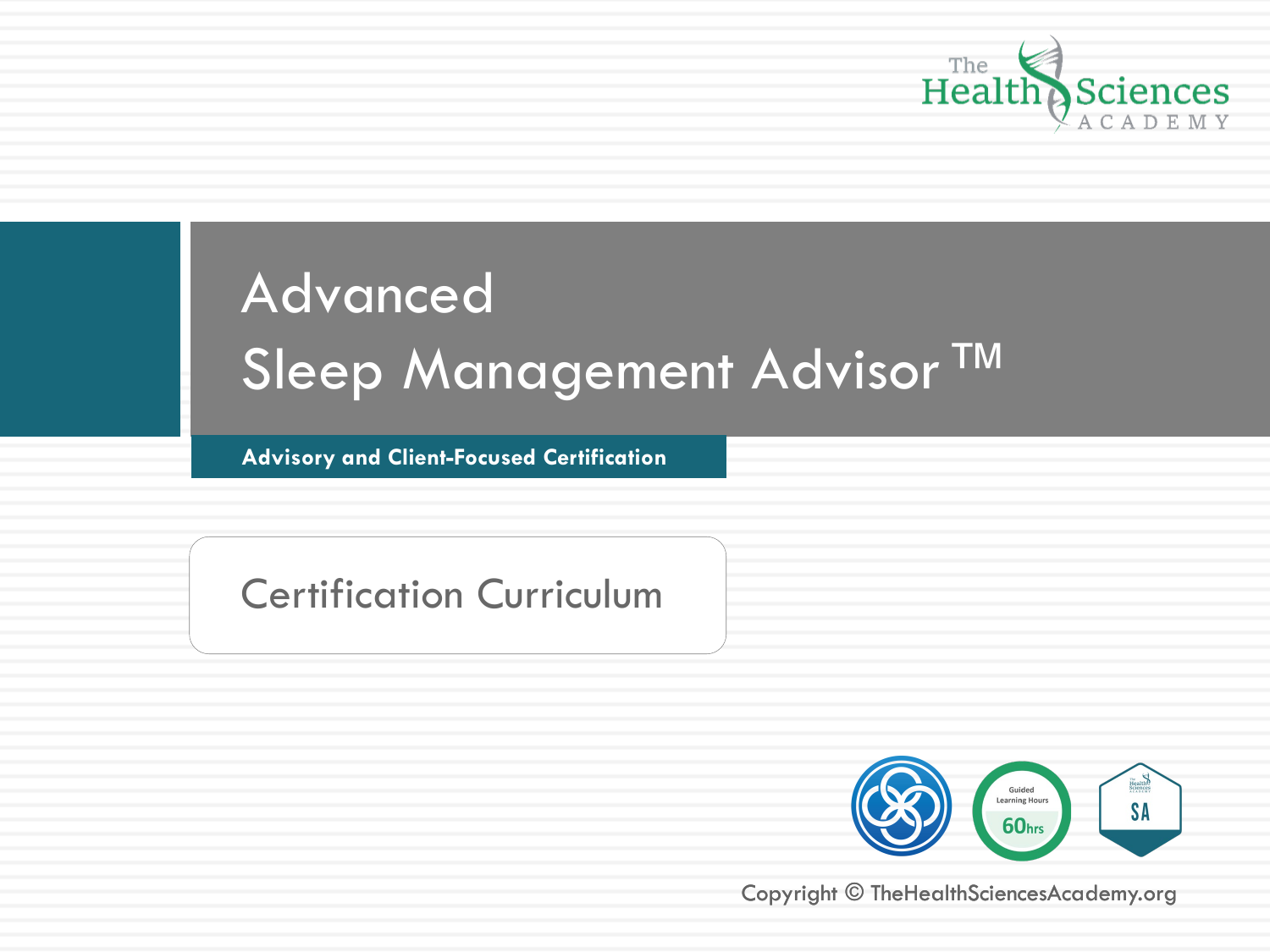#### **Summary Certification Overview**

| $\mathbf{1}$     | The significance of sleep             | 11 | <b>Exercising until exhaustion</b>    |
|------------------|---------------------------------------|----|---------------------------------------|
| $\overline{2}$   | How much sleep?                       | 12 | The alcohol-caffeine cycle            |
| $\mathfrak{Z}$   | Finding your natural rhythm           | 13 | Sleepy food choices                   |
| $\boldsymbol{4}$ | Social jetlag: A modern-day epidemic? | 14 | Snoozing to a healthy weight          |
| 5                | When sleep is disordered              | 15 | <b>Nutritional toolkit</b>            |
| 6                | Your sleep environment                | 16 | Shifting sleep for shift workers      |
| $\overline{7}$   | Lights and sounds                     | 17 | <b>BONUS MODULE</b><br>A dream finish |
| 8                | Can your body handle the heat?        | 18 | Your client's personalised program    |
| 9                | Are you feeling comfortable?          | 19 | Working with clients                  |
| 10               | Too stressed to sleep?                |    |                                       |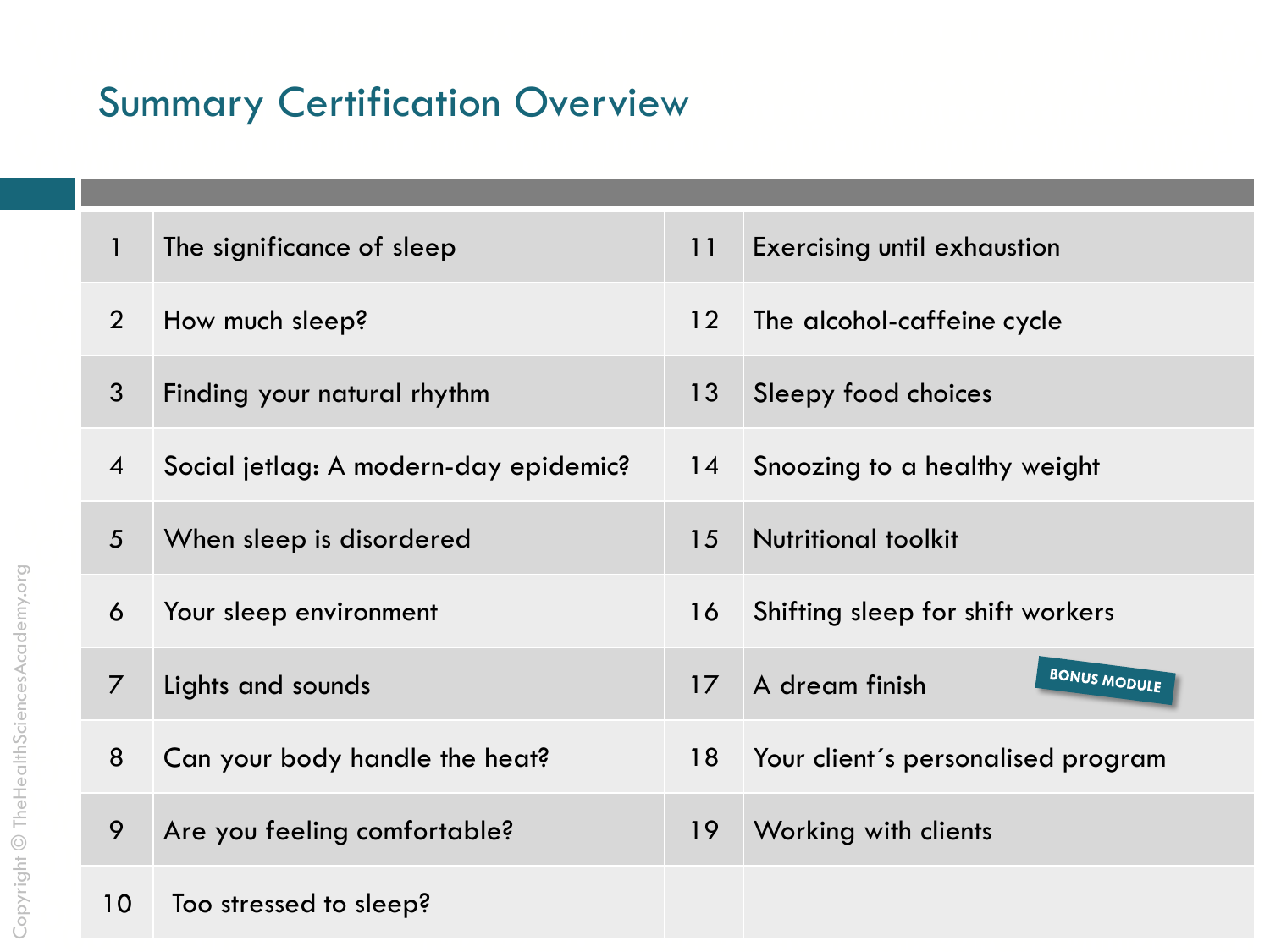| Unit                | <b>Content</b>                                          |
|---------------------|---------------------------------------------------------|
| $\mathbf{1}$        | A world sleep deprived                                  |
| 2                   | Skills Lab <sup>™</sup> : What's your goal?             |
| $\mathfrak{Z}$      | Skills Lab™: Do you wake up feeling refreshed?          |
| $\overline{4}$      | Why do we sleep?                                        |
| 5                   | Your brain on sleep                                     |
| $\ddot{\mathbf{6}}$ | Skills Lab™: How much sleep do you actually get?        |
| $\overline{7}$      | How much sleep do you really need?                      |
| 8                   | Skills Lab <sup>™</sup> : Do you stay asleep all night? |
| 9                   | Skills Lab™: Do you nod off?                            |
| 10                  | Are you sleeping in circles?                            |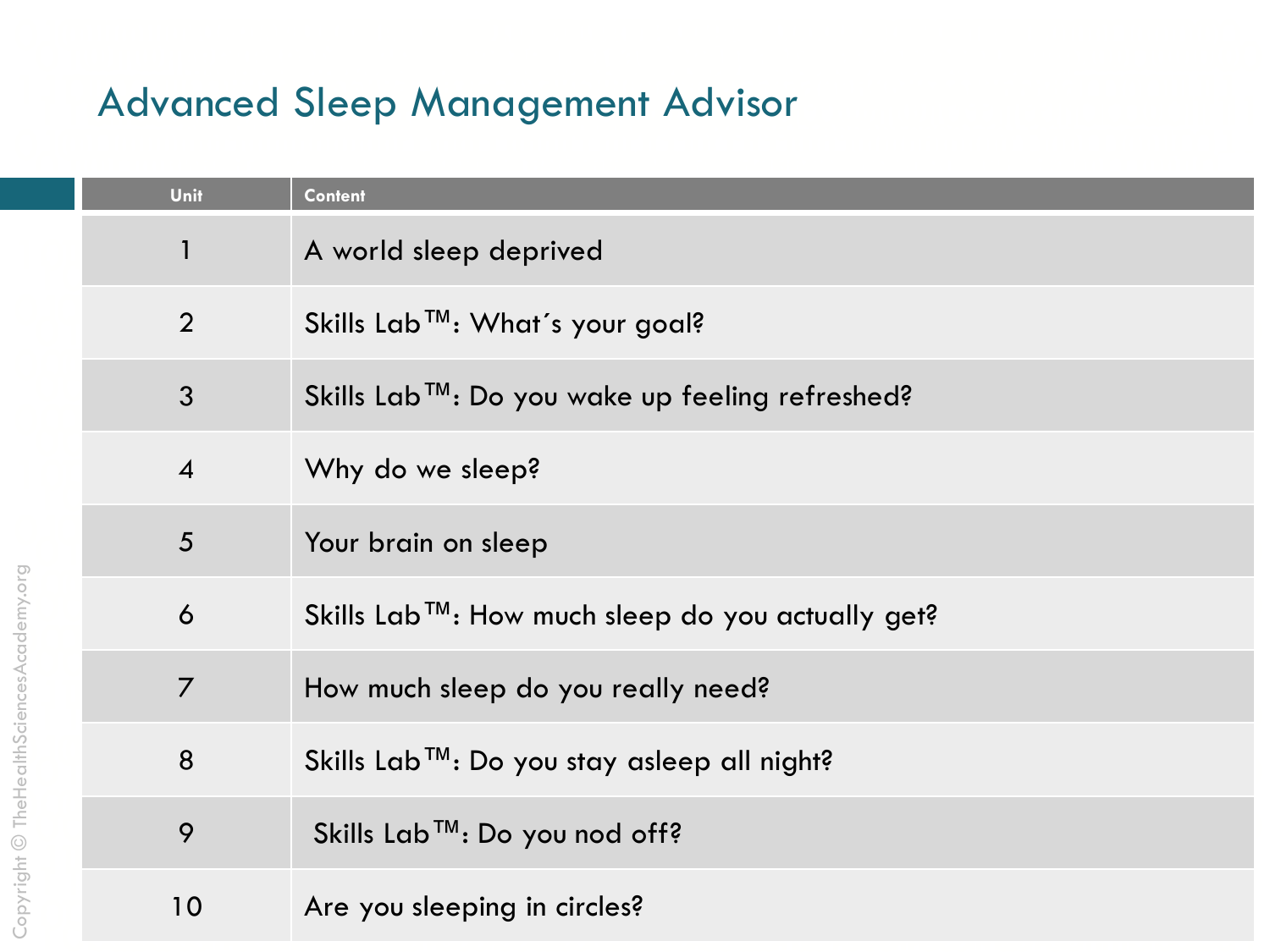| Unit | <b>Content</b>                                                       |
|------|----------------------------------------------------------------------|
| 11   | Are we causing ourselves to be jetlagged                             |
| 12   | Skills Lab <sup>TM</sup> : Is your social life affecting your sleep? |
| 13   | Is sleep deprivation making us sick?                                 |
| 14   | Common sleep disorders                                               |
| 15   | Skills Lab™: What's keeping you awake?                               |
| 16   | How naps and your bladder impact sleep                               |
| 17   | Can a partner or pet be the cause of restless nights?                |
| 18   | Are you keeping yourself in the dark?                                |
| 19   | Skills Lab™: Are lights keeping you awake?                           |
| 20   | Bumps in the night                                                   |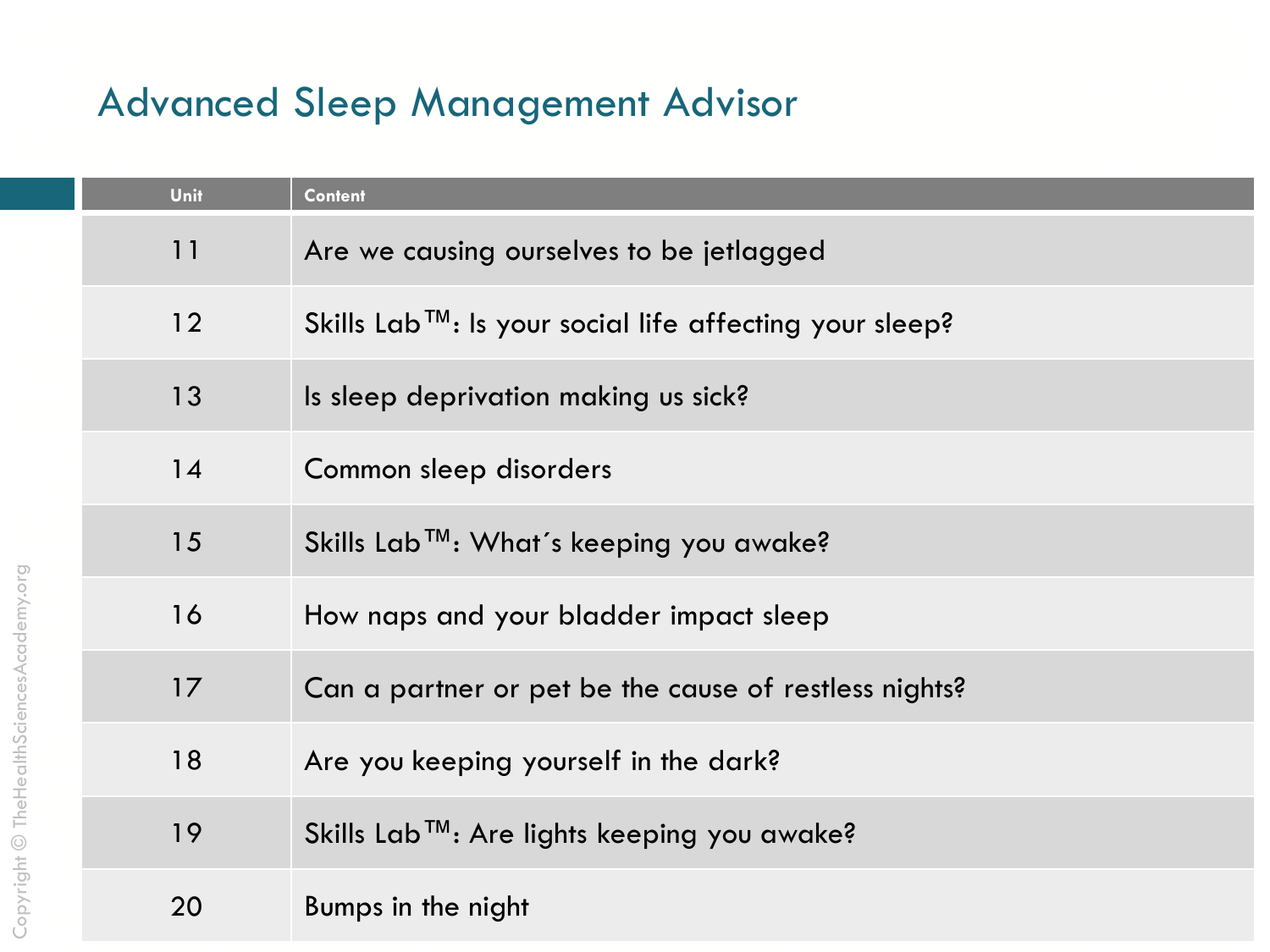| Unit | <b>Content</b>                                             |
|------|------------------------------------------------------------|
| 21   | Skills Lab™: Are sounds disrupting your sleep?             |
| 22   | Some like it hot, some like it cold                        |
| 23   | Skills Lab <sup>TM</sup> : Finding the perfect temperature |
| 24   | Creating an ideal sleep environment                        |
| 25   | Skills Lab <sup>TM</sup> : How comfortable is your bed?    |
| 26   | Are your thoughts keeping your awake?                      |
| 27   | Skills Lab™: Building a bedtime routine                    |
| 28   | How physical activity impacts sleep                        |
| 29   | Skills Lab™: Physical activity workbook                    |
| 30   | Does drinking alcohol send you to sleep?                   |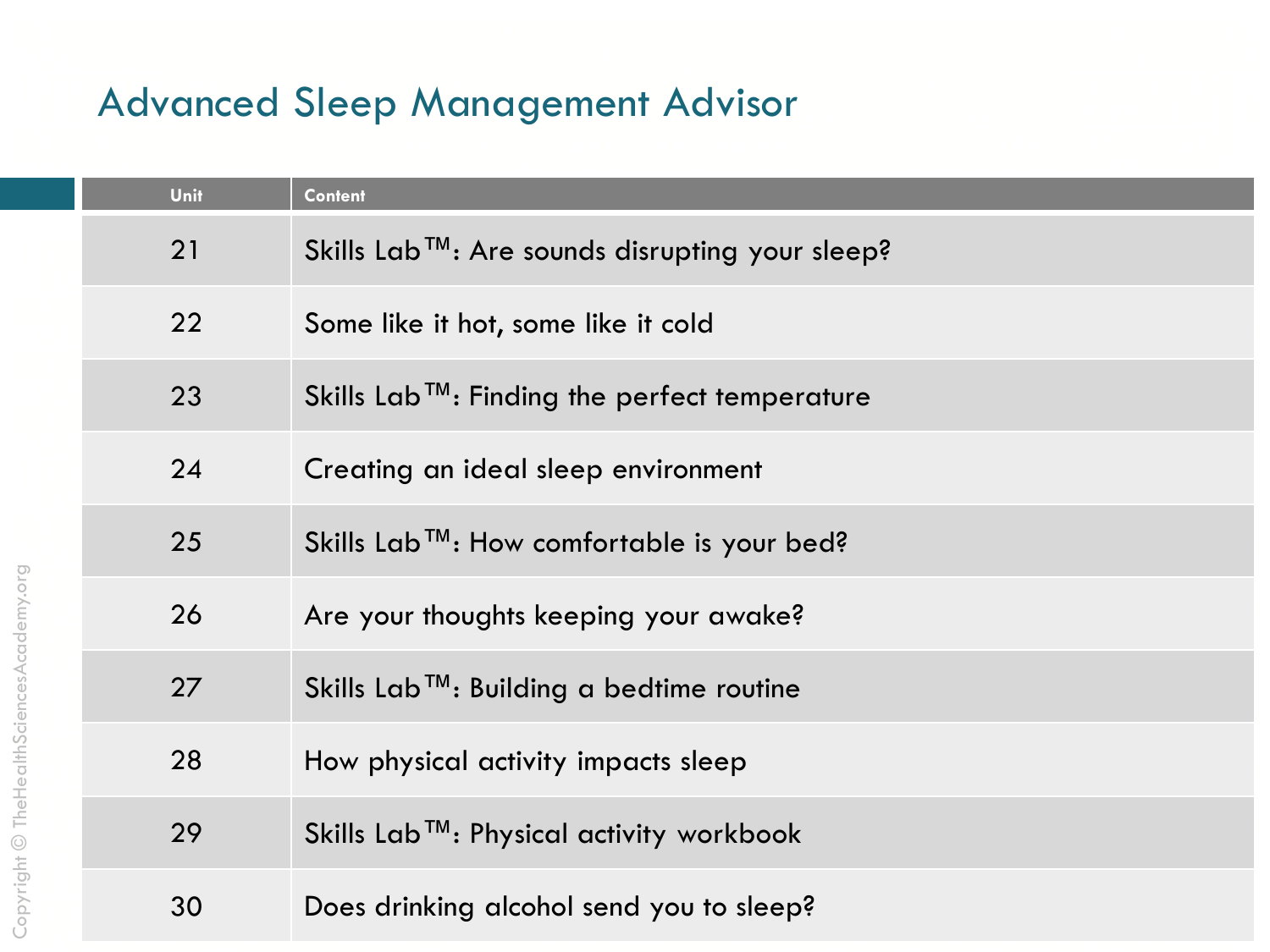| Unit | <b>Content</b>                                                         |
|------|------------------------------------------------------------------------|
| 31   | Skills Lab™: Are your eating habits affecting your sleep?              |
| 32   | Does night eating destroy sleep?                                       |
| 33   | Do food choices change when you're tired?                              |
| 34   | The overweight state and sleep                                         |
| 35   | Calculating your client's BMI                                          |
| 36   | The importance of water                                                |
| 37   | Skills Lab™: Sleep-supporting food swaps guide                         |
| 38   | Nutrients and over-the-counter sleep aids                              |
| 39   | Skills Lab™: Designing your client's personalised sleep nutrition plan |
| 40   | How to combat tiredness during shift work                              |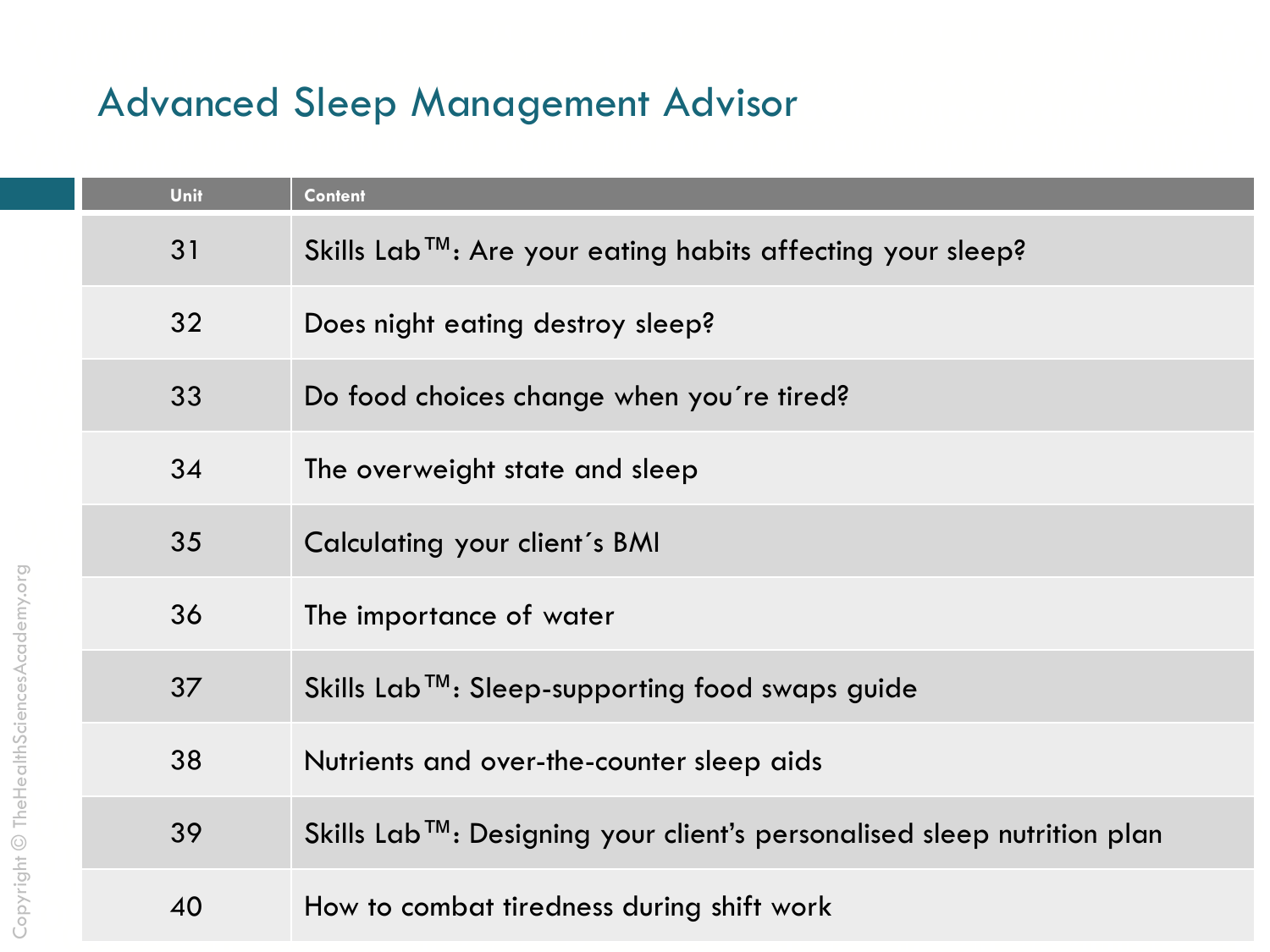| Unit | <b>Content</b>                                                                   |
|------|----------------------------------------------------------------------------------|
| 41   | Why do we dream?                                                                 |
| 42   | Skills Lab™: Your dream diary                                                    |
| 43   | Skills Lab <sup>TM</sup> : Tracking your client's progress through their program |
| 44   | Dos, don'ts, and must dos                                                        |
| 45   | Professional, legal, insurance, and tax considerations                           |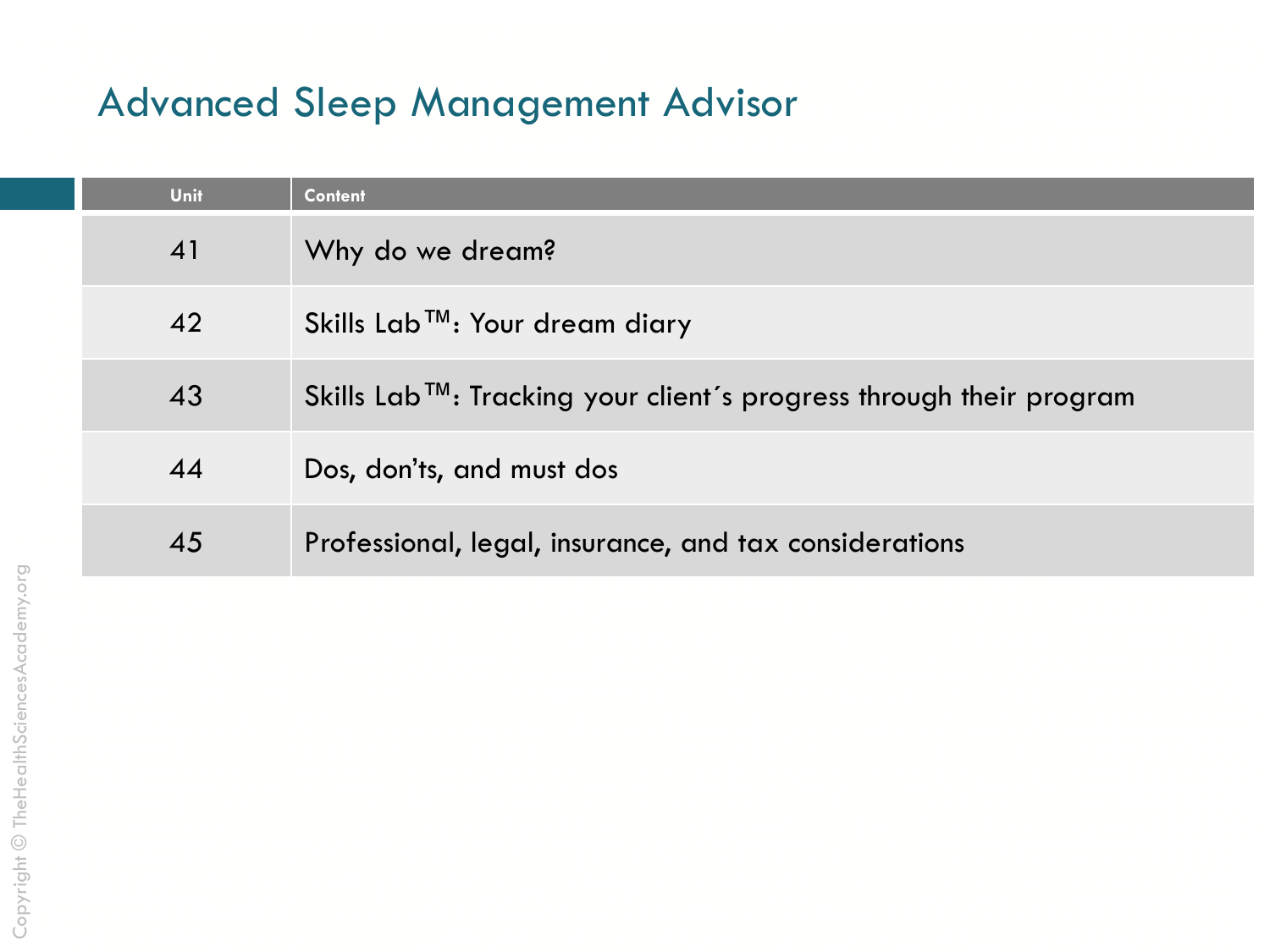# **0.** Advisory fundamentals

| Unit                                                                                   | Here's what you'll learn                                                                                                                                                                                                                                                                                                                                                                                                                                                       | <b>Extra support material</b>                                                                                                                           |
|----------------------------------------------------------------------------------------|--------------------------------------------------------------------------------------------------------------------------------------------------------------------------------------------------------------------------------------------------------------------------------------------------------------------------------------------------------------------------------------------------------------------------------------------------------------------------------|---------------------------------------------------------------------------------------------------------------------------------------------------------|
| 0.1 A world sleep<br>deprived<br>$0.2$ Skills Lab <sup>TM</sup> :<br>What's your goal? | A journey of scientific discovery<br>Learning advanced science<br>"Just 5 more minutes!"<br>п<br><b>Quantity vs quality</b><br>ш<br>Scope of this training<br>Examining every angle<br>п<br>Sleep Management Advisor Role<br>п<br>The aim of this certification<br>п<br>What else will you learn?<br>$\blacksquare$<br>From knowledge to practise<br>ш<br>More about your course materials<br>$\blacksquare$<br>Your Sleep Management Success Map™<br>Setting up your practice | My Course<br>Objectives<br>Worksheet<br>Skills Lab <sup>TM</sup> :<br>$\blacksquare$<br>Personal<br>Strategy<br>Questionnaire<br>(What's your<br>goal?) |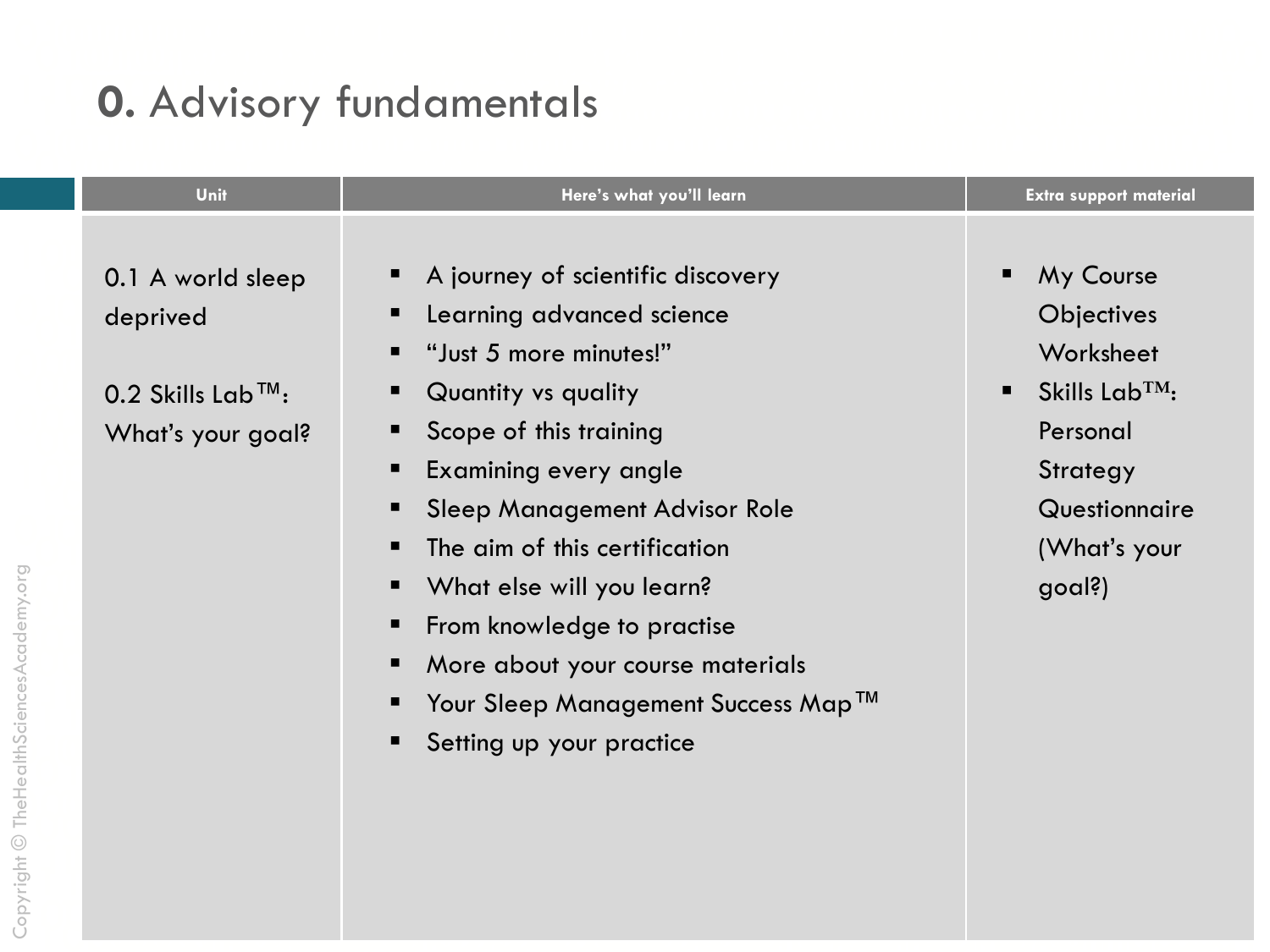#### 1. The significance of sleep

| <b>Unit</b>                                                                                                            | Here's what you'll learn                                                                                                                                                                                                                                                                                                                                                                                                                                                            | <b>Extra support material</b>                                                                                                                                                                                                                                                                                                                                              |
|------------------------------------------------------------------------------------------------------------------------|-------------------------------------------------------------------------------------------------------------------------------------------------------------------------------------------------------------------------------------------------------------------------------------------------------------------------------------------------------------------------------------------------------------------------------------------------------------------------------------|----------------------------------------------------------------------------------------------------------------------------------------------------------------------------------------------------------------------------------------------------------------------------------------------------------------------------------------------------------------------------|
| 1.1 Skills Lab $TM$ : Do<br>you wake up<br>feeling refreshed?<br>1.2 Why do we<br>sleep?<br>1.3 Your brain on<br>sleep | Getting a sleep baseline<br><b>Understanding sleep</b><br>Sleep Quality Assessment™<br>Let's see a real client example!<br>Sleep Quality Assessment™ example<br>Reviewing your client's score<br>■ When to seek help?<br>4 key questions<br>• What are their sleep goals?<br>Improvements over time<br><b>Sleep Quality Assessment Tracker</b><br><b>Practical Assignment</b><br>Here's what you'll learn in this unit:<br>Are you feeling sleepy?<br>Has science found the answer? | <b>Sleep Quality</b><br>п<br>Assessment $TM$<br><b>Sleep Quality</b><br>$\blacksquare$<br>$Scale^{TM}$<br><b>Sleep Quality</b><br>$\blacksquare$<br>Assessment<br><b>Tracker</b><br>Practical<br>$\blacksquare$<br>Assignment<br><b>Sleep Study</b><br>$\blacksquare$<br>$Q$ uestions <sup>TM</sup><br><b>Test Your</b><br>$\blacksquare$<br>Knowledge<br><b>Exercises</b> |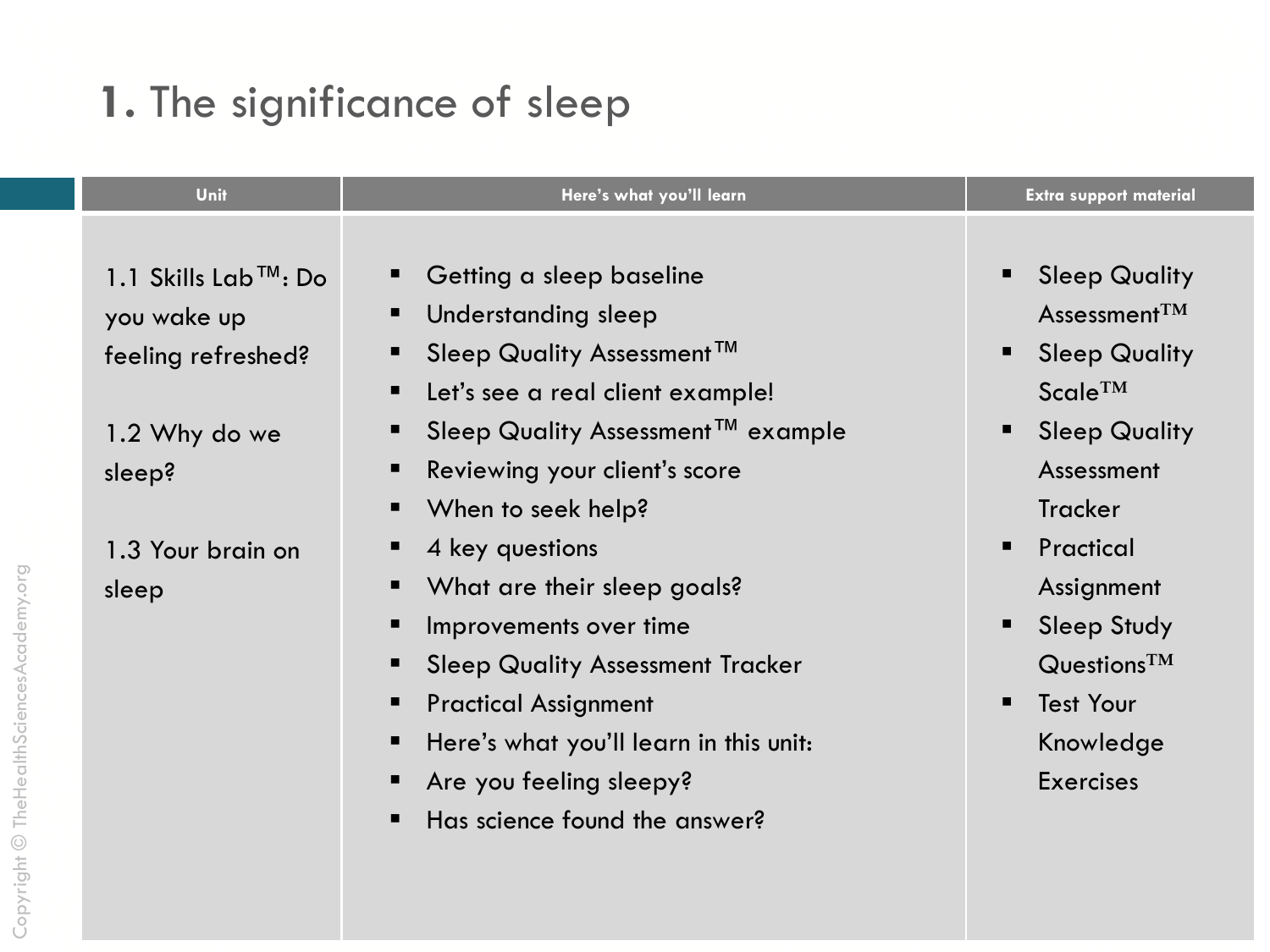#### 1. The significance of sleep

| Unit                               | Here's what you'll learn                                    | <b>Extra support material</b> |
|------------------------------------|-------------------------------------------------------------|-------------------------------|
| 1.1 Skills Lab™: Do<br>you wake up | 6 main hypotheses<br>ш<br>1. Restoration and recovery<br>п  |                               |
| feeling refreshed?                 | 2. Energy conservation<br>п<br>3. Memory consolidation<br>п |                               |
| 1.2 Why do we                      | 4. Protection from predation<br>п                           |                               |
| sleep?                             | 5. Brain development<br>п                                   |                               |
|                                    | 6. Discharge of emotions<br>п                               |                               |
| 1.3 Your brain on                  | So why do we sleep?<br>п                                    |                               |
| sleep                              | The stages of sleep<br>п                                    |                               |
|                                    | Do your eyes move at night?<br>п                            |                               |
|                                    | <b>Comparing NREM and REM</b><br>п                          |                               |
|                                    | Having a brain wave?<br>п                                   |                               |
|                                    | The 5 main brain waves<br>п                                 |                               |
|                                    | Turbulence in the waves?<br>п                               |                               |
|                                    | Brain wave changes when we sleep<br>п                       |                               |
|                                    | Our first sleep cycle<br>п                                  |                               |
|                                    | 4 sleep stages during a night<br>■                          |                               |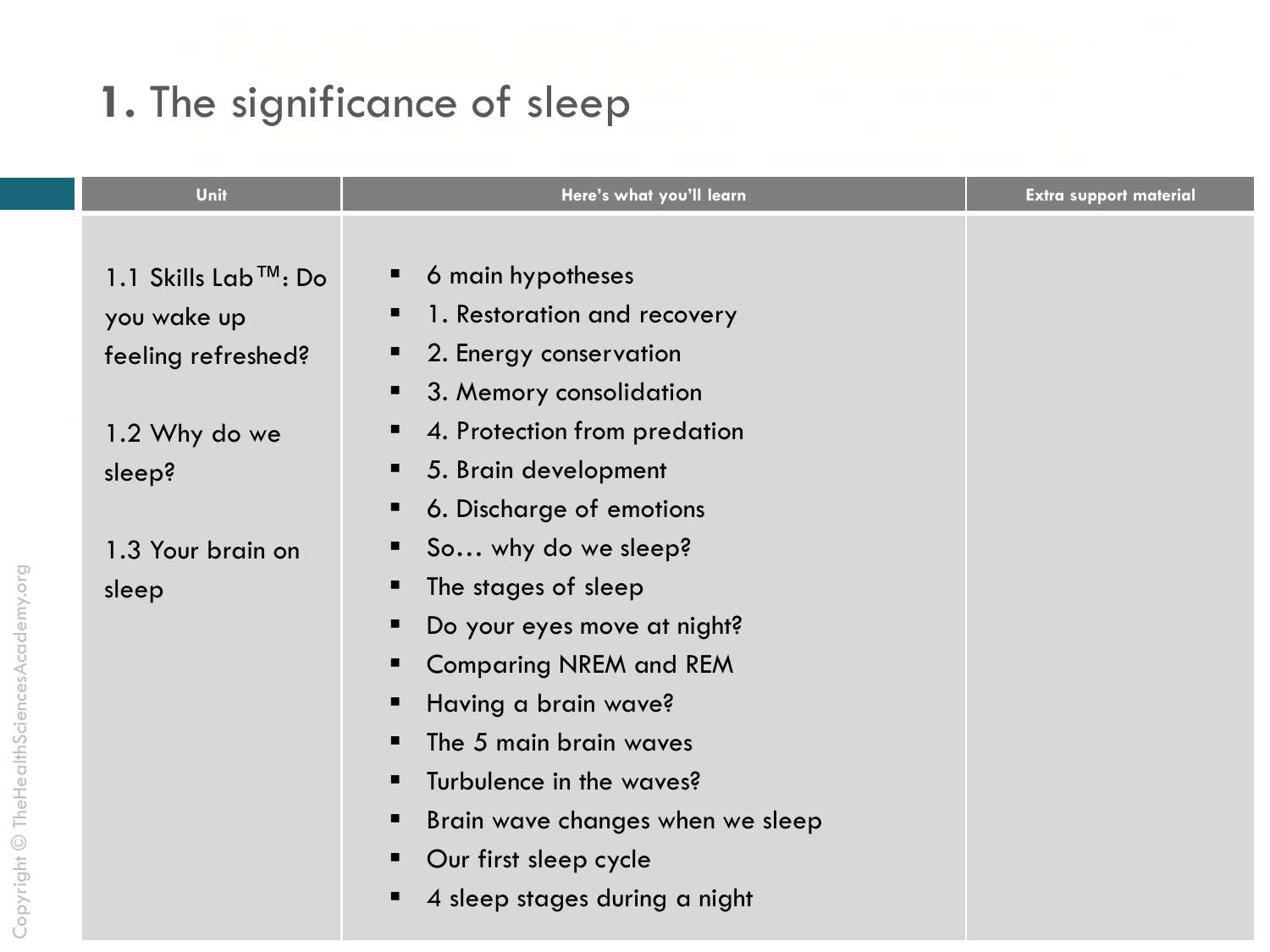#### 1. The significance of sleep

| Unit                                                                      | Here's what you'll learn                                                                                                                               | <b>Extra support material</b> |
|---------------------------------------------------------------------------|--------------------------------------------------------------------------------------------------------------------------------------------------------|-------------------------------|
| 1.1 Skills Lab™: Do<br>you wake up<br>feeling refreshed?<br>1.2 Why do we | Night-cycling?<br>ш<br>Reading an ideal sleep hypnogram<br>п<br>Not an ideal sleep cycle?<br>п<br>Only in the lab?<br>п<br>More than telling time<br>п |                               |
| sleep?                                                                    | Sleep monitors at home<br>■<br>At home vs at the clinic<br>п                                                                                           |                               |
| 1.3 Your brain on<br>sleep                                                | Wearable watch example<br>п<br>When to go to a sleep study?<br>п<br>Sleep Study Questions™<br>п<br><b>Finalising the fundamentals</b><br>п             |                               |
|                                                                           |                                                                                                                                                        |                               |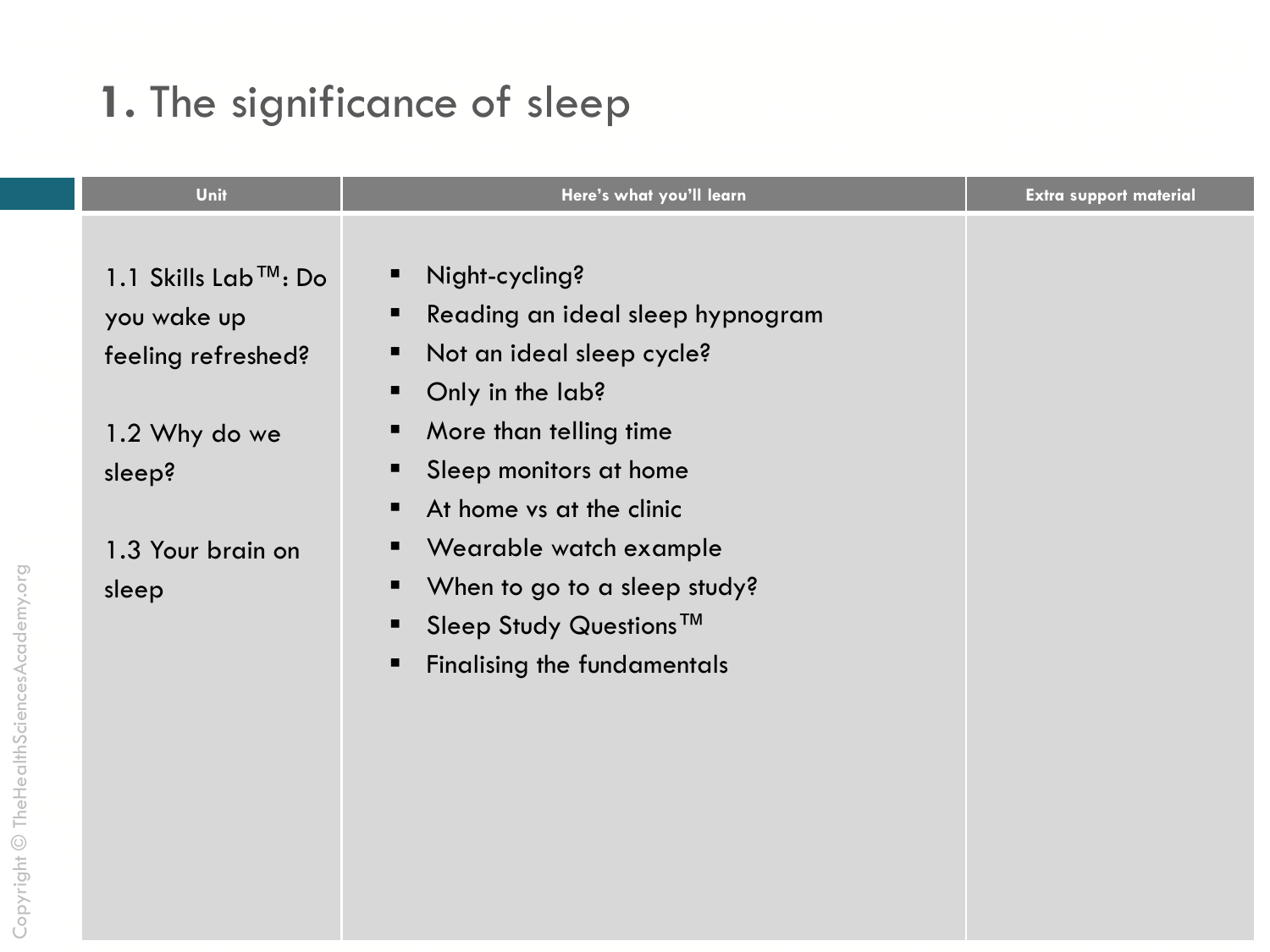# 2. How much sleep?

| Unit                             | Here's what you'll learn                     | <b>Extra support material</b>   |
|----------------------------------|----------------------------------------------|---------------------------------|
| 2.1 Skills Lab <sup>™</sup> :    | 5 hours, or 8?                               | <b>Sleep Quantity</b>           |
| How much sleep do                | Sleep Quantity Tracker™                      | Tracker™                        |
| you actually get?                | Let's see a real client example!<br>п        | Sleep Monitor <sup>™</sup><br>п |
|                                  | Sleep Monitor <sup>™</sup><br>п              | <b>Total Sleep Time</b><br>■    |
| 2.2 How much sleep               | Does your client feel well rested?           | Calculator <sup>TM</sup>        |
| do you really need?              | Your key client worksheet                    | <b>Sleep Monitor</b><br>п       |
|                                  | <b>Tracking progress</b><br>п                | Tracker                         |
| 2.3 Skills Lab <sup>™</sup> : Do | <b>Sleep Monitor Tracker</b>                 | <b>Sleep Quality</b><br>■       |
| you stay asleep all              | <b>Practical Assignment</b>                  | Calculators <sup>™</sup>        |
| night?                           | Is 8 hours the perfect length?               | <b>Sleep Onset</b><br>■         |
|                                  | Sleep changes as we age                      | Latency                         |
|                                  | Sleepy newborns<br>п                         | Calculator <sup>TM</sup>        |
|                                  | "Sleeping like a baby"<br>п                  | <b>Time Awake</b><br>п          |
|                                  | Growing up, sleeping less?<br>$\blacksquare$ | Calculator <sup>TM</sup>        |
|                                  | 8 hours for adults?                          | Practical<br>$\blacksquare$     |
|                                  | Sleep recommendations                        | Assignment                      |
|                                  | More work, less sleep?                       |                                 |

Copyright © TheHealthSciencesAcademy.org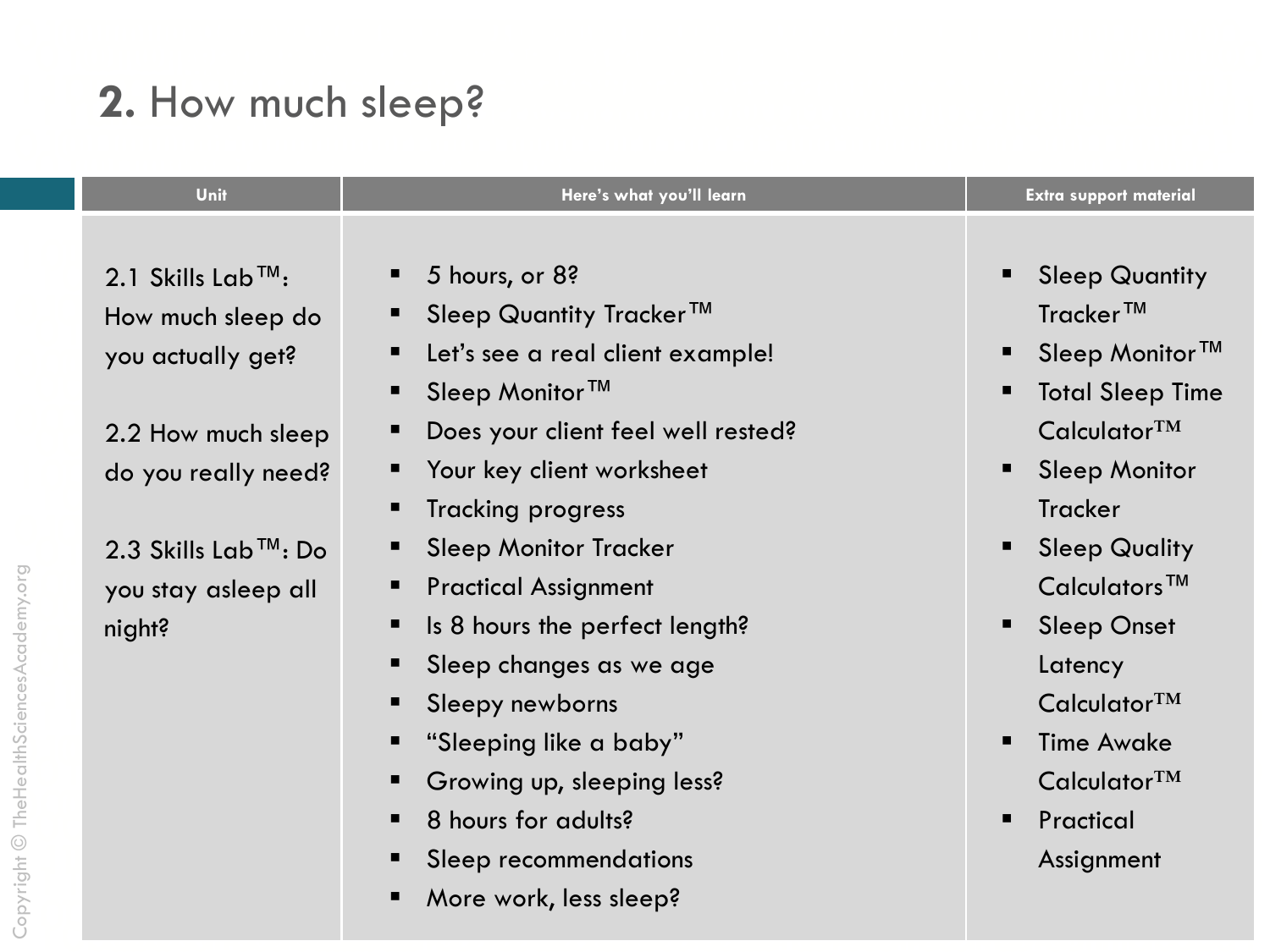# 2. How much sleep?

| Unit                                                                                                                                                                                      | Here's what you'll learn                                                                                                                                                                                                                                                                                                                                                                                                                                                           | <b>Extra support material</b>                     |
|-------------------------------------------------------------------------------------------------------------------------------------------------------------------------------------------|------------------------------------------------------------------------------------------------------------------------------------------------------------------------------------------------------------------------------------------------------------------------------------------------------------------------------------------------------------------------------------------------------------------------------------------------------------------------------------|---------------------------------------------------|
| 2.1 Skills Lab <sup>™</sup> :<br>How much sleep do<br>you actually get?<br>2.2 How much sleep<br>do you really need?<br>2.3 Skills Lab <sup>™</sup> : Do<br>you stay asleep all<br>night? | A special case: pregnancy<br>Trimester changes<br>Sleep deprivation during pregnancy<br>What does good sleep look like?<br>How long until you fall asleep?<br>Do you stay asleep?<br>A disturbed first sleep cycle<br>The trouble with self-perception<br>Testing self-perception<br>What else impacts sleep?<br>Measuring sleep quality<br>First things first<br>Sleep Quality Calculators <sup>™</sup><br>How long before you go to sleep?<br>What does sleep latency mean?<br>■ | <b>Test Your</b><br>Knowledge<br><b>Exercises</b> |
|                                                                                                                                                                                           | Sleeping through the night?<br>Awake at night?                                                                                                                                                                                                                                                                                                                                                                                                                                     |                                                   |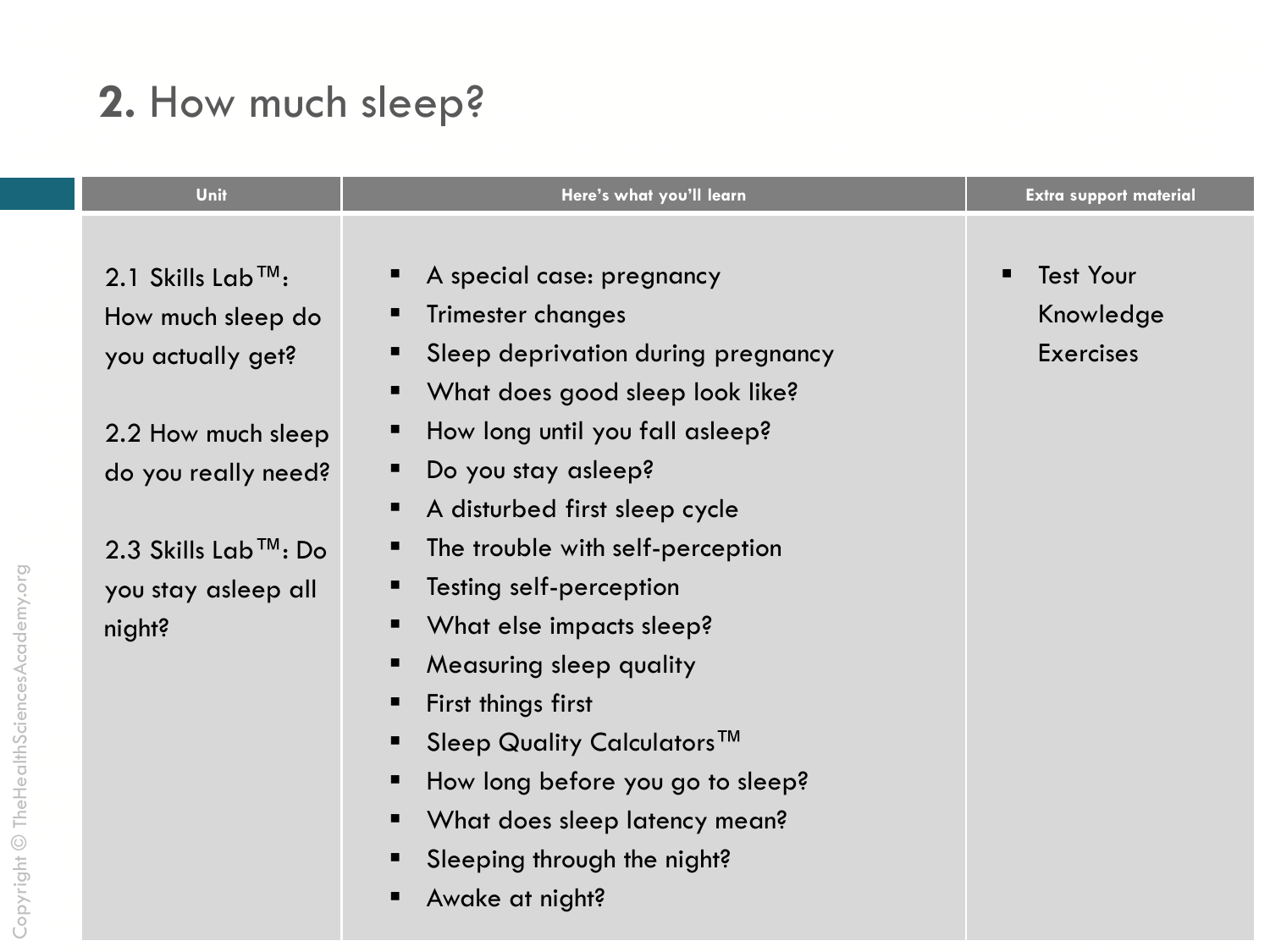# 2. How much sleep?

| Unit                                                                    | Here's what you'll learn                                                                                   | <b>Extra support material</b> |
|-------------------------------------------------------------------------|------------------------------------------------------------------------------------------------------------|-------------------------------|
| 2.1 Skills Lab <sup>™</sup> :<br>How much sleep do<br>you actually get? | Time awake means less time asleep!<br>л.<br>Why do we get tired?<br>н,<br><b>Practical Assignment</b><br>п |                               |
| 2.2 How much sleep<br>do you really need?                               |                                                                                                            |                               |
| 2.3 Skills Lab™: Do<br>you stay asleep all<br>night?                    |                                                                                                            |                               |
|                                                                         |                                                                                                            |                               |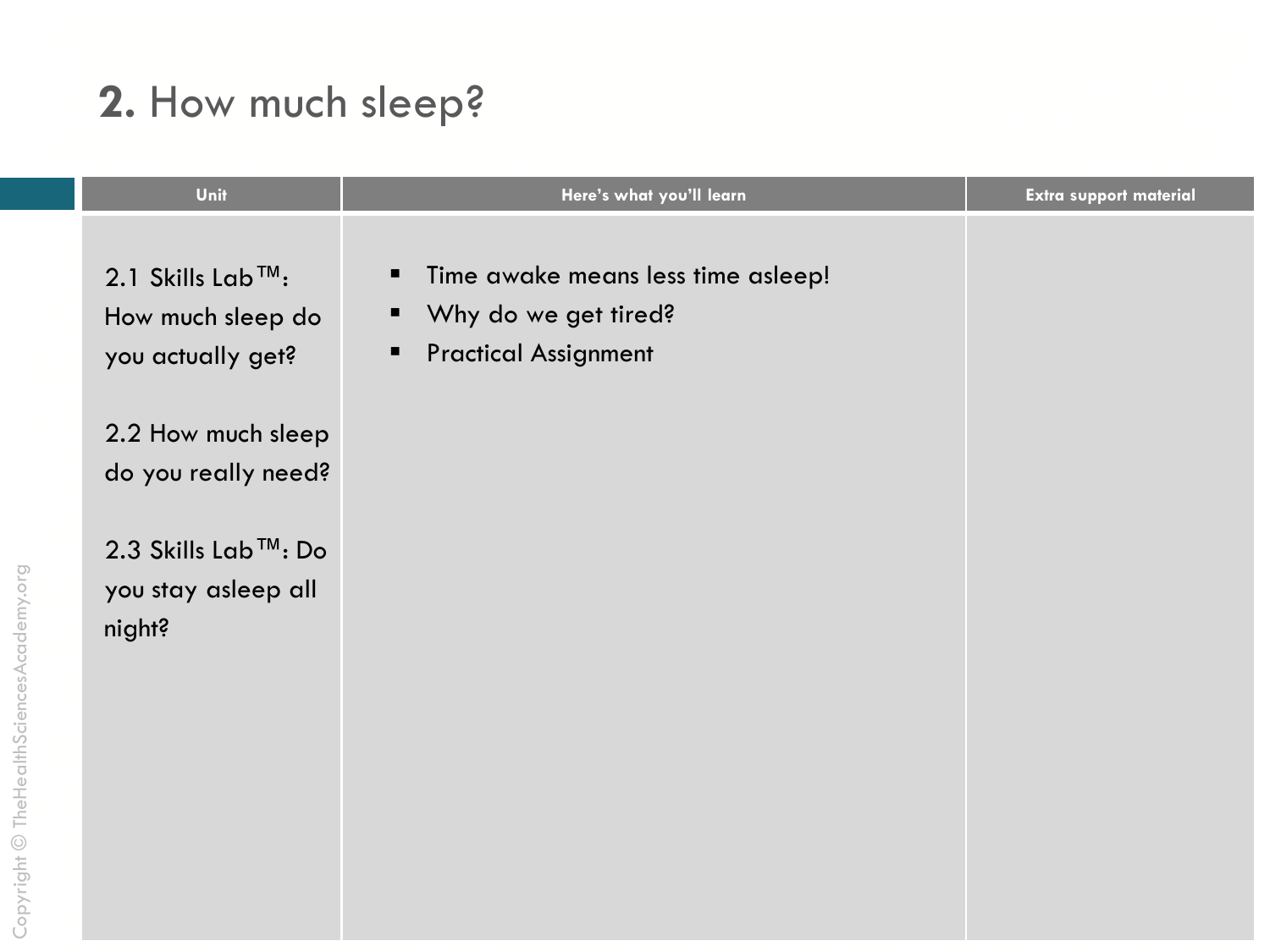# 3. Finding your natural rhythm

| Feeling tired during the day?<br>3.1 Skills Lab™: Do<br>Daytime<br>п<br>Daytime Sleepiness Questionnaire <sup>™</sup><br><b>Sleepiness</b><br>you nod off?<br>Let's see a real client example!<br>Questionnaire $TM$<br>$\blacksquare$<br>Daytime Sleepiness Questionnaire™ example<br>Daytime<br>п<br>3.2 Are you<br>Poor sleep $\rightarrow$ tiredness<br><b>Sleepiness</b><br>sleeping in circles?<br>Questionnaire<br>Could it be a sleep disorder?<br>ш<br><b>Tracker</b><br>Improvements over time<br><b>Test Your</b><br>Daytime Sleepiness Questionnaire Tracker<br>$\blacksquare$<br>Knowledge<br>Feel the rhythm<br>ш<br><b>Exercises</b><br>Around the day<br>Can cave dwellers tell the time?<br>Your Key<br>п<br>Our own internal clocks<br><b>Takeaways</b><br>Influencing the SCN<br>ш<br>More than meets the eye<br>Zeit what?<br>п<br>2 important hormones | Unit | Here's what you'll learn | <b>Extra support material</b> |
|-----------------------------------------------------------------------------------------------------------------------------------------------------------------------------------------------------------------------------------------------------------------------------------------------------------------------------------------------------------------------------------------------------------------------------------------------------------------------------------------------------------------------------------------------------------------------------------------------------------------------------------------------------------------------------------------------------------------------------------------------------------------------------------------------------------------------------------------------------------------------------|------|--------------------------|-------------------------------|
|                                                                                                                                                                                                                                                                                                                                                                                                                                                                                                                                                                                                                                                                                                                                                                                                                                                                             |      |                          |                               |
| Cortisol: the waker                                                                                                                                                                                                                                                                                                                                                                                                                                                                                                                                                                                                                                                                                                                                                                                                                                                         |      |                          |                               |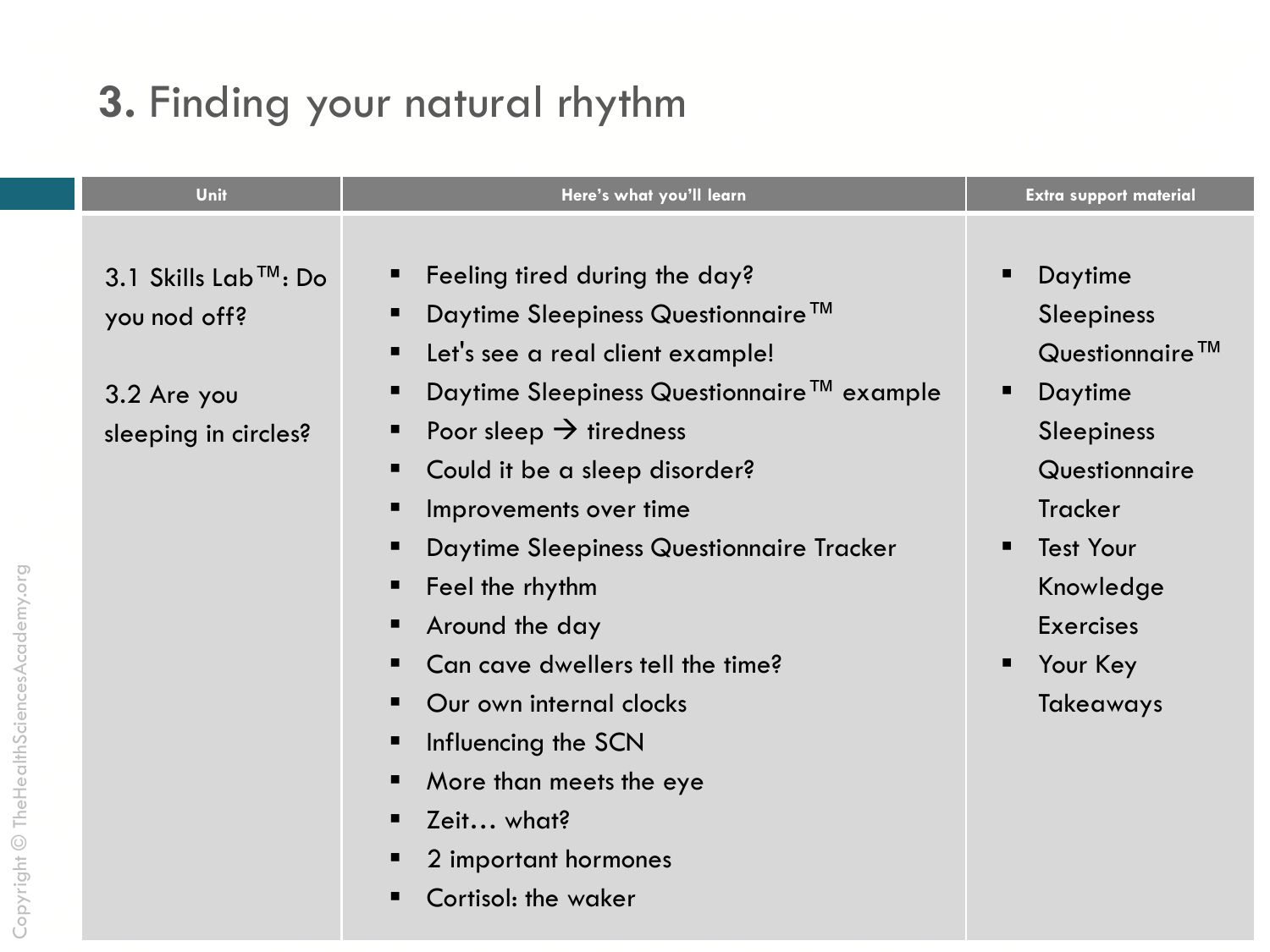# 3. Finding your natural rhythm

| Unit                                | Here's what you'll learn                                                                                            | <b>Extra support material</b> |
|-------------------------------------|---------------------------------------------------------------------------------------------------------------------|-------------------------------|
| 3.1 Skills Lab™: Do<br>you nod off? | Increasing cortisol<br>Ξ<br>Cortisol levels over 24 hours<br>$\blacksquare$<br>Melatonin: the bringer of sleep<br>п |                               |
| 3.2 Are you<br>sleeping in circles? | <b>Sleeping babies</b><br>п<br>Melatonin levels over 24 hours<br>п<br>What's harming our hormones?<br>п             |                               |
|                                     |                                                                                                                     |                               |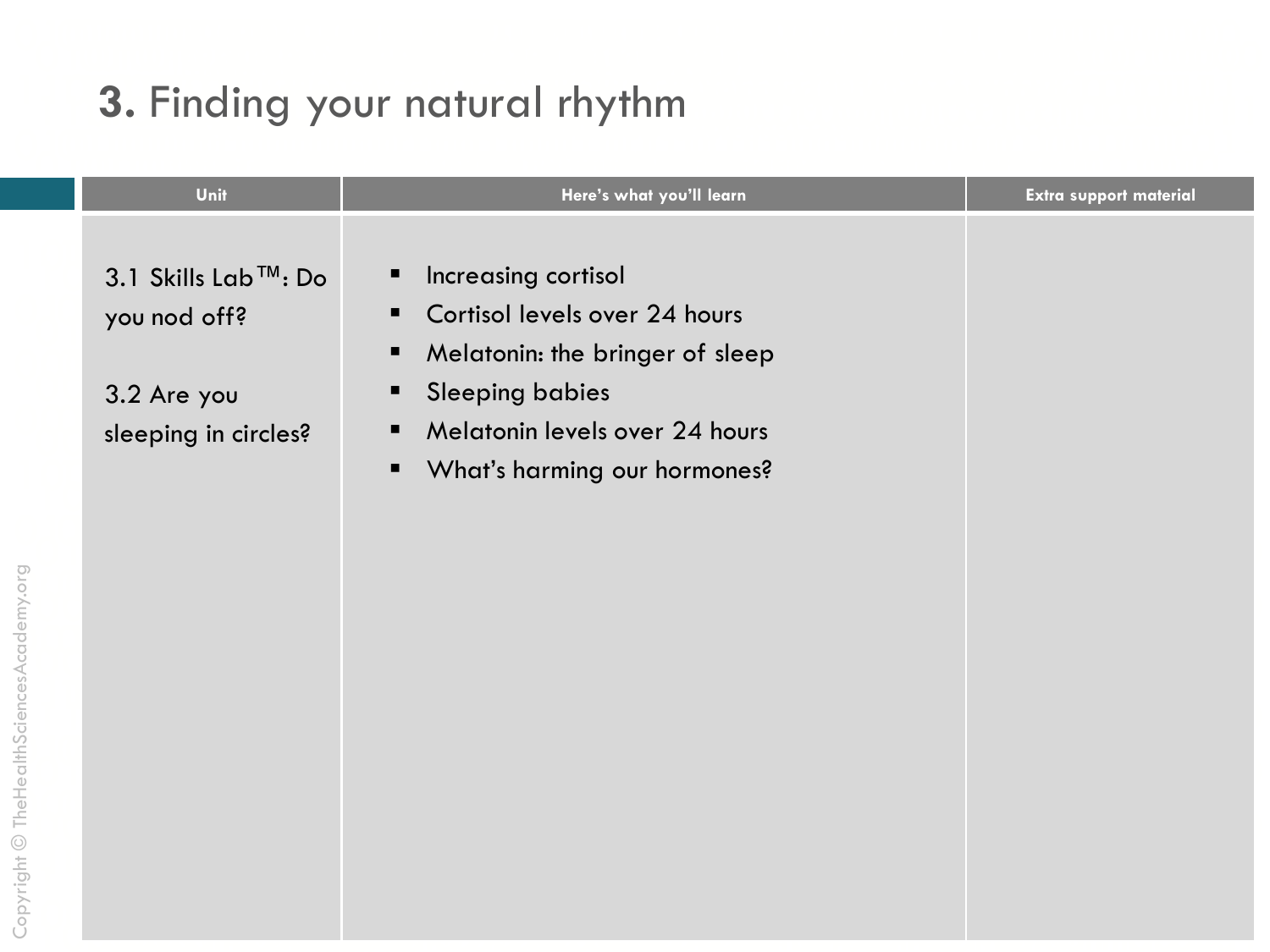# 4. Social jetlag: A modern-day epidemic?

 $\blacksquare$ 

| Unit                                                                       | Here's what you'll learn                                                                                                                                                                            | <b>Extra support material</b>                                                                                                 |
|----------------------------------------------------------------------------|-----------------------------------------------------------------------------------------------------------------------------------------------------------------------------------------------------|-------------------------------------------------------------------------------------------------------------------------------|
| 4.1 Are we causing<br>ourselves to be<br>jetlagged?<br>4.2 Skills Lab™: Is | <b>Balancing your clocks</b><br>Setting the clocks to run together<br>Jetlag without traveling an inch!<br>Linking diet with sleep<br>Suffering from jetlag?                                        | Social Jetlag<br>■<br>Calculator <sup>™</sup><br>Social Jetlag<br>п<br>$Scale^{TM}$<br>Chronotype<br>п                        |
| your social life<br>affecting your<br>sleep?                               | It's all about misalignment<br>How to identify social jetlag<br><b>Changing sleeping habits</b><br>It's ok I'll sleep this weekend<br>Deprivation or restriction?<br>Reality of getting "caught up" | <b>Identifier</b><br><b>Test Your</b><br>$\blacksquare$<br>Knowledge<br><b>Exercises</b><br>Your Key<br>п<br><b>Takeaways</b> |
|                                                                            | What is a chronotype?<br>Larks vs owls<br>Chronotype categories<br>Going against your chronotype?<br>Understanding social jetlag                                                                    |                                                                                                                               |

Calculating social jetlag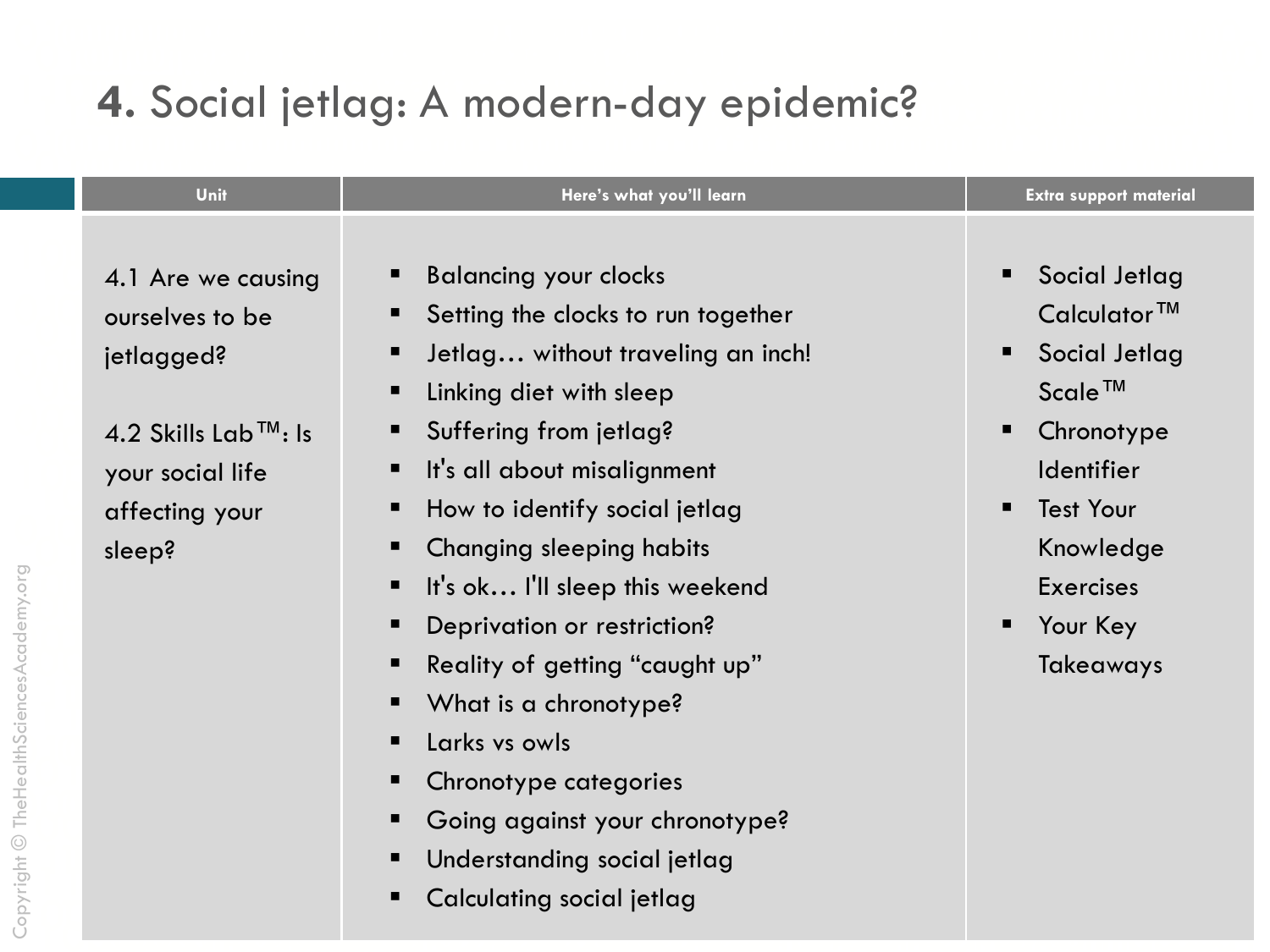## 4. Social jetlag: A modern-day epidemic?

| Unit                                                                | Here's what you'll learn                                                                                  | Extra support material |
|---------------------------------------------------------------------|-----------------------------------------------------------------------------------------------------------|------------------------|
| 4.1 Are we causing<br>ourselves to be<br>jetlagged?                 | Social Jetlag Workbook™<br>$\blacksquare$<br>Importance of a chronotype<br>п<br>Too much difference?<br>п |                        |
| 4.2 Skills Lab™: Is<br>your social life<br>affecting your<br>sleep? |                                                                                                           |                        |
|                                                                     |                                                                                                           |                        |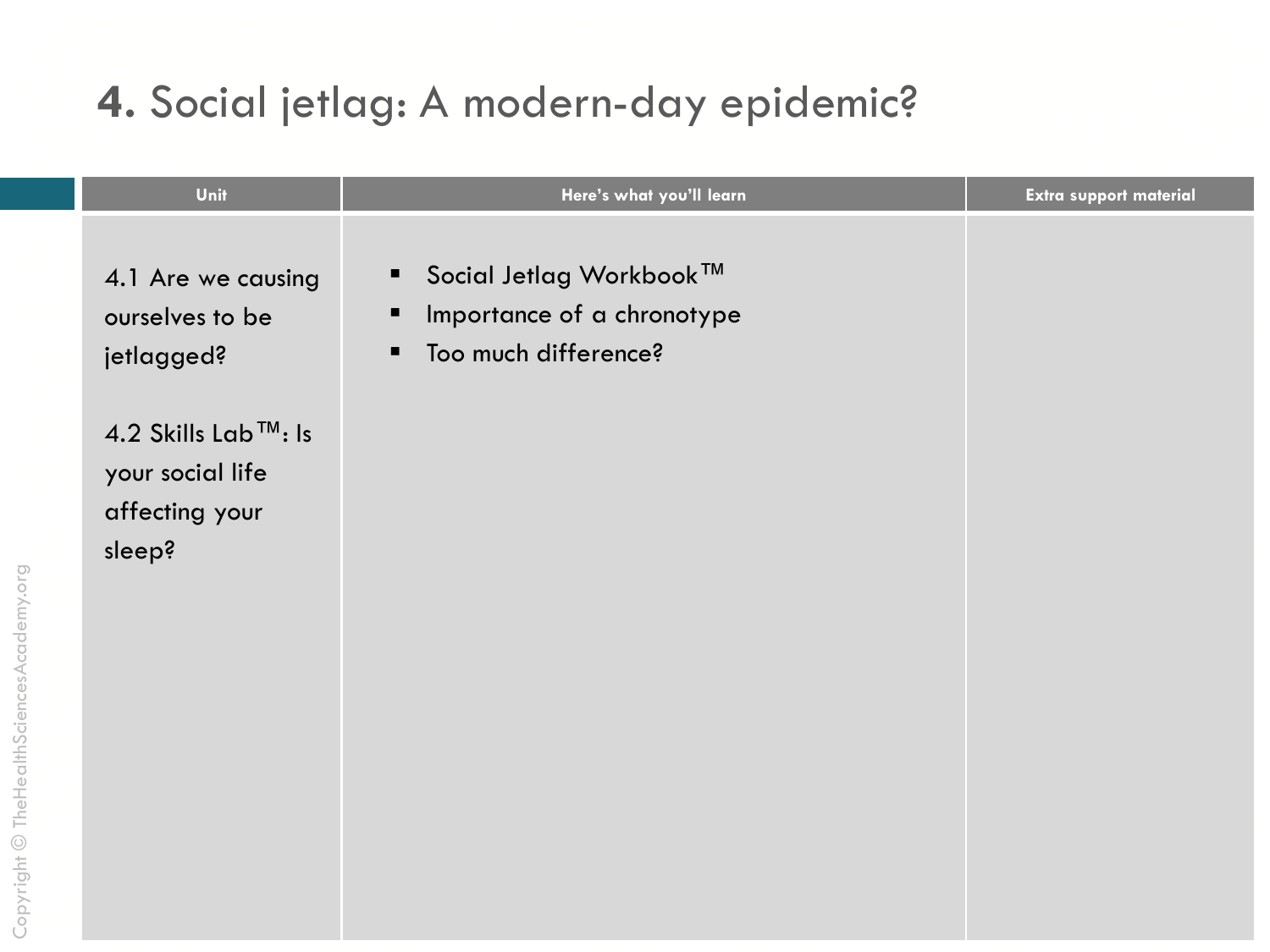#### 5. When sleep is disordered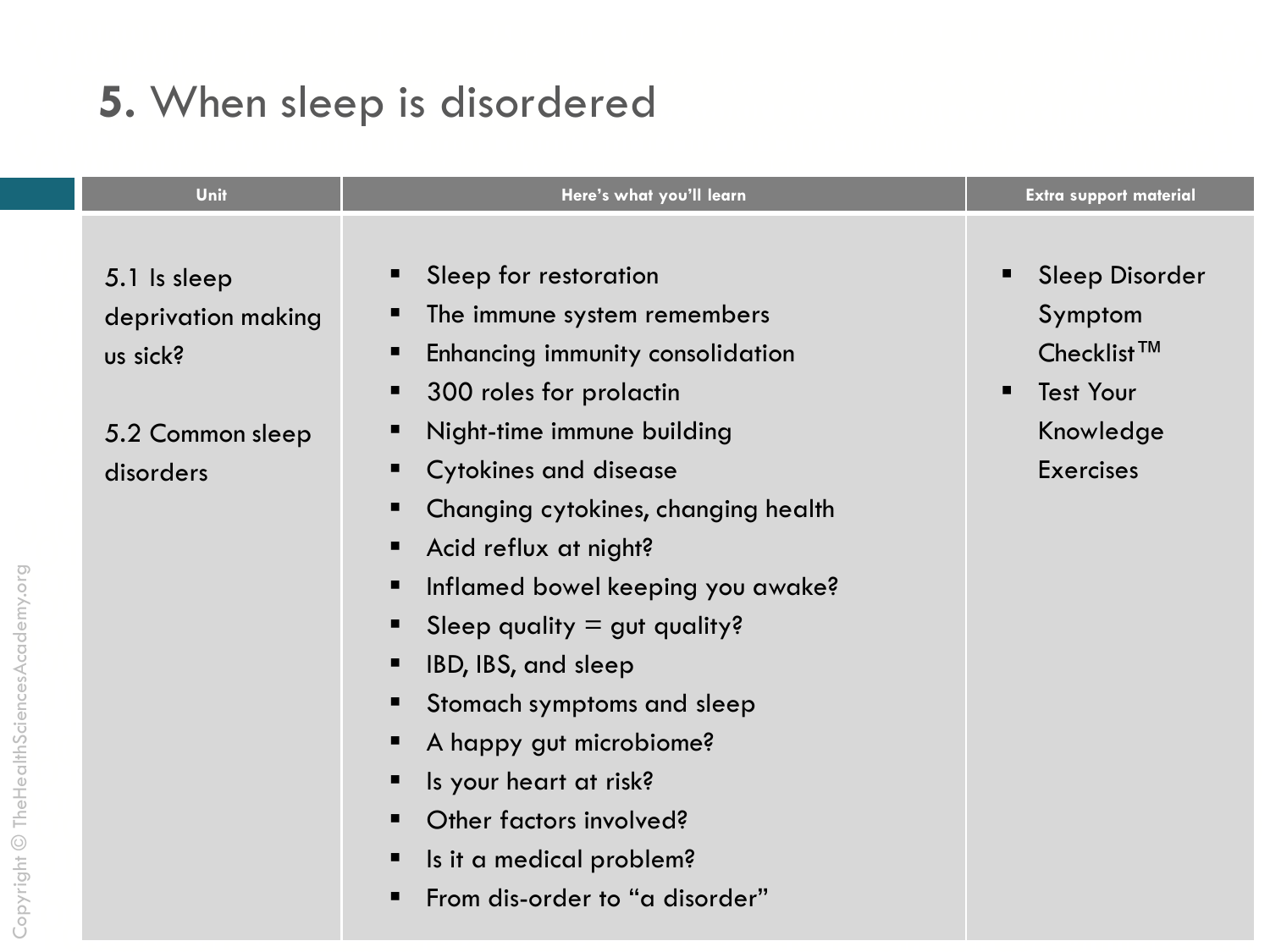#### 5. When sleep is disordered

| Unit               | Here's what you'll learn               | <b>Extra support material</b> |
|--------------------|----------------------------------------|-------------------------------|
|                    |                                        |                               |
| 5.1 Is sleep       | Sleep disorder classification          |                               |
| deprivation making | 4 main sleep disorders                 |                               |
| us sick?           | Can't sleep at night?                  |                               |
|                    | <b>Blaming our genes?</b><br>п         |                               |
| 5.2 Common sleep   | <b>Connecting conditions</b><br>ш      |                               |
| disorders          | How common is insomnia?                |                               |
|                    | Factors influencing insomnia           |                               |
|                    | Tired no matter what?<br>▪             |                               |
|                    | With or without cataplexy?             |                               |
|                    | Stop breathing during sleep?           |                               |
|                    | 2 main types of apnoea                 |                               |
|                    | Apnoea and awakenings                  |                               |
|                    | The sound of vibration                 |                               |
|                    | Connecting sleep and weight            |                               |
|                    | Obstructive sleep apnoea symptoms<br>ш |                               |
|                    | Walking and talking while asleep?      |                               |
|                    | Is night work the problem?             |                               |
|                    |                                        |                               |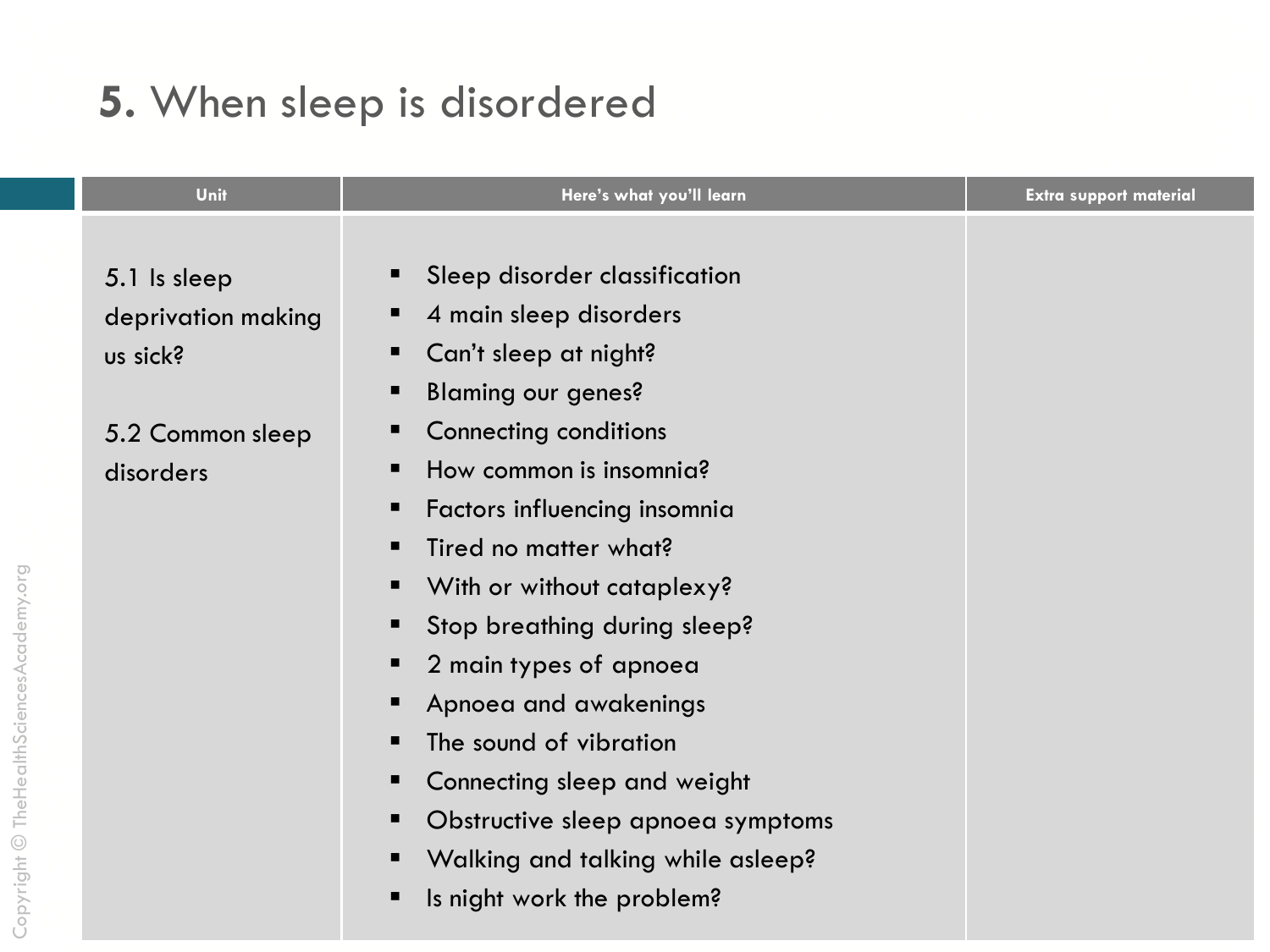# 5. When sleep is disordered

| Unit                                           | Here's what you'll learn                                                                                                                                | <b>Extra support material</b> |
|------------------------------------------------|---------------------------------------------------------------------------------------------------------------------------------------------------------|-------------------------------|
| 5.1 Is sleep<br>deprivation making<br>us sick? | <b>NREM Parasomnia Safety</b><br>$\blacksquare$<br>Could your client have a sleep disorder?<br>$\blacksquare$<br>Sleep Disorder Symptom Checklist™<br>٠ |                               |
| 5.2 Common sleep<br>disorders                  |                                                                                                                                                         |                               |
|                                                |                                                                                                                                                         |                               |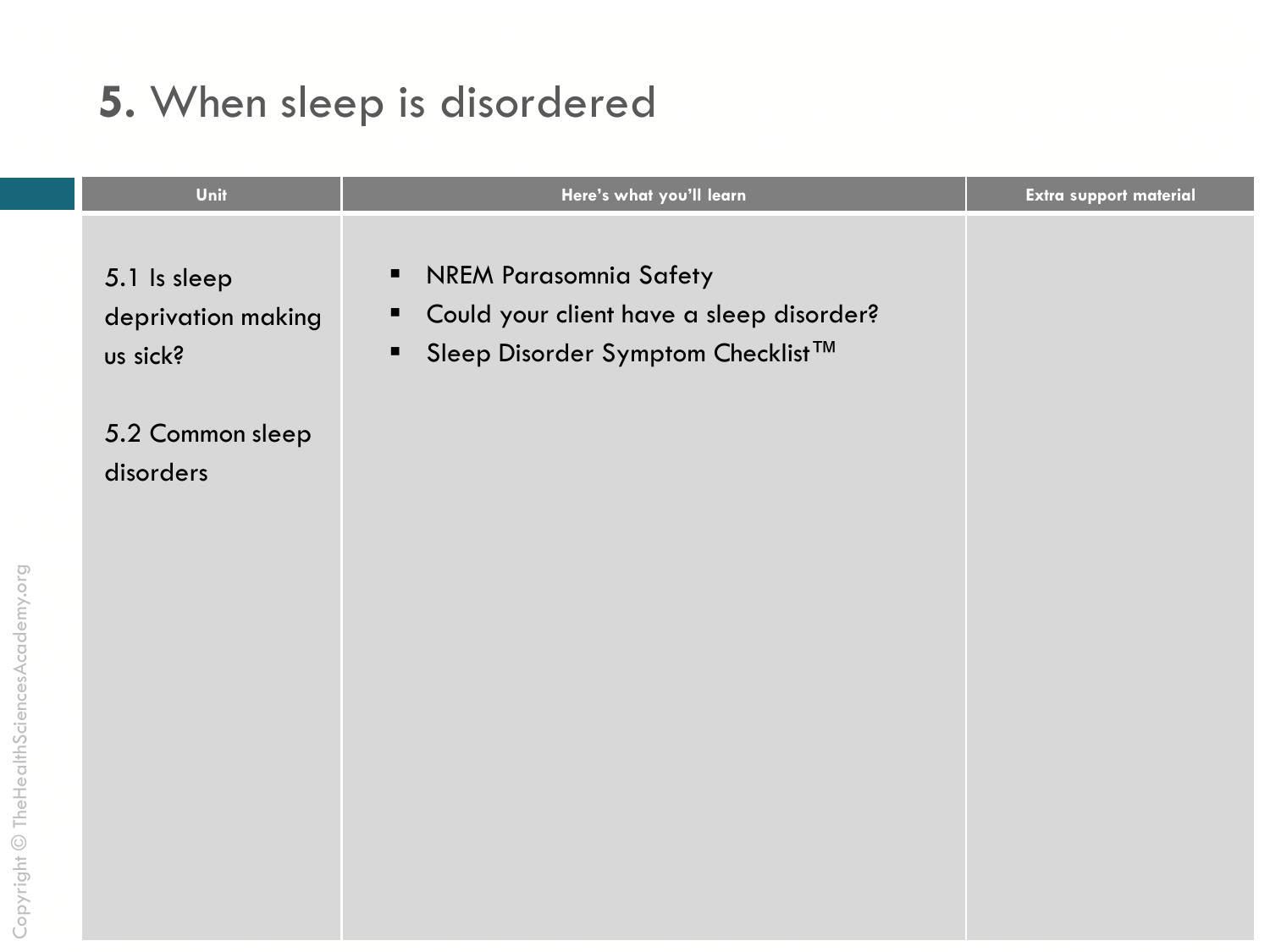#### 6. Your sleep environment

| Unit                           | Here's what you'll learn                           | <b>Extra support material</b> |
|--------------------------------|----------------------------------------------------|-------------------------------|
|                                |                                                    |                               |
| 6.1 Skills Lab <sup>TM</sup> : | Turn those lights off!                             | <b>Sleep Detractors</b>       |
| What's keeping                 | What's disturbing their sleep?<br>п                | Assessment <sup>TM</sup>      |
| you awake?                     | Sleep Detractors Assessment <sup>™</sup><br>п      | Practical<br>п                |
|                                | Let's see a real client example!<br>$\blacksquare$ | Assignment                    |
| 6.2 How naps and               | Sleep Detractors Assessment™ example<br>п          | Sleeping With My              |
| your bladder                   | Reviewing your client's scores<br>п                | Pet Tracker <sup>TM</sup>     |
| impact sleep                   | Improvements over time<br>п                        | Partner<br>▪                  |
|                                | Reducing sleep detractors<br>п                     | <b>Disturbance</b>            |
| 6.3 Can a partner              | <b>Sleep Detractors Assessment Tracker</b><br>п    | $Checklist^{TM}$              |
| or pet be the cause            | <b>Practical Assignment</b><br>п                   | <b>Test Your</b>              |
| of restless nights?            | Building a sleep environment<br>п                  | Knowledge                     |
|                                | The big 4<br>п                                     | <b>Exercises</b>              |
|                                | What's coming up?<br>$\blacksquare$                |                               |
|                                | Naps: a double-edged sword?<br>п                   |                               |
|                                | It's the time that matters<br>п                    |                               |
|                                | Slightly longer naps?<br>п                         |                               |

A tactical nap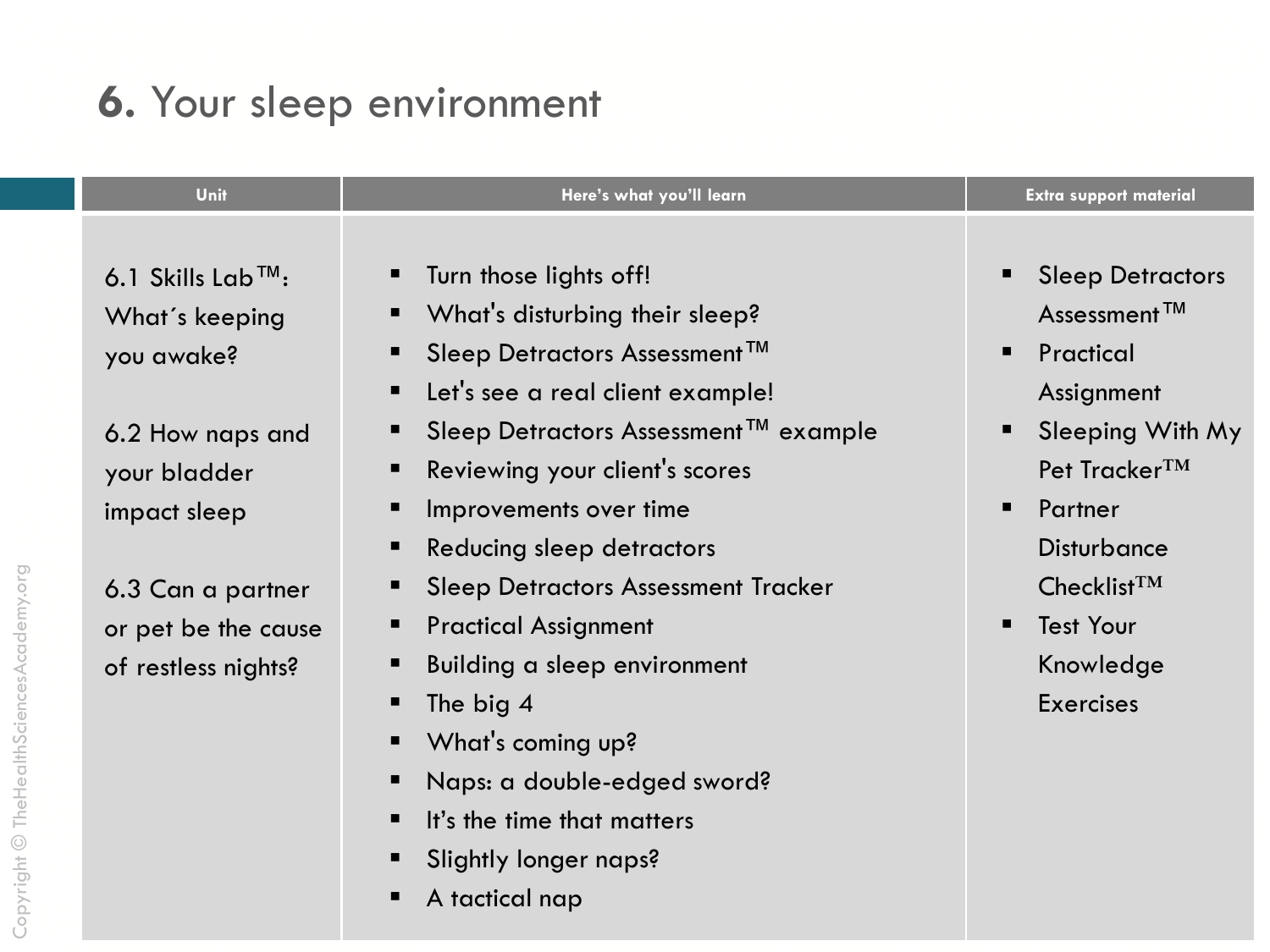#### 6. Your sleep environment

| Unit                                             | Here's what you'll learn                                                                                 | <b>Extra support material</b> |
|--------------------------------------------------|----------------------------------------------------------------------------------------------------------|-------------------------------|
| 6.1 Skills Lab <sup>TM</sup> :<br>What's keeping | Woken by your bladder?<br>п<br>Just a consequence of ageing?<br>п                                        |                               |
| you awake?                                       | Limiting trips to the bathroom<br>п<br>A benefit or a detriment?<br>п                                    |                               |
| 6.2 How naps and<br>your bladder<br>impact sleep | Is your pet a comfort or distraction?<br>п<br>Objective measures<br>п<br>Pet peeve or pet pacifier?<br>п |                               |
| 6.3 Can a partner                                | Nocturnal pets?<br>п<br>Adjusting to change<br>п                                                         |                               |
| or pet be the cause<br>of restless nights?       | Sleeping With My Pet Tracker™<br>п<br>Changing where the pet sleeps?<br>ш                                |                               |
|                                                  | A problematic sleep partner?<br>п<br>How common is snoring?<br>п<br>п                                    |                               |
|                                                  | Does your partner snore?<br>A bedroom divided against itself<br>п<br>Does your partner disturb you?<br>п |                               |
|                                                  | Partner Disturbance Checklist <sup>™</sup>                                                               |                               |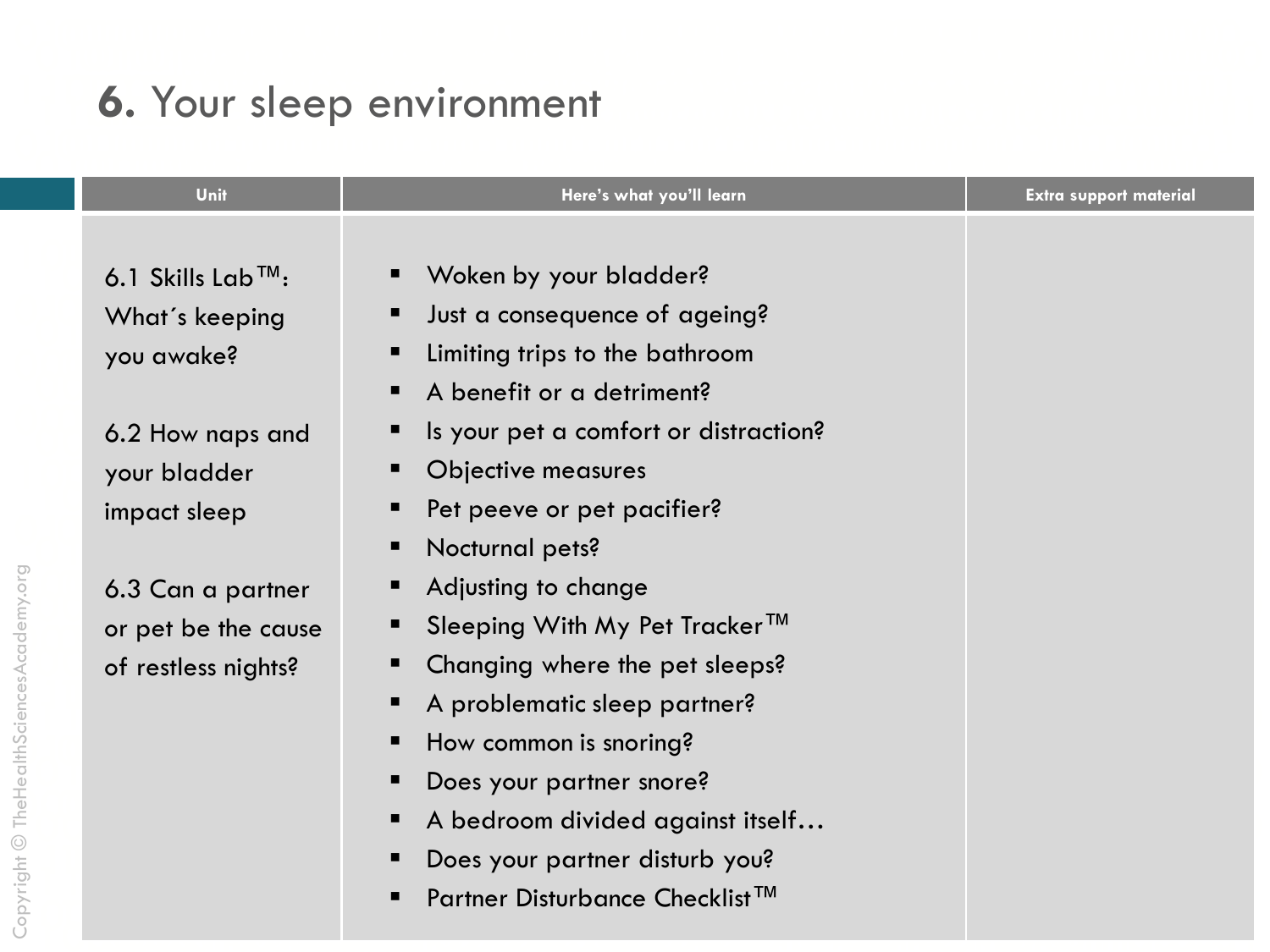### 6. Your sleep environment

| Unit                                                            | Here's what you'll learn                                         | Extra support material |
|-----------------------------------------------------------------|------------------------------------------------------------------|------------------------|
| 6.1 Skills Lab <sup>™</sup> :<br>What's keeping<br>you awake?   | Better together<br>п<br>Subtracting detractors<br>$\blacksquare$ |                        |
| 6.2 How naps and<br>your bladder<br>impact sleep                |                                                                  |                        |
| 6.3 Can a partner<br>or pet be the cause<br>of restless nights? |                                                                  |                        |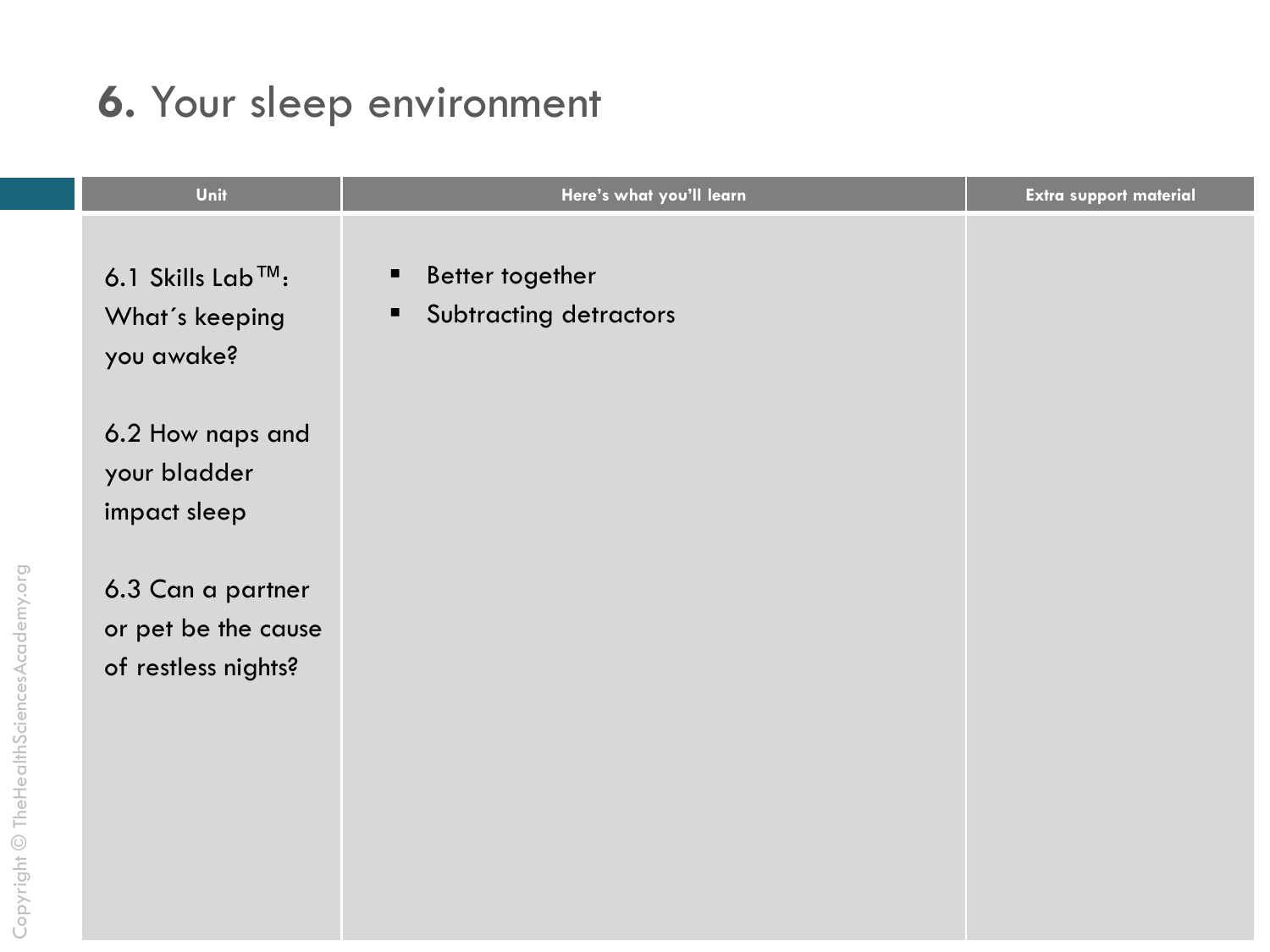# 7. Lights and sounds

| Unit                          | Here's what you'll learn               | <b>Extra support material</b>  |
|-------------------------------|----------------------------------------|--------------------------------|
|                               |                                        |                                |
| 7.1 Are you                   | Blinded by the lights?                 | Light Identifier               |
| keeping yourself in           | Light at night<br>п                    | Workbook™                      |
| the dark?                     | What is lux?                           | <b>Night Light Source</b><br>п |
|                               | Aberrant light exposure                | $Check^{TM}$                   |
| 7.2 Skills Lab <sup>™</sup> : | Missing light cues<br>ш                | 12 Tips for<br>п               |
| Are lights keeping            | Not just about intensity               | <b>Reducing Lights</b>         |
| you awake?                    | The visible light spectrum             | <b>Disturbing Noise</b><br>п   |
|                               | Giving e-readers to hamsters<br>п      | $Id$ entifier $TM$             |
| 7.3 Bumps in the              | Resetting the clock<br>ш               | <b>Limiting Noise</b><br>п     |
| night                         | Is all light created equal?<br>п       | Check <sup>™</sup>             |
|                               | Feeling blue?<br>п                     | My Sleep Sounds                |
| 7.4 Skills Lab <sup>™</sup> : | Blue light hiding in plain white<br>п  | Preference <sup>™</sup>        |
| Are sounds                    | Print book or eBook?<br>п              | Top 13 Sound                   |
| disrupting your               | Timing and colour of light?<br>п       | <b>Reducing Tips</b>           |
| sleep?                        | Timing, wavelength, and intensity<br>ш | <b>Test Your</b><br>п          |
|                               | Using light to reset the clock         | Knowledge                      |
|                               | Setting "night mode"                   | <b>Exercises</b>               |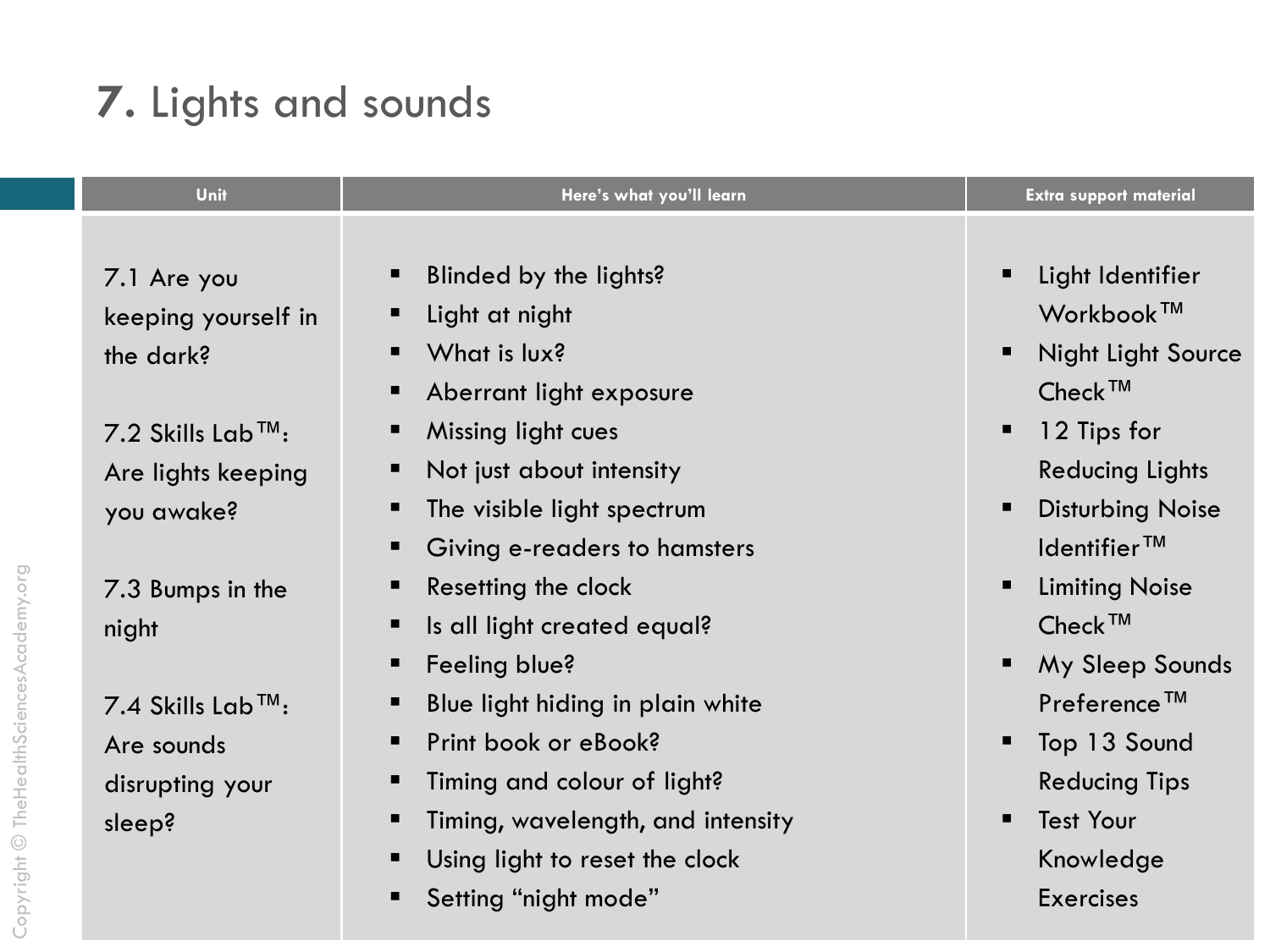# 7. Lights and sounds

| Unit                             | Here's what you'll learn                      | <b>Extra support material</b> |
|----------------------------------|-----------------------------------------------|-------------------------------|
|                                  |                                               |                               |
| 7.1 Are you                      | No more light sleeping?<br>п                  |                               |
| keeping yourself in              | Too bright to sleep?<br>ш                     |                               |
| the dark?                        | Light Identifier Workbook™<br>п               |                               |
|                                  | No more light sleeping?<br>п                  |                               |
| $7.2$ Skills Lab <sup>TM</sup> : | How loud is loud?<br>п                        |                               |
| Are lights keeping               | The decibel scale<br>п                        |                               |
| you awake?                       | Environmental noise<br>п                      |                               |
|                                  | Transport keeping you awake?<br>п             |                               |
| 7.3 Bumps in the                 | Sleeping in the hospital?<br>п                |                               |
| night                            | Effects of noise pollution on health<br>п     |                               |
|                                  | The sound of sleep<br>п                       |                               |
| 7.4 Skills Lab <sup>TM</sup> :   | Sleeping in the static?<br>п                  |                               |
| Are sounds                       | What sound level is ideal for sleep?<br>п     |                               |
| disrupting your                  | Which sounds?<br>п                            |                               |
| sleep?                           | Sounds: the good and the bad<br>п             |                               |
|                                  | Disturbing Noise Identifier <sup>™</sup><br>п |                               |
|                                  | Halfway done with detractors<br>п             |                               |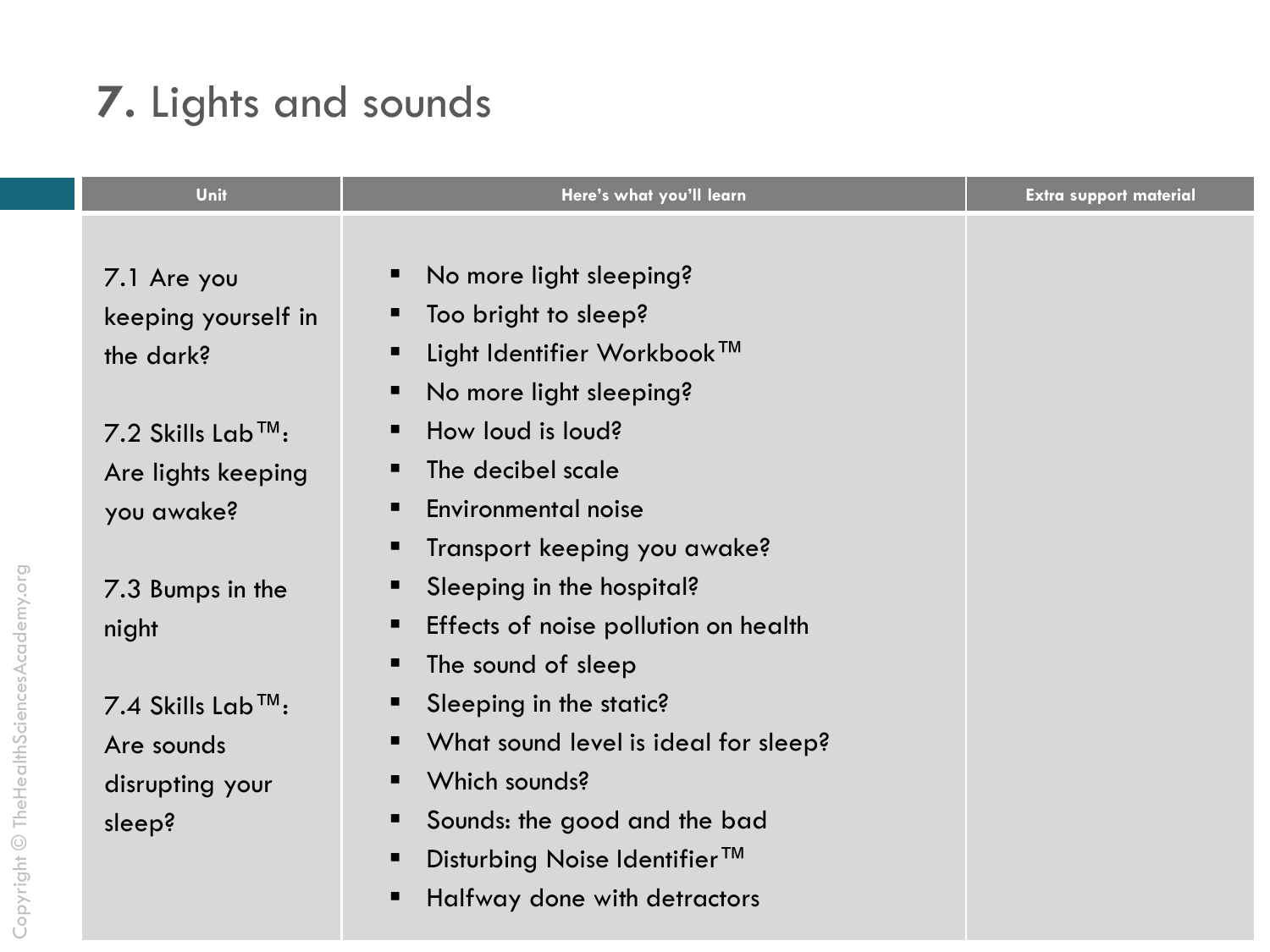#### 8. Can Your Body Handle the Heat?

| Unit<br>Here's what you'll learn                                                                                                                                                                                                                                                                                                                                                                                                                                                                                                                                                                                                                                                                     | <b>Extra support material</b>                                                                                                                                                                                                               |
|------------------------------------------------------------------------------------------------------------------------------------------------------------------------------------------------------------------------------------------------------------------------------------------------------------------------------------------------------------------------------------------------------------------------------------------------------------------------------------------------------------------------------------------------------------------------------------------------------------------------------------------------------------------------------------------------------|---------------------------------------------------------------------------------------------------------------------------------------------------------------------------------------------------------------------------------------------|
| Keeping our temperature stable<br>■<br>8.1 Some like it hot,<br>Cold to the core<br>some like it cold<br>Small changes $=$ big differences<br>■<br>Are your hands cold?<br>8.2 Skills Lab <sup>TM</sup> :<br>Too hot or too cold?<br>Finding the perfect<br>$17^{\circ}$ C or $22^{\circ}$ C?<br>$\blacksquare$<br>temperature<br>Sleepwear material<br>Curling up in a pile of blankets<br>Regulation problems?<br>п<br><b>Boosting serotonin</b><br>Finding your client's perfect temp<br>■<br>Too firm or too soft?<br>Finding the best sleep temperature<br>■<br>One thing at a time<br>Ideal Sleep Temperature <sup>™</sup><br>Bedding and Sleepwear Check™<br>Let's see a real client example! | <b>Ideal Sleep</b><br>Temperature™<br><b>Bedding and</b><br>Sleepwear<br>$Check^{TM}$<br>Room<br>Temperature<br>$Traceer^{TM}$<br>Top 6<br>Temperature Tip:<br>Practical<br>Assignment<br><b>Test Your</b><br>Knowledge<br><b>Exercises</b> |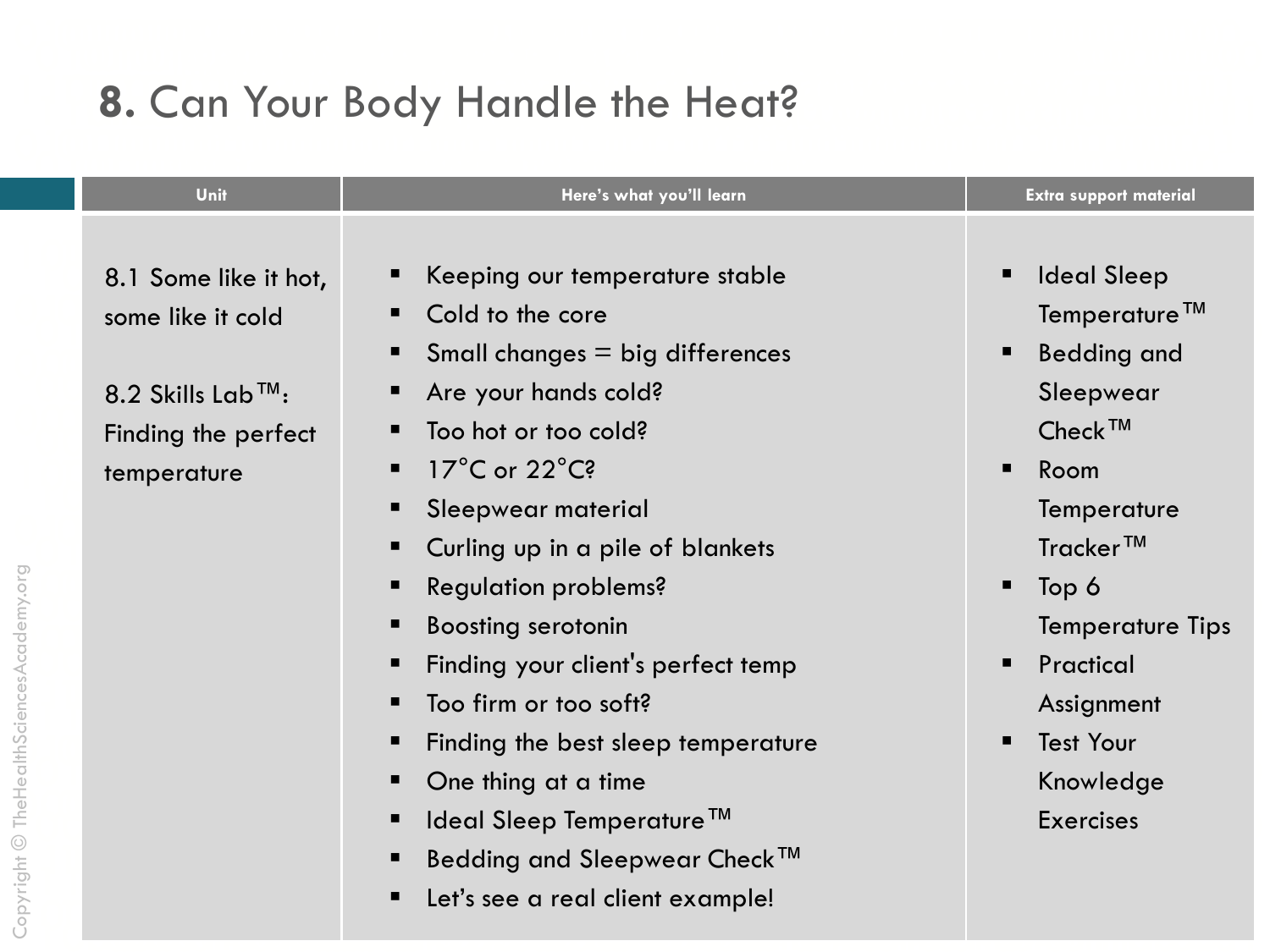#### 8. Can Your Body Handle the Heat?

| Unit                                                                                                 | Here's what you'll learn                                                                                                              | <b>Extra support material</b> |
|------------------------------------------------------------------------------------------------------|---------------------------------------------------------------------------------------------------------------------------------------|-------------------------------|
| 8.1 Some like it hot,<br>some like it cold<br>8.2 Skills Lab™:<br>Finding the perfect<br>temperature | Room Temperature Tracker™ example<br>п<br>Continuing to track<br>п<br>One part of the puzzle<br>п<br><b>Practical Assignment</b><br>٠ |                               |
|                                                                                                      |                                                                                                                                       |                               |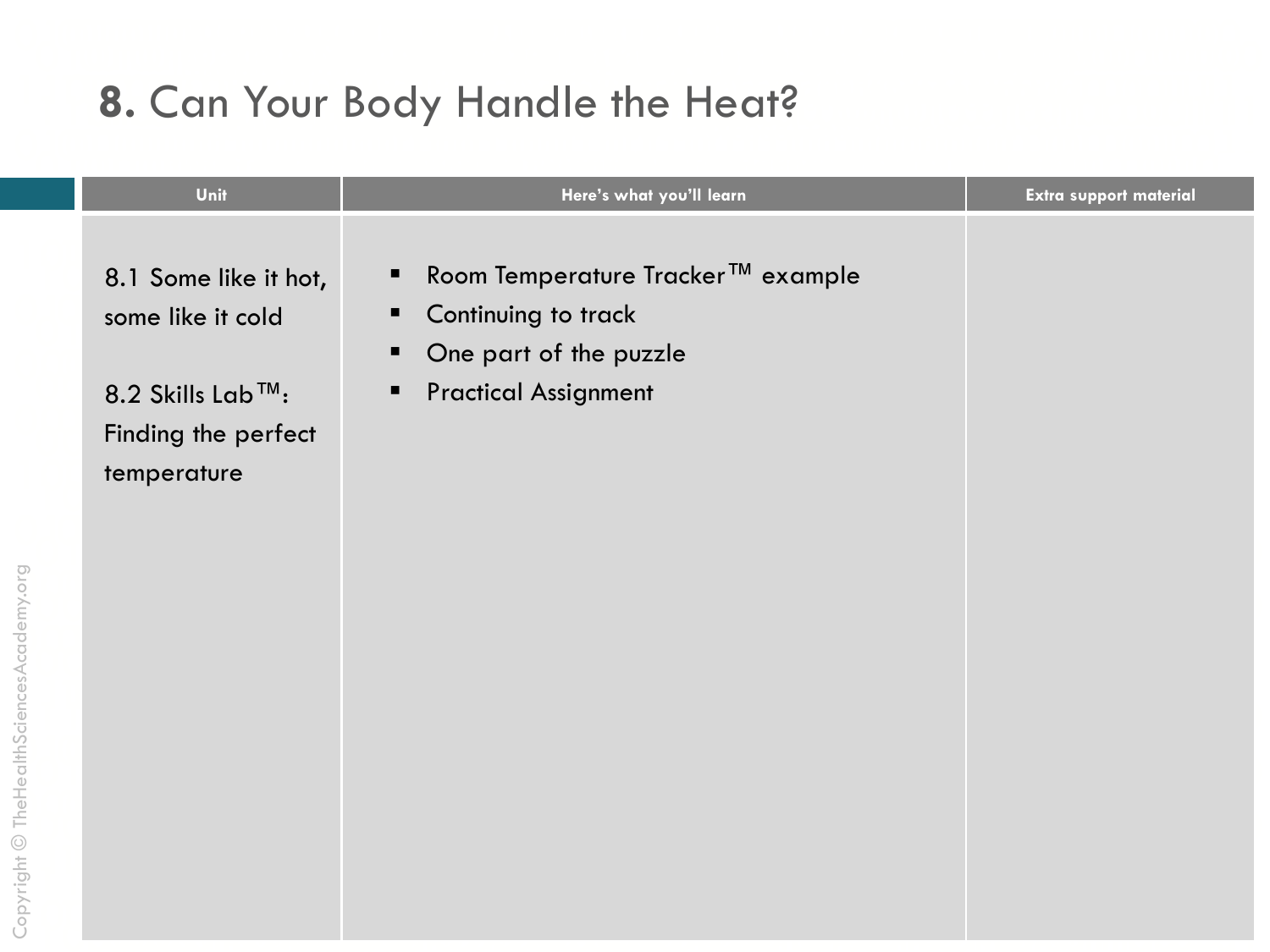# 9. Are you feeling comfortable?

| Unit                           | Here's what you'll learn                 | <b>Extra support material</b>      |
|--------------------------------|------------------------------------------|------------------------------------|
|                                |                                          |                                    |
| 9.1 Creating an                | The 4th detractor                        | <b>Bed Check</b><br>$\blacksquare$ |
| ideal sleep                    | "This bed is just right"                 | Workbook™                          |
| environment                    | The risks of too firm or too soft<br>п   | <b>Bed Check™</b>                  |
|                                | Is a new mattress the cure?<br>п         | <b>New</b>                         |
| 9.2 Skills Lab <sup>TM</sup> : | Is it time go mattress shopping?         | Mattress/Pillow                    |
| How comfortable is             | <b>Mattress firmness hacks</b>           | $Id$ entifier $TM$                 |
| your bed?                      | "Just pick one it'll be fine"<br>ш       | <b>Top 5 Mattress</b>              |
|                                | And the winning combination is           | Tips                               |
|                                | Do you like your pillow?<br>п            | Practical<br>▪                     |
|                                | What about the sheets?<br>$\blacksquare$ | Assignment                         |
|                                | Keep your environment clean!<br>п        | <b>Test Your</b><br>■              |
|                                | Do you sleep flat?<br>п                  | Knowledge                          |
|                                | Back pain and sleep<br>п                 | <b>Exercises</b>                   |
|                                | Sleeping with lower back pain            |                                    |
|                                | Personal preference is the key<br>п      |                                    |
|                                | Comfortable in bed?                      |                                    |
|                                | Time for a new mattress?                 |                                    |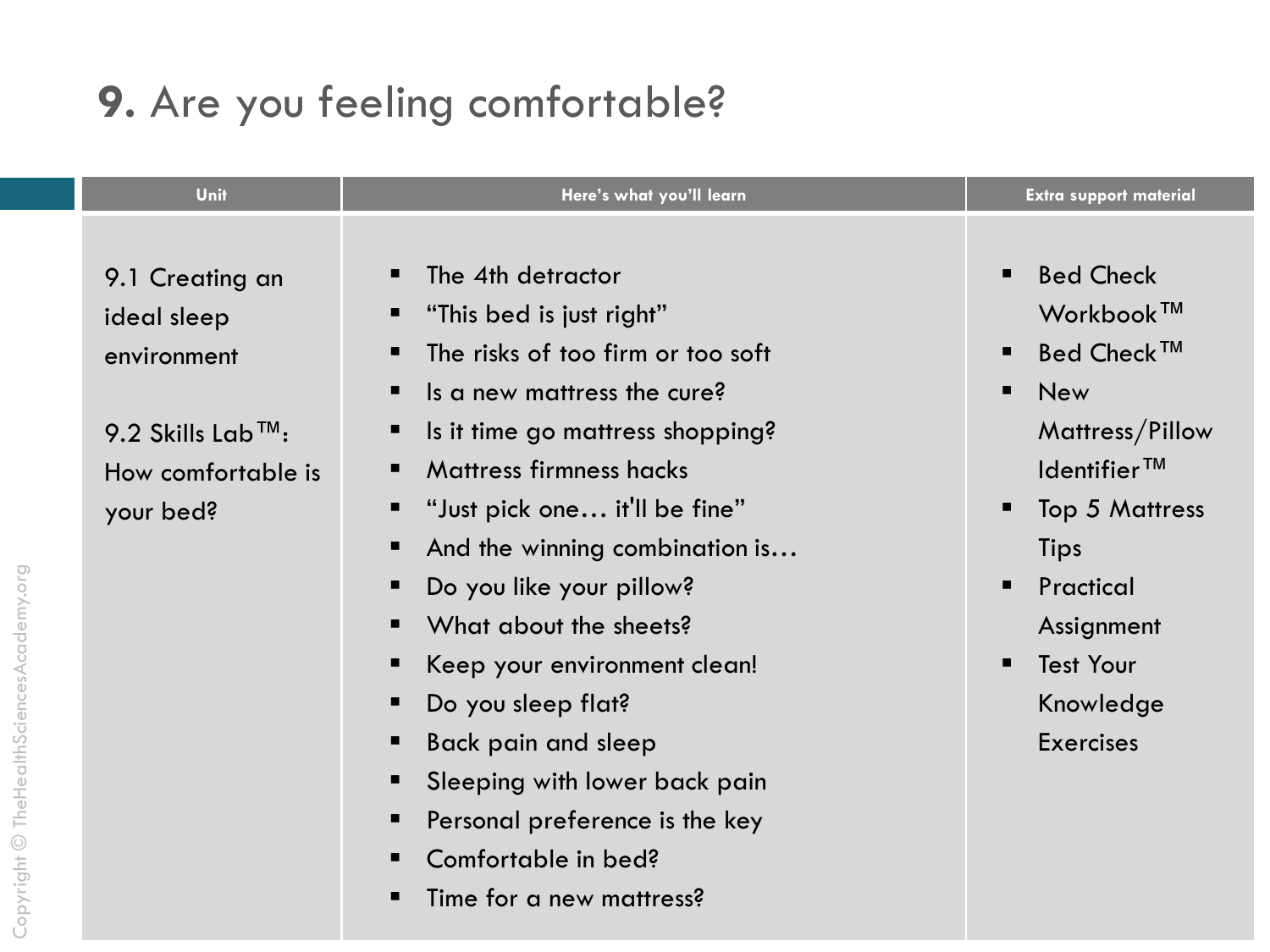# 9. Are you feeling comfortable?

| Unit                                                                                                 | Here's what you'll learn                                                                                                                                                     | <b>Extra support material</b> |
|------------------------------------------------------------------------------------------------------|------------------------------------------------------------------------------------------------------------------------------------------------------------------------------|-------------------------------|
| 9.1 Creating an<br>ideal sleep<br>environment<br>9.2 Skills Lab™:<br>How comfortable is<br>your bed? | Bed Check Workbook™<br>$\blacksquare$<br>Let's see a real client example!<br>п<br>Bed Check™ example<br>п<br>Too stressed to sleep?<br>п<br><b>Practical Assignment</b><br>п |                               |
|                                                                                                      |                                                                                                                                                                              |                               |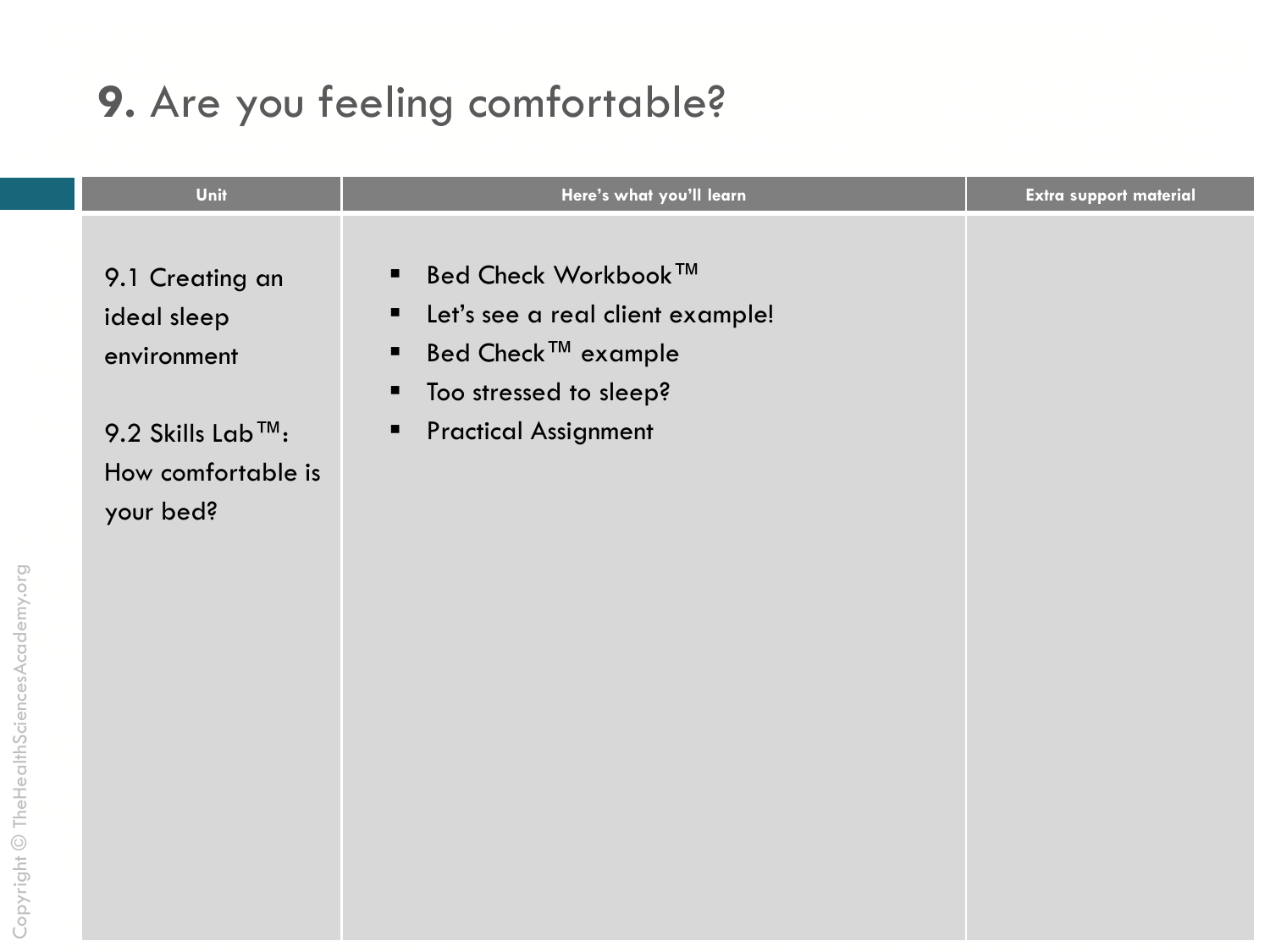# 10. Too stressed to sleep?

| Impact of negative thinking<br>п<br>10.1 Are your<br>The problem of overthinking<br>п<br>thoughts keeping<br>Racing thoughts and sleep<br>п<br>your awake?<br>Nocturnal dipping<br>п<br>Is your client stressed?<br>$10.2$ Skills Lab <sup>TM</sup> :<br>п<br>Quick Stress Check <sup>™</sup><br>$\blacksquare$<br><b>Building a bedtime</b><br><b>Reducing stress</b><br>п<br>routine<br>Is trauma interrupting sleep?<br>п<br>Do you have nightmares?<br>п<br>Physiological reactions to stress<br>п<br>Elevated hormones?<br>п<br>The power of consistency<br>п<br>Developing behaviours<br>п<br><b>Breathing Retraining Exercise</b><br>п<br><b>Encouraging routine</b><br>п | The Bedtime<br>Routine<br>Workbook <sup>™</sup><br>which includes the<br><b>Bedtime Routine</b><br>Tracker™<br><b>Bedtime Routine</b><br>Journal <sup>TM</sup><br><b>Bedtime Routine</b><br>Planner <sup>™</sup><br>Practical<br>Assignment<br><b>Test Your</b><br>Knowledge<br><b>Exercises</b> |
|----------------------------------------------------------------------------------------------------------------------------------------------------------------------------------------------------------------------------------------------------------------------------------------------------------------------------------------------------------------------------------------------------------------------------------------------------------------------------------------------------------------------------------------------------------------------------------------------------------------------------------------------------------------------------------|--------------------------------------------------------------------------------------------------------------------------------------------------------------------------------------------------------------------------------------------------------------------------------------------------|

Monitor first

 $\blacksquare$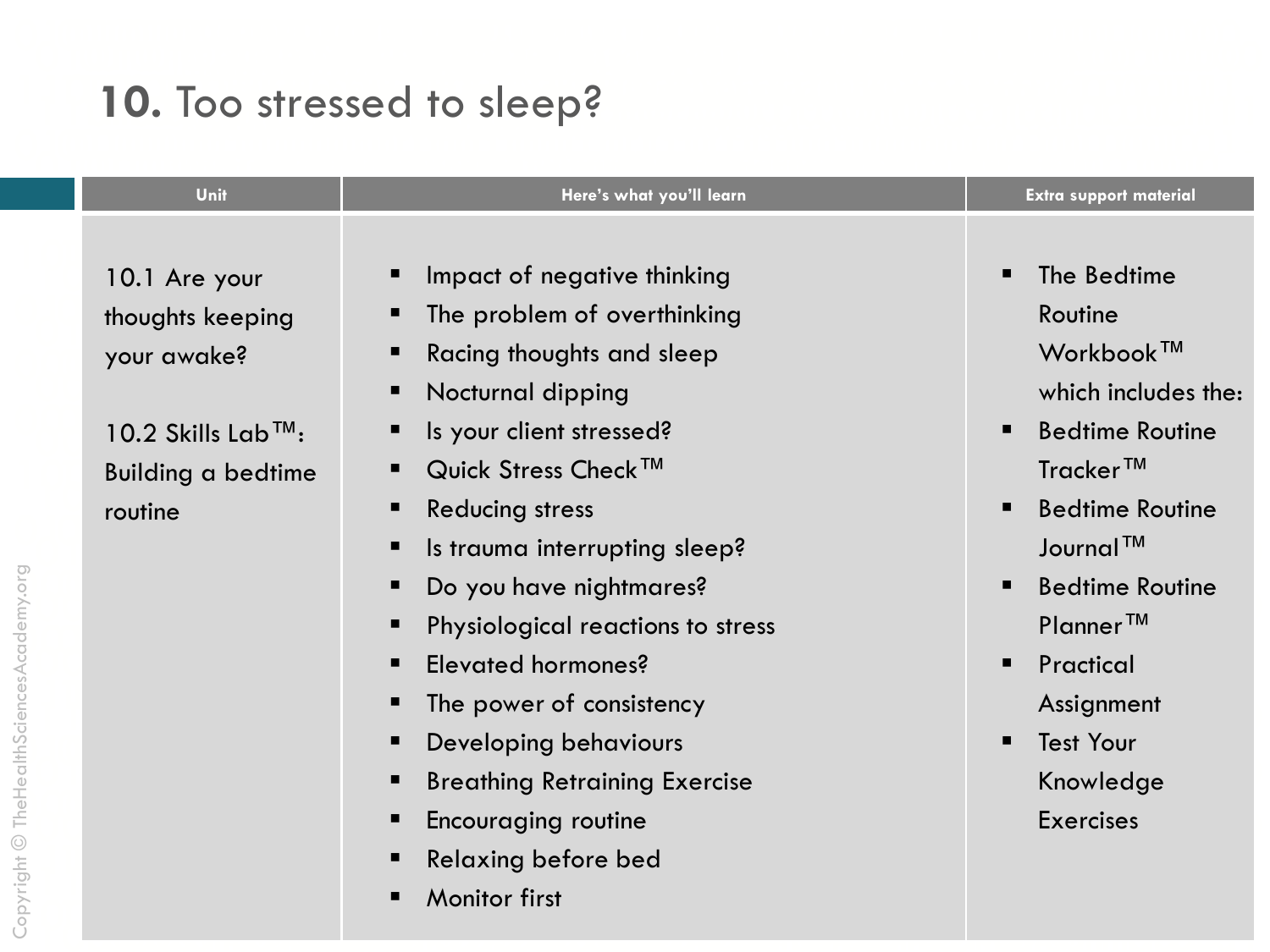# 10. Too stressed to sleep?

| Unit<br>Here's what you'll learn<br><b>Extra support material</b>                                                                                                                                                                                                                                   |  |
|-----------------------------------------------------------------------------------------------------------------------------------------------------------------------------------------------------------------------------------------------------------------------------------------------------|--|
| Identify changes and improve sleep<br>п<br>10.1 Are your<br>Bedtime Routine Workbook™<br>п<br>thoughts keeping<br>A multifactor approach<br>your awake?<br>п<br>The optimal sleep environment<br>п<br><b>Practical Assignment</b><br>10.2 Skills Lab™:<br>п<br><b>Building a bedtime</b><br>routine |  |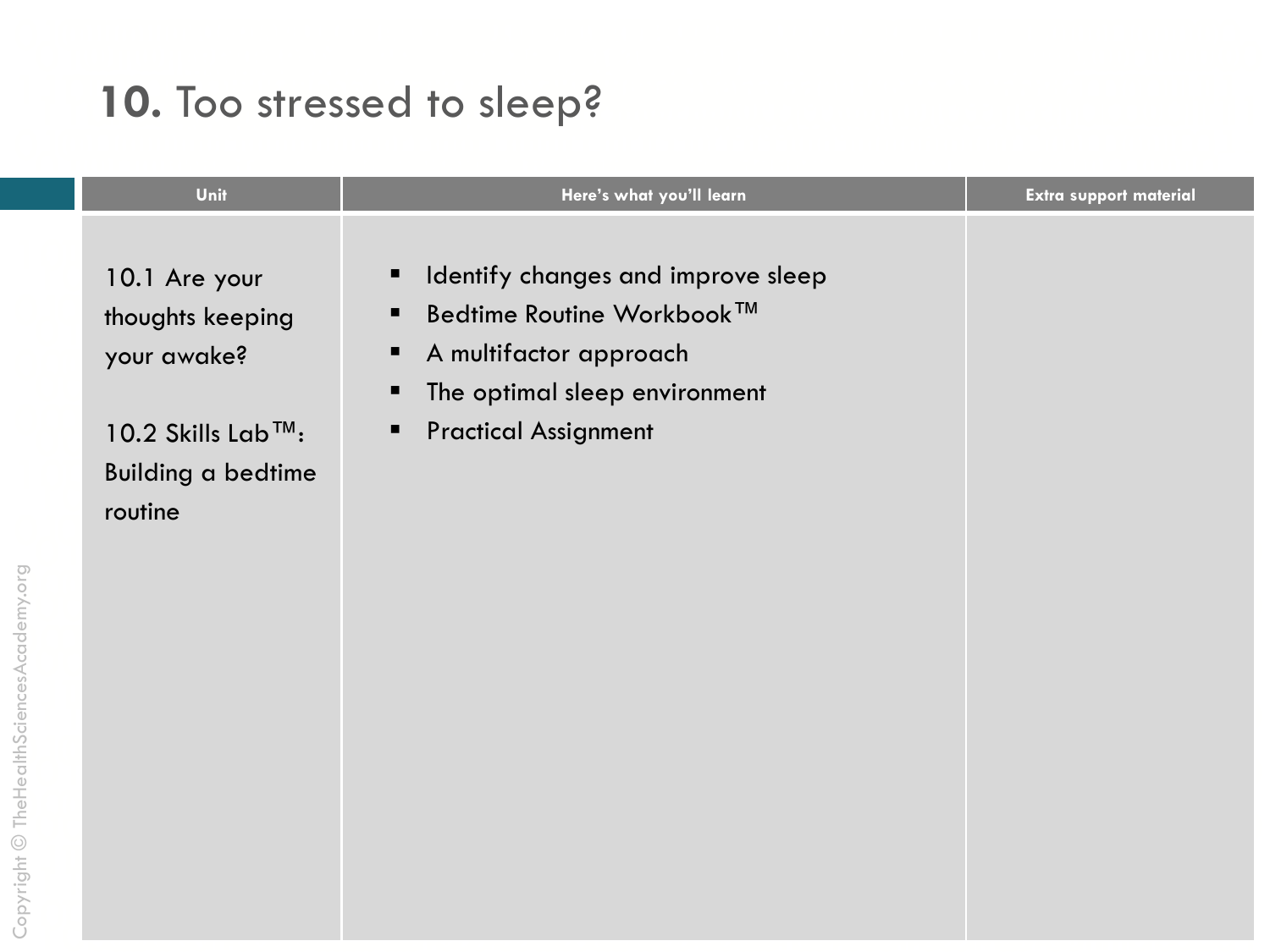### 11. Exercising until exhaustion

| Unit                                                                                                               | Here's what you'll learn                                                                                                                                                                                                                                                                                                                                                                                                         | <b>Extra support material</b>                                                                                                                                                                             |
|--------------------------------------------------------------------------------------------------------------------|----------------------------------------------------------------------------------------------------------------------------------------------------------------------------------------------------------------------------------------------------------------------------------------------------------------------------------------------------------------------------------------------------------------------------------|-----------------------------------------------------------------------------------------------------------------------------------------------------------------------------------------------------------|
| 11.1 How physical<br>activity impacts<br>sleep<br>11.2 Skills Lab <sup>TM</sup> :<br>Physical activity<br>workbook | Running for relaxation?<br>Physical activity guidelines<br>Your top 3 sleep practices<br>Sleep in America<br>Vigorous exercise<br>Exercising at night<br>Some factors change<br>Morning vs evening exercise<br>Personalised suggestions<br><b>Exercise and anxiety</b><br>ш<br>What about extremes?<br>Exercise without sleep?<br>Athletes with extra sleep?<br>Time for a cat nap?<br>Changing physiology<br>A win for exercise | <b>Physical Activity</b><br>п<br>Workbook™<br>My Exercise-<br>ш<br>Sleep Tracker™<br><b>Exercise Activities</b><br>Practical<br>■<br>Assignment<br><b>Test Your</b><br>■<br>Knowledge<br><b>Exercises</b> |

Supporting or delaying sleep?  $\blacksquare$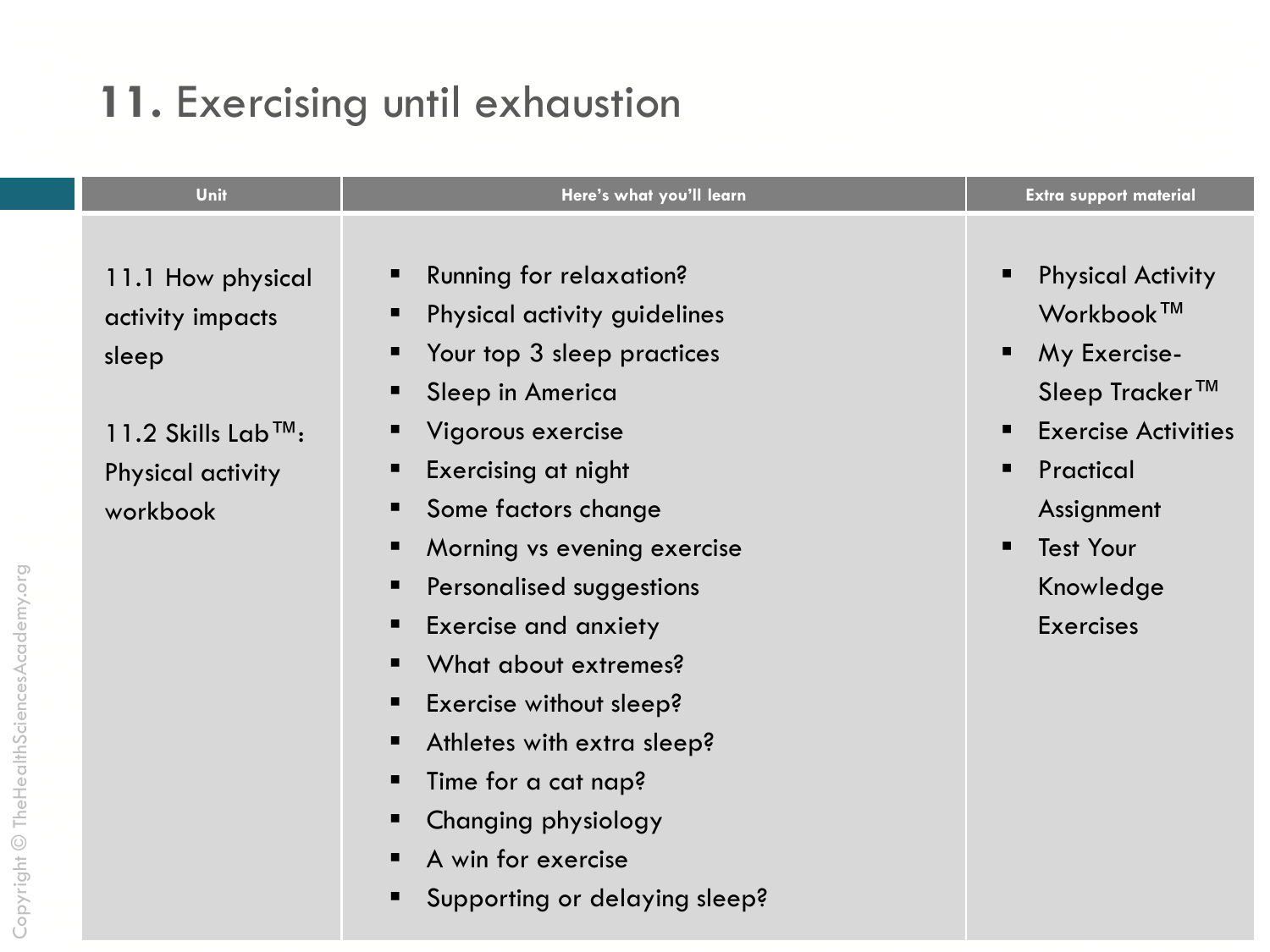# 11. Exercising until exhaustion

| Unit                                                                                                               | Here's what you'll learn                                                                   | <b>Extra support material</b>                                                                                                                                                                                                         |
|--------------------------------------------------------------------------------------------------------------------|--------------------------------------------------------------------------------------------|---------------------------------------------------------------------------------------------------------------------------------------------------------------------------------------------------------------------------------------|
| 11.1 How physical<br>activity impacts<br>sleep<br>11.2 Skills Lab <sup>TM</sup> :<br>Physical activity<br>workbook | Physical Activity Workbook™<br>What time of day is optimal?<br><b>Practical Assignment</b> | Swipe File:<br>Hidden Added<br><b>Sugars</b><br>Checklist:<br><b>Water Needs</b><br>Per Age<br><b>Food Environment</b><br>Assessment $TM$<br><b>Test Your</b><br>■<br>Knowledge<br><b>Exercises</b><br>Your Key<br>Takeaways<br>Video |
|                                                                                                                    |                                                                                            |                                                                                                                                                                                                                                       |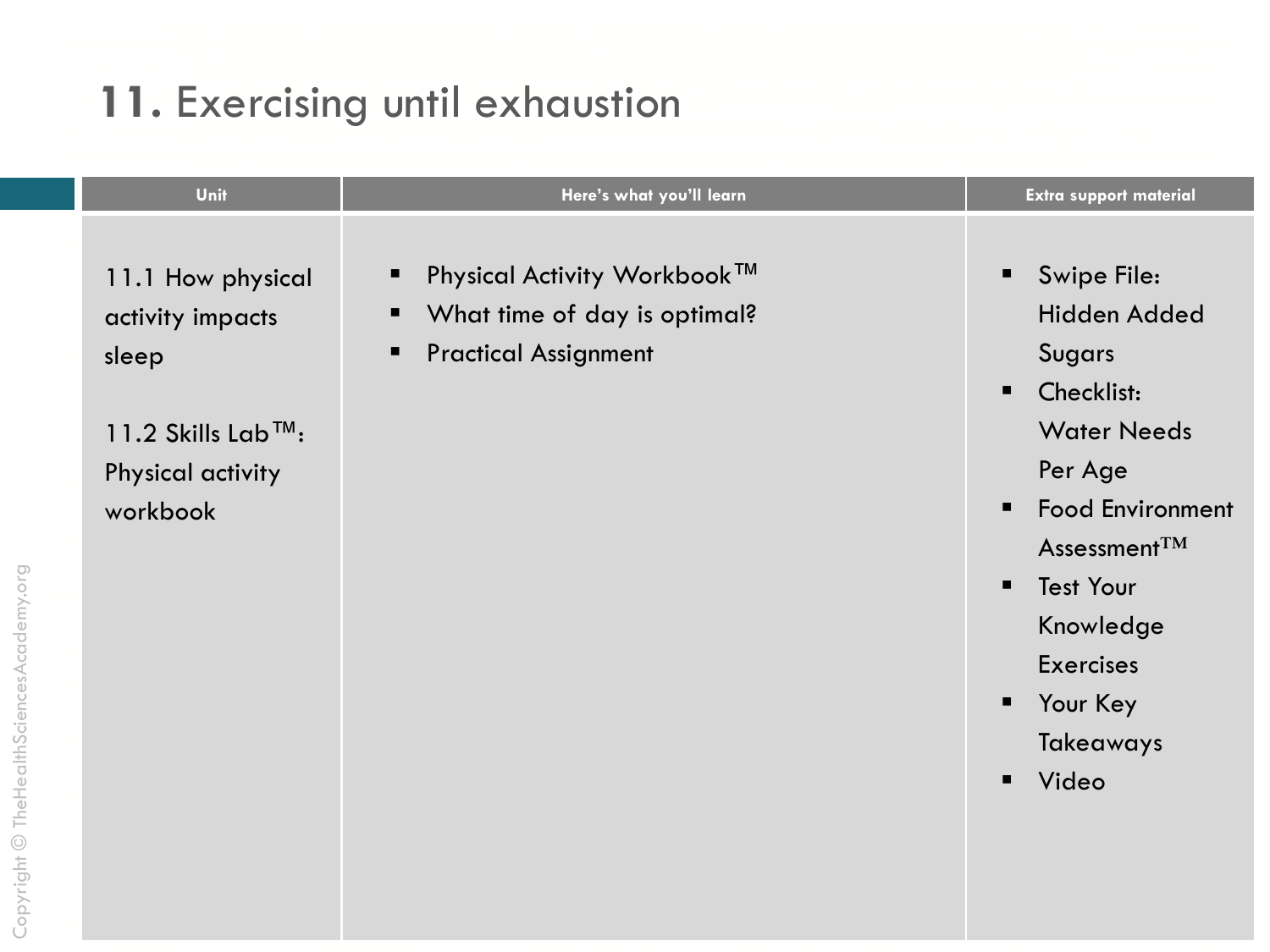# 12. The alcohol-caffeine cycle

| Unit<br>Here's what you'll learn                                                                                                                                                                                                                                                                                                                                                                                                                                                                                                                                                                                                                                       | <b>Extra support material</b>                                                                                                       |
|------------------------------------------------------------------------------------------------------------------------------------------------------------------------------------------------------------------------------------------------------------------------------------------------------------------------------------------------------------------------------------------------------------------------------------------------------------------------------------------------------------------------------------------------------------------------------------------------------------------------------------------------------------------------|-------------------------------------------------------------------------------------------------------------------------------------|
| Alcohol and sleep<br>$\blacksquare$<br>12.1 Does drinking<br>UK alcohol intake guidelines<br>ш<br>alcohol send you to<br>The same worldwide?<br>▪<br>sleep?<br>Guidelines for 5 countries<br>$\blacksquare$<br>Limiting binge drinking<br>12.2 When is the<br>Alcohol as a "somnogen"<br>ш<br>right time for a<br>How does alcohol change sleep?<br>coffee?<br>п<br>Disruptive second half of sleep<br>п<br>Feeling hungover?<br>п<br>It's a two-way street<br>Elevating the hormone cortisol<br>Lower melatonin levels<br>$\blacksquare$<br>Misalignment in adolescents<br>п<br><b>CLOCK</b> gene troubles<br>ш<br>A late chronotype<br>п<br>Withdrawing from alcohol | Mini Alcohol<br>Habits Check <sup>™</sup><br>Caffeine<br>Tracker <sup>TM</sup><br><b>Test Your</b><br>Knowledge<br><b>Exercises</b> |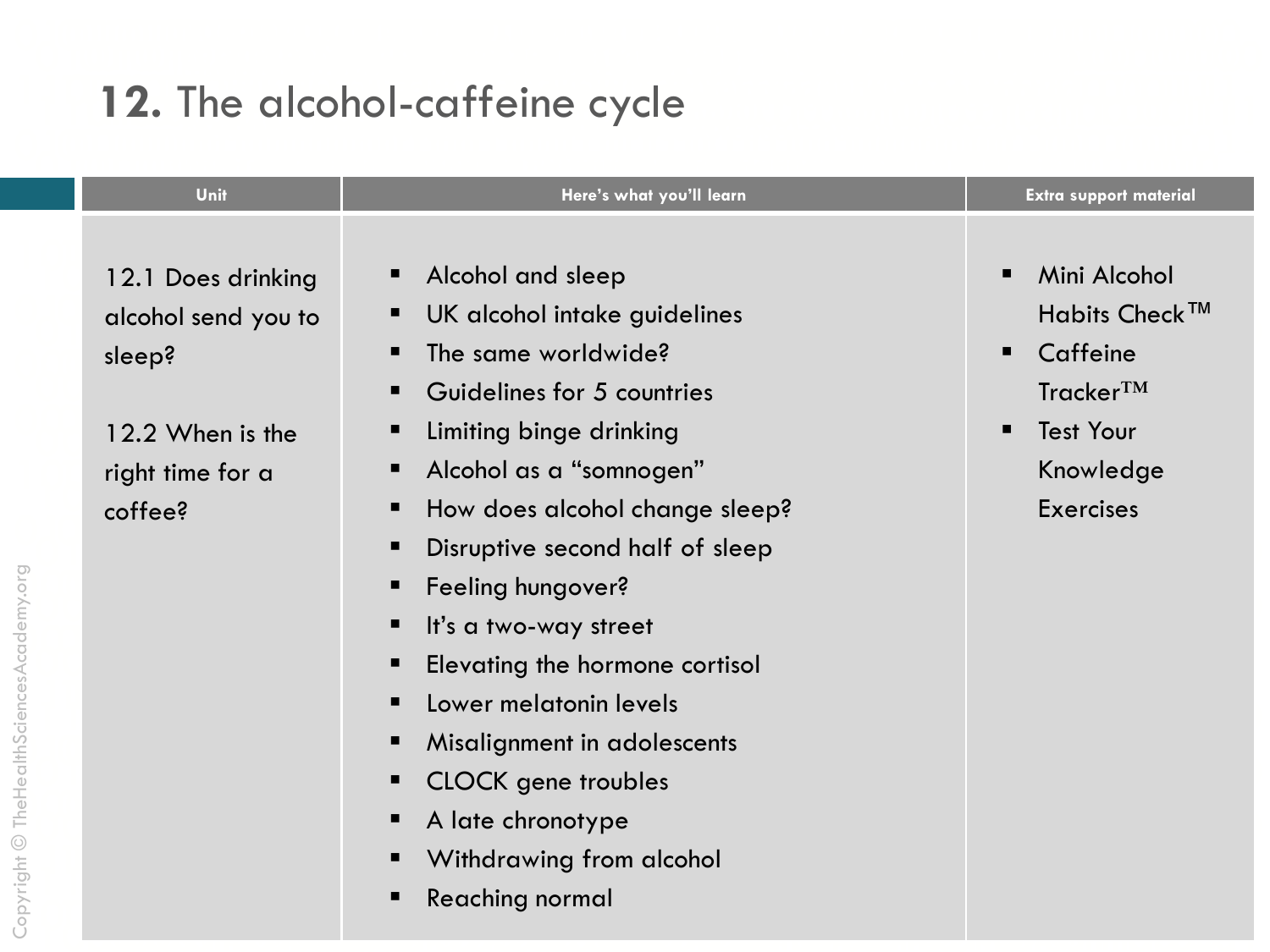### 12. The alcohol-caffeine cycle

| Unit                | Here's what you'll learn                 | <b>Extra support material</b> |
|---------------------|------------------------------------------|-------------------------------|
|                     |                                          |                               |
| 12.1 Does drinking  | Changing gene expression<br>ш            |                               |
| alcohol send you to | The truth revealed                       |                               |
| sleep?              | Calculating alcohol units<br>п           |                               |
|                     | Mini Alcohol Habits Check™<br>п          |                               |
| 12.2 When is the    | Advising your client to seek help<br>ш   |                               |
| right time for a    | <b>Staying awake</b><br>п                |                               |
| coffee?             | Drinking coffee to stay awake?<br>п      |                               |
|                     | Night time drinker?<br>п                 |                               |
|                     | Caffeine content in common products<br>п |                               |
|                     | Changing melatonin<br>п                  |                               |
|                     | <b>Blocking adenosine</b><br>п           |                               |
|                     | A lock with many keys<br>п               |                               |
|                     | The genetics of coffee<br>Е              |                               |
|                     | How do you metabolise caffeine?<br>п     |                               |
|                     | Cola too?<br>п                           |                               |
|                     | Is caffeine hiding in food?<br>п         |                               |
|                     | The alcohol-caffeine cycle<br>Е          |                               |
|                     | Breaking the cycle                       |                               |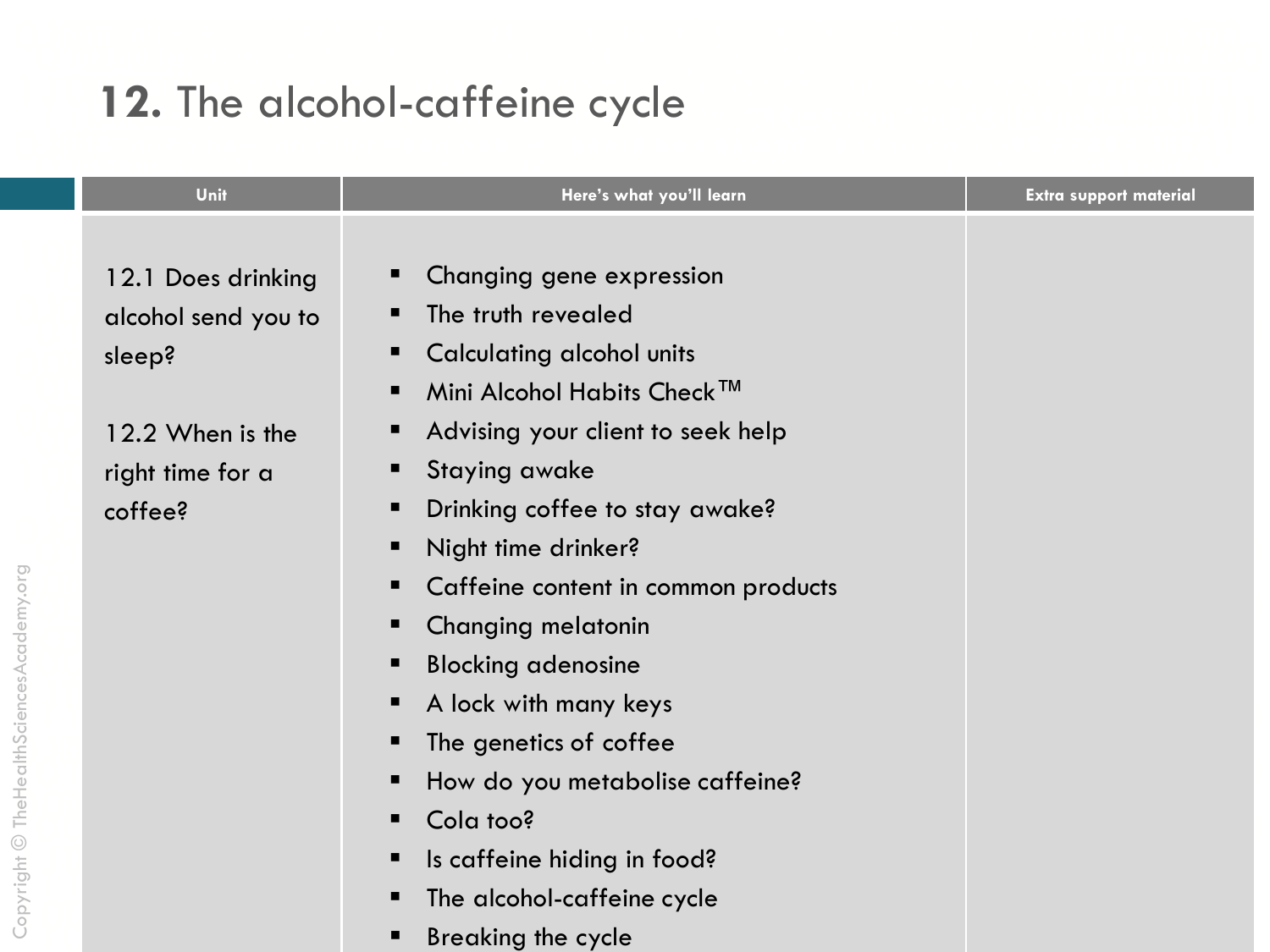#### 12. The alcohol-caffeine cycle

| Unit                                                | Here's what you'll learn                                              | Extra support material |
|-----------------------------------------------------|-----------------------------------------------------------------------|------------------------|
| 12.1 Does drinking<br>alcohol send you to<br>sleep? | <b>Breaking the cycle</b><br>٠<br>Caffeine Tracker™<br>$\blacksquare$ |                        |
| 12.2 When is the<br>right time for a<br>coffee?     |                                                                       |                        |
|                                                     |                                                                       |                        |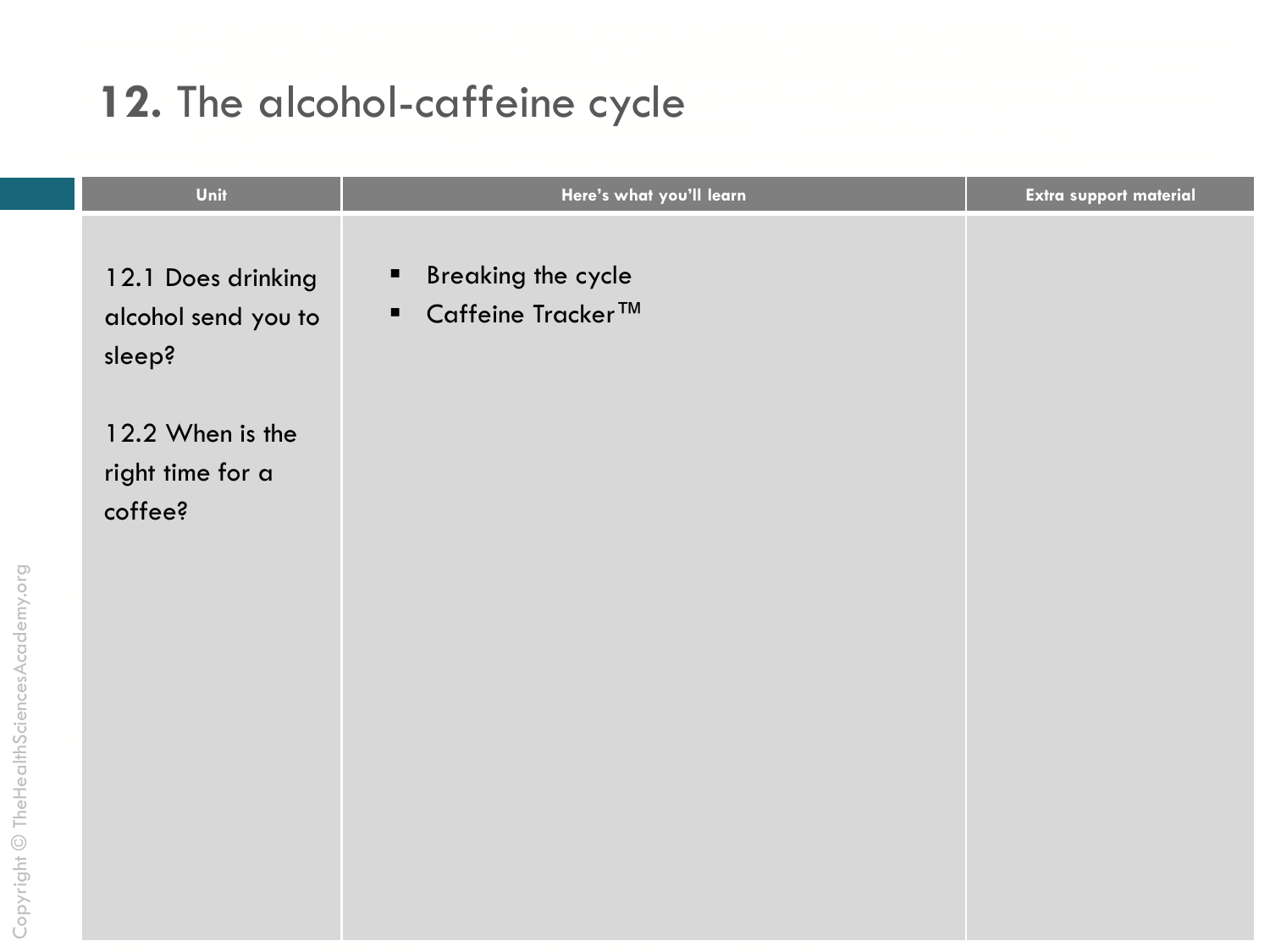# 13. Sleepy food choices

| Unit                                                                                                                                 | Here's what you'll learn                                                                                                                                                                                                                                                                              | <b>Extra support material</b>                                                                                                                                  |
|--------------------------------------------------------------------------------------------------------------------------------------|-------------------------------------------------------------------------------------------------------------------------------------------------------------------------------------------------------------------------------------------------------------------------------------------------------|----------------------------------------------------------------------------------------------------------------------------------------------------------------|
| 13.1 Skills Lab <sup>TM</sup> :<br>Are your eating<br>habits affecting<br>your sleep?<br>13.2 Does night<br>eating destroy<br>sleep? | Do you know what you eat?<br>ш<br>Craving an energy boost<br>п<br><b>Tracking food intakes</b><br>п<br>Completing the diary<br>п<br>Sleepy Food Choices Journal™<br>п<br>Examining your client's choices<br>п<br><b>Practical Assignment</b><br>п<br>No food after 6pm?<br>п<br>Chrono-nutrition<br>п | <b>Sleepy Food</b><br>Choices Journal™<br>Practical<br>Assignment<br><b>Night Eating</b><br>Symptom<br>Checklist <sup>™</sup><br><b>Test Your</b><br>Knowledge |
| 13.3 Do food<br>choices change<br>when you're tired?                                                                                 | Do you eat before bed?<br>п<br>Night eating keeping you awake?<br>п<br>What about dinnertime?<br>п<br><b>Comparing counted calories</b><br>п<br>High carbs at night?<br>п<br>Introducing the glycaemic index<br>п<br>GI categories and food examples<br>п<br>Cyclic glucose<br>п                      | <b>Exercises</b>                                                                                                                                               |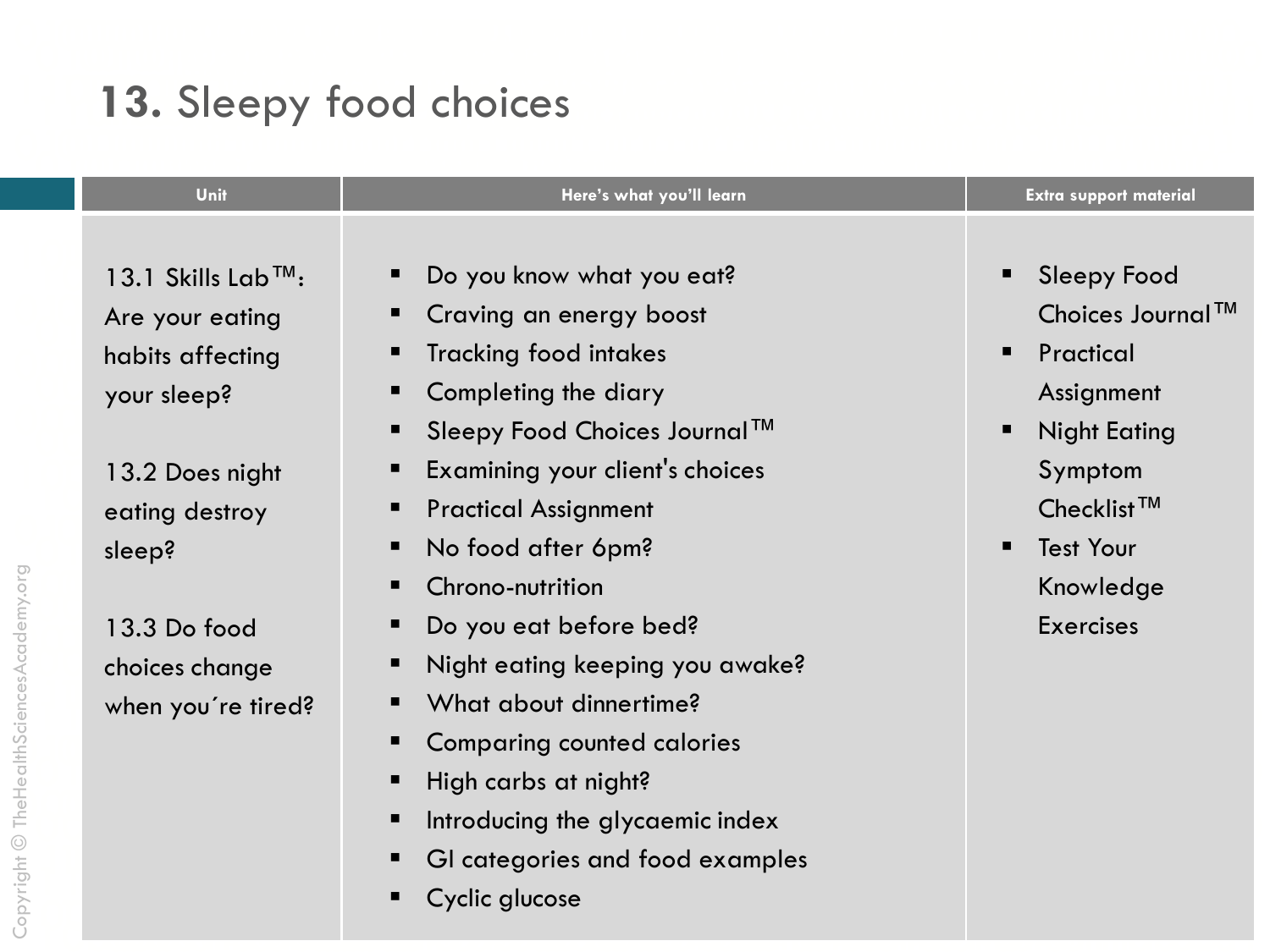# 13. Sleepy food choices

| Unit                            | Here's what you'll learn                         | <b>Extra support material</b> |
|---------------------------------|--------------------------------------------------|-------------------------------|
|                                 |                                                  |                               |
| 13.1 Skills Lab <sup>TM</sup> : | Glycaemic index and sleep<br>$\blacksquare$      |                               |
| Are your eating                 | Foods increasing melatonin?                      |                               |
| habits affecting                | Making a sleepy hormone                          |                               |
| your sleep?                     | Getting to the brain                             |                               |
|                                 | A high-GI dinner?<br>п                           |                               |
| 13.2 Does night                 | <b>Boosting tryptophan?</b>                      |                               |
| eating destroy                  | Which clients will eat late?                     |                               |
| sleep?                          | What is night eating syndrome?                   |                               |
|                                 | Night Eating Symptom Checklist <sup>™</sup><br>п |                               |
| 13.3 Do food                    | Helping those with NES                           |                               |
| choices change                  | When to eat and what?                            |                               |
| when you're tired?              | Changing food choices                            |                               |
|                                 | Does less sleep mean more calories?              |                               |
|                                 | Lighting up the brain                            |                               |
|                                 | Sleep debt and food purchasing                   |                               |
|                                 | Here's \$50 what do you buy?<br>п                |                               |
|                                 | Helping nerves communicate                       |                               |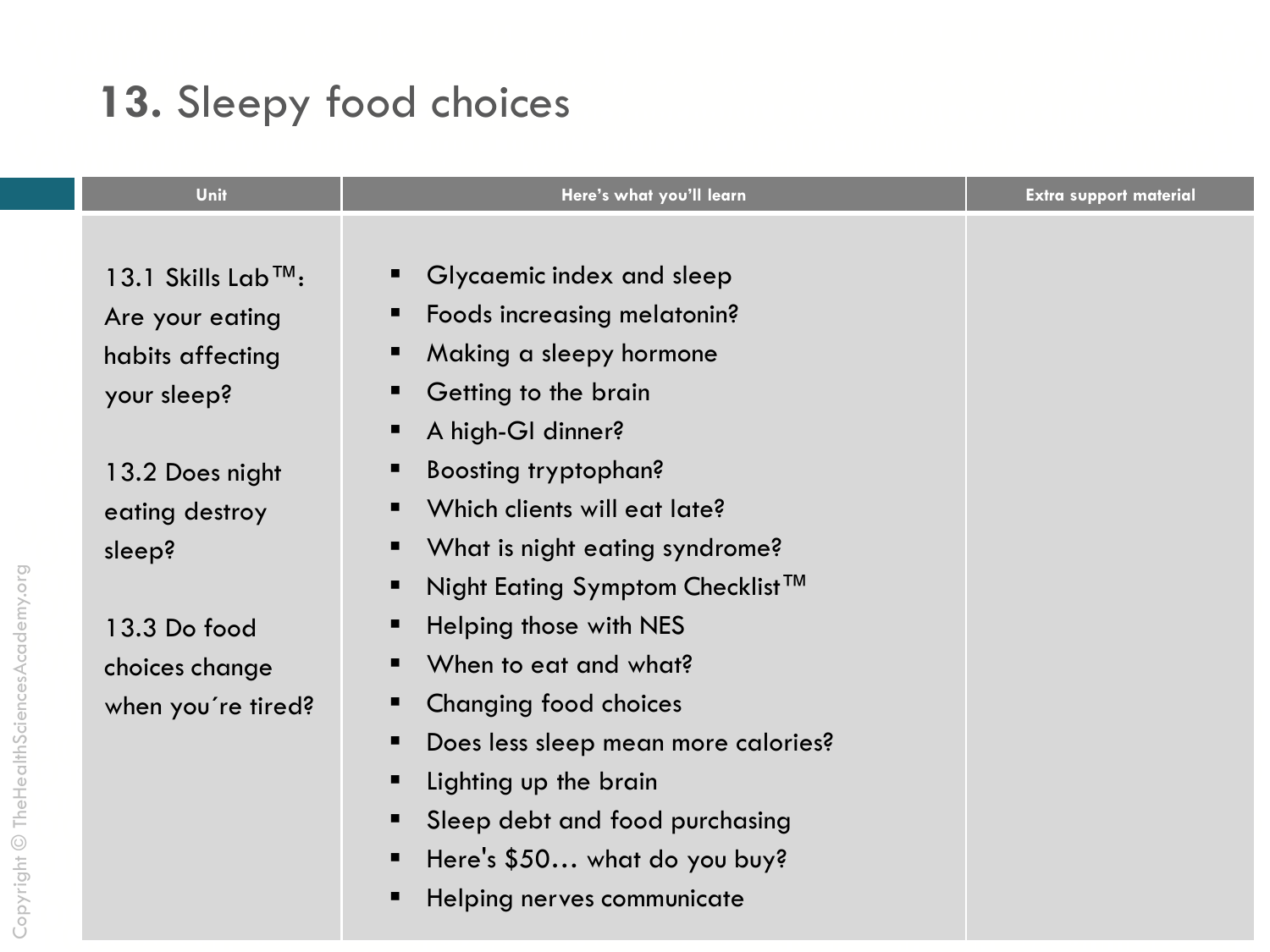# 13. Sleepy food choices

| Unit                                                                                                                                 | Here's what you'll learn                                                                                                                                                                                                                            | <b>Extra support material</b> |
|--------------------------------------------------------------------------------------------------------------------------------------|-----------------------------------------------------------------------------------------------------------------------------------------------------------------------------------------------------------------------------------------------------|-------------------------------|
| 13.1 Skills Lab <sup>TM</sup> :<br>Are your eating<br>habits affecting<br>your sleep?<br>13.2 Does night<br>eating destroy<br>sleep? | The many roles of orexin<br>ш<br><b>Regulating orexin</b><br>ш<br>Comparing melatonin and orexin<br>Looking for food?<br>п<br>Orexin disruptions<br>П<br>Choosing salty or sweet<br>Who has more button presses?<br>Just 1 night without sleep<br>п |                               |
| 13.3 Do food<br>choices change<br>when you're tired?                                                                                 | The end of obesity?<br>п<br><b>Balancing appetite hormones</b><br>п<br>Leptin resistance and weight gain<br>ш<br>Altered metabolism?<br>■<br>Reviewing your client's food diary<br>п                                                                |                               |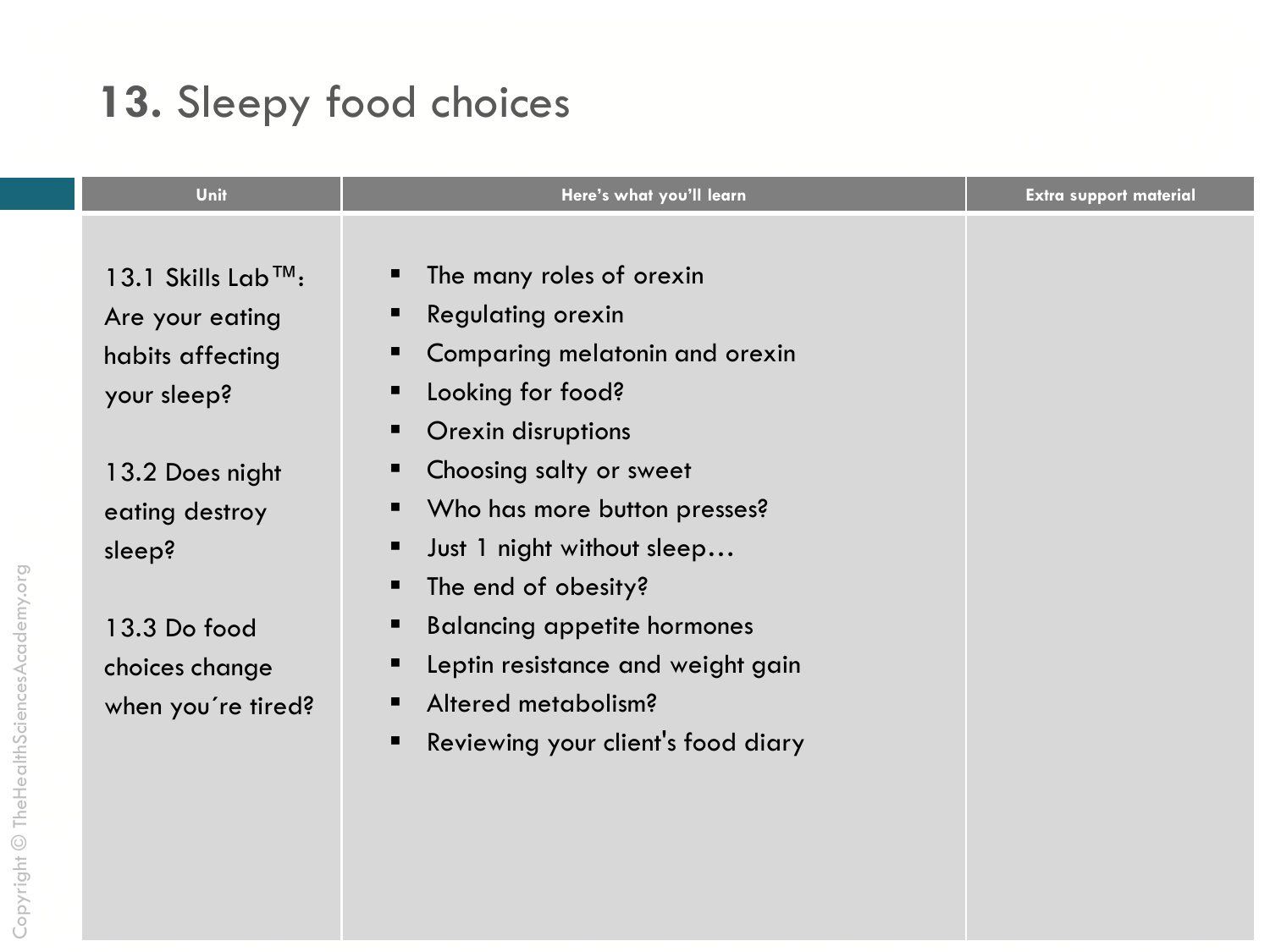#### 14. Snoozing to a healthy weight

| Unit<br>Here's what you'll learn                                                                                                                                                                                                                                                                                                                                                                                                                                                                                                                                                                                                                                                        | <b>Extra support material</b>                                                                                                |
|-----------------------------------------------------------------------------------------------------------------------------------------------------------------------------------------------------------------------------------------------------------------------------------------------------------------------------------------------------------------------------------------------------------------------------------------------------------------------------------------------------------------------------------------------------------------------------------------------------------------------------------------------------------------------------------------|------------------------------------------------------------------------------------------------------------------------------|
| A bi-directional relationship<br>п<br>14.1 The<br>Obesity and sleeplessness<br>п<br>overweight state<br>The obesity/apnoea connection<br>п<br>and sleep<br>A dangerous triad<br>п<br><b>Reducing OSA symptoms</b><br>Е<br>14.2 Calculating<br>The relationship with BMI<br>п<br>your client's BMI<br>More risks from obesity<br>п<br>Resisting insulin<br>п<br>More than changes in glucose<br>п<br>Being underweight a risk too?<br>п<br>Assessing risk<br>п<br>Weight loss or gain for sleep?<br>Е<br>How to calculate a client's BMI<br>Е<br>Weight categorisation<br>п<br><b>BMI Calculator</b><br>п<br>Let's see a real client example!<br>п<br><b>BMI Calculator example</b><br>п | <b>BMI Calculator</b><br><b>Body Weight and</b><br><b>BMI TrackerTM</b><br><b>Test Your</b><br>Knowledge<br><b>Exercises</b> |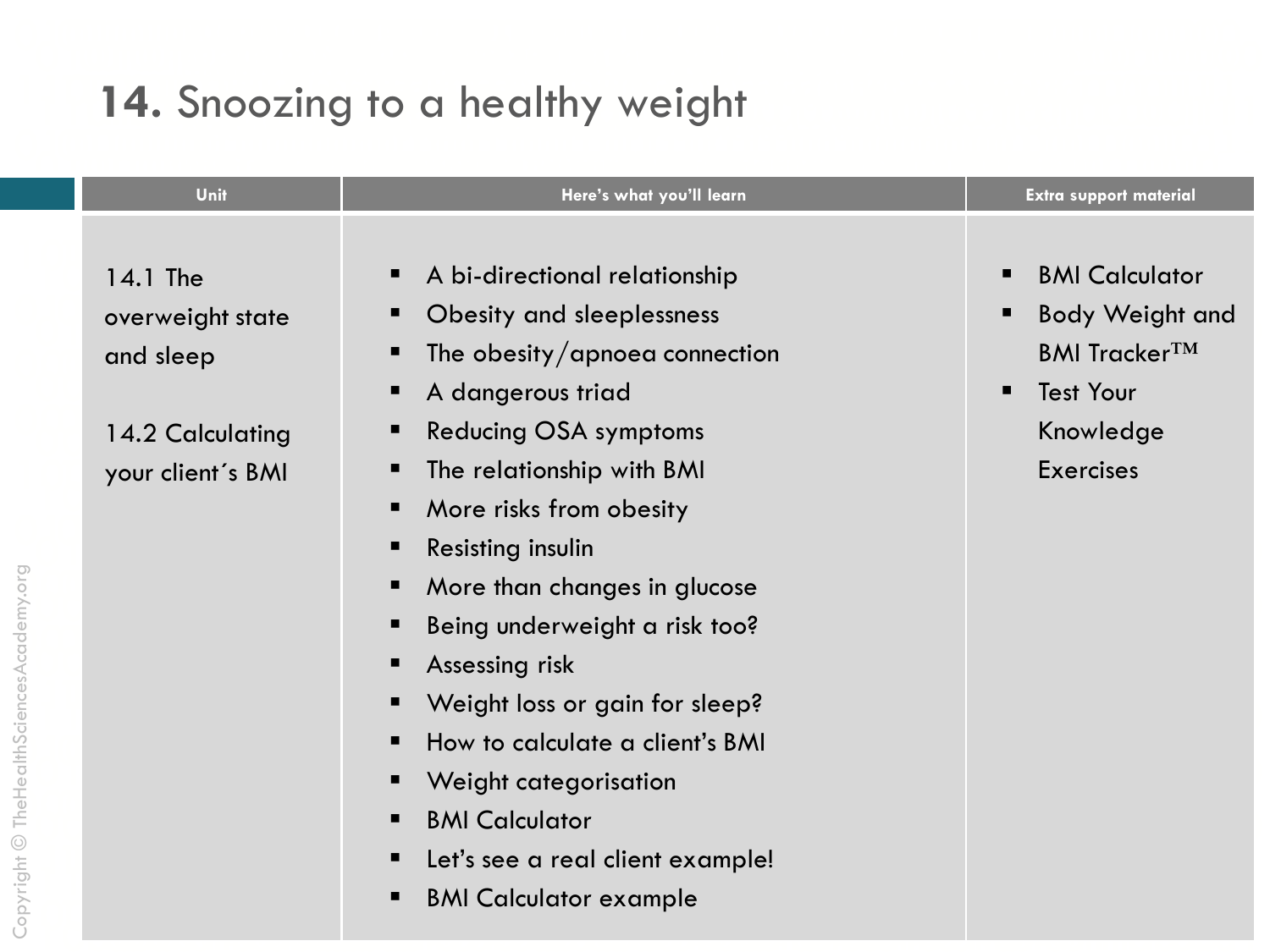#### 14. Snoozing to a healthy weight

| Unit                                      | Here's what you'll learn                                                                                                                                | <b>Extra support material</b> |
|-------------------------------------------|---------------------------------------------------------------------------------------------------------------------------------------------------------|-------------------------------|
| 14.1 The<br>overweight state<br>and sleep | Is BMI an accurate measure?<br>٠<br>BMI works, but not for everyone<br>п<br>Importance of weight<br>п<br>Body Weight and BMI Tracker™<br>$\blacksquare$ |                               |
| 14.2 Calculating<br>your client's BMI     |                                                                                                                                                         |                               |
|                                           |                                                                                                                                                         |                               |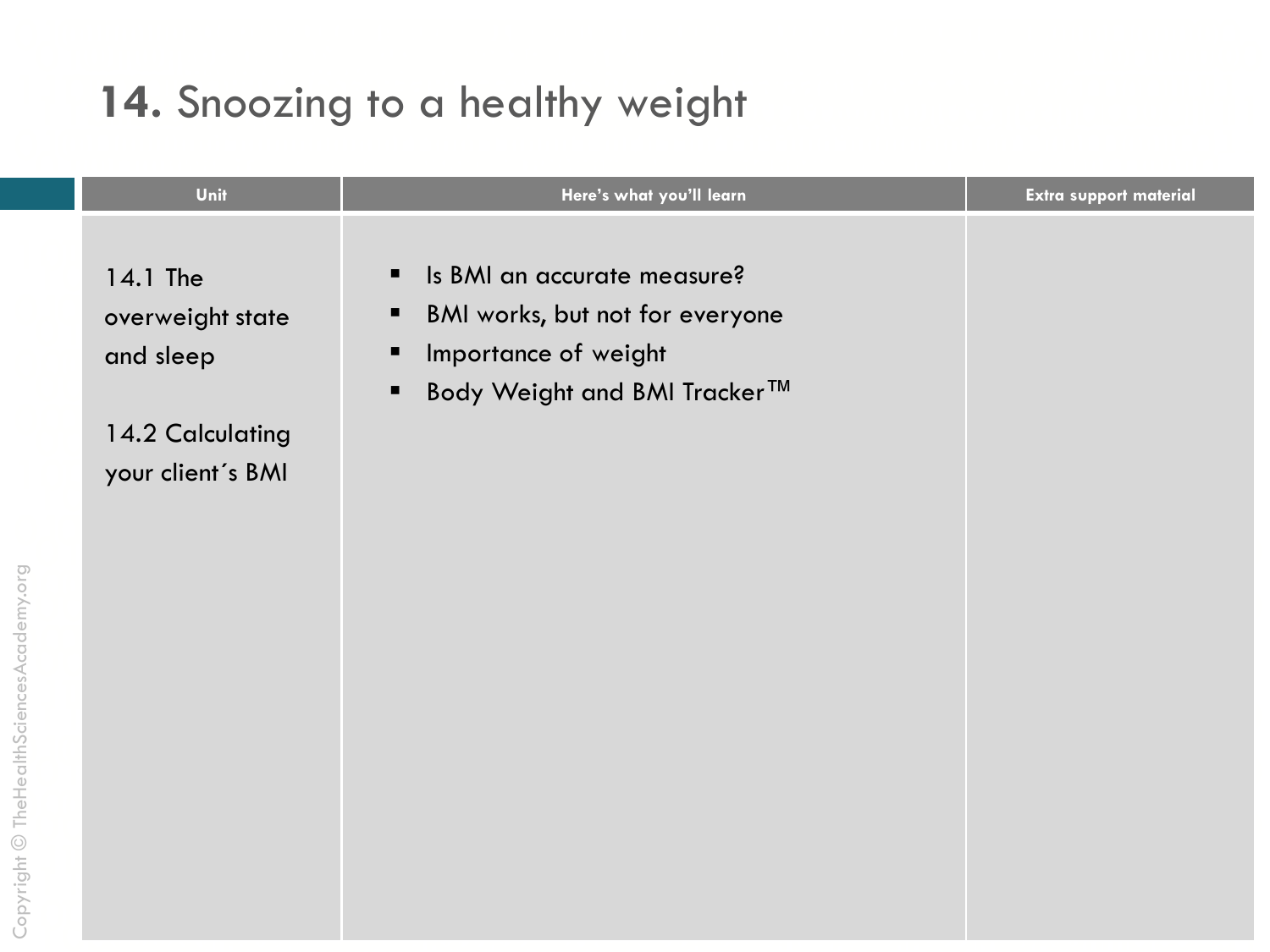# 15. Nutritional toolkit

| Unit                                                                                                 | Here's what you'll learn                                                                                                                                               | <b>Extra support material</b>                                                               |
|------------------------------------------------------------------------------------------------------|------------------------------------------------------------------------------------------------------------------------------------------------------------------------|---------------------------------------------------------------------------------------------|
| 15.1 The<br>importance of<br>water                                                                   | The water of life<br>$\blacksquare$<br>Dehydration and too little water<br>п<br>Overhydration, also a risk?<br>п<br>Urine Checker <sup>™</sup><br>п                    | <b>Water Intake</b><br>Tracker <sup>™</sup><br>Sleep-Supporting<br><b>Food Swaps</b>        |
| $15.2$ Skills Lab <sup>TM</sup> :<br>Sleep-supporting<br>food swaps guide                            | Can water help me sleep?<br>п<br>No H2O, no sleep?<br>п<br>Disrupted rhythms $=$ dehydration?<br>п<br>Overhydration at night?<br>п                                     | My Sleep-<br>$\blacksquare$<br><b>Supporting Food</b><br>Swap Ideas<br><b>Sugary Drinks</b> |
| 15.3 Nutrients and<br>over-the-counter<br>sleep aids                                                 | Not just in a glass<br>п<br>Eating your fluids<br>п<br>Top water sources in foods<br>п<br>Follow the water<br>п                                                        | Inventory<br>Junk Food and<br><b>Snacks Inventory</b><br><b>Food Substitutes</b>            |
| $15.4$ Skills Lab <sup>TM</sup> :<br>Designing your<br>client's personalised<br>sleep nutrition plan | Water Intake Tracker™<br>$\blacksquare$<br>Nutrients for better sleep?<br>п<br>The role of food in sleep<br>ш<br>The 4 main groups<br>п<br>Tips to use this guide<br>п | $Planner^{TM}$<br>Practical<br>Assignment                                                   |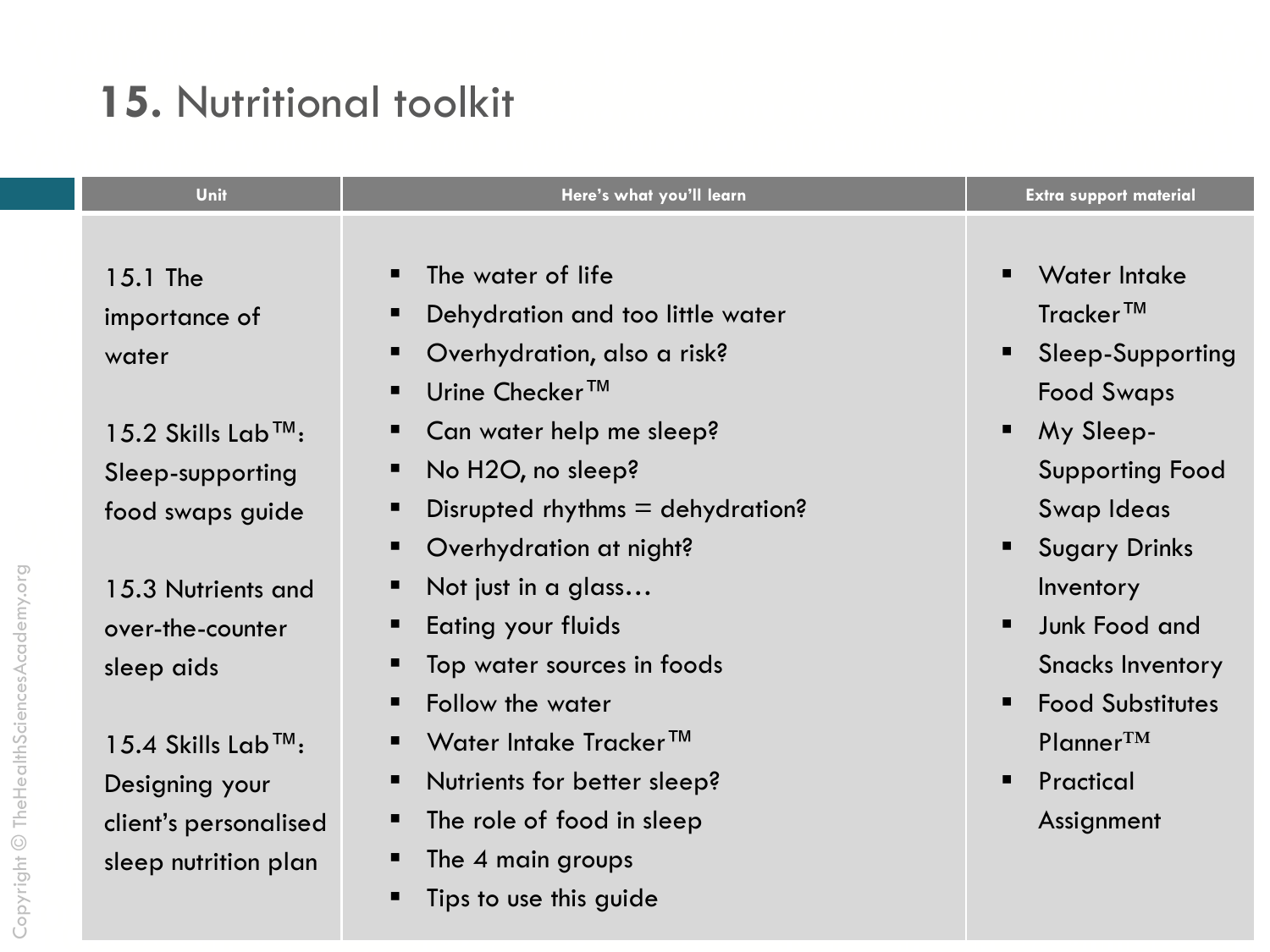# 15. Nutritional toolkit

| Unit                              | Here's what you'll learn                    | <b>Extra support material</b>        |
|-----------------------------------|---------------------------------------------|--------------------------------------|
|                                   |                                             |                                      |
| 15.1 The                          | Almost time for meal planning<br>п          | <b>Sleep Diet</b>                    |
| importance of                     | <b>Practical Assignment</b><br>ш            | Planning                             |
| water                             | Micronutrients: vital for sleep?<br>п       | Workbook <sup>TM</sup>               |
|                                   | Using this guide<br>п                       | <b>Sleep Foods</b><br>$\blacksquare$ |
| 15.2 Skills Lab™:                 | Milli and micro<br>п                        | Master List <sup>TM</sup>            |
| Sleep-supporting                  | Abbreviations and measures<br>п             | <b>Daily Sleep Meal</b>              |
| food swaps guide                  | Vitamins and minerals<br>$\blacksquare$     | $Planner^{TM}$                       |
|                                   | <b>B</b> -vitamins<br>п                     | <b>Sweet Dreams</b><br>п             |
| 15.3 Nutrients and                | B vitamins and the brain<br>п               | Shopping List $TM$                   |
| over-the-counter                  | Vitamin C - Ascorbic acid<br>$\blacksquare$ | <b>My Sweet Dreams</b>               |
| sleep aids                        | <b>Vitamin D</b><br>п                       | Shopping List <sup>TM</sup>          |
|                                   | Calcium<br>п                                | Top 5 Shopping                       |
| $15.4$ Skills Lab <sup>TM</sup> : | Selenium<br>п                               | Tips                                 |
| Designing your                    | Magnesium<br>п                              | <b>Test Your</b>                     |
| client's personalised             | Sleepy vitamins and minerals<br>п           | Knowledge                            |
| sleep nutrition plan              | <b>Study caveats</b><br>п                   | <b>Exercises</b>                     |
|                                   | What about herbs?<br>п                      |                                      |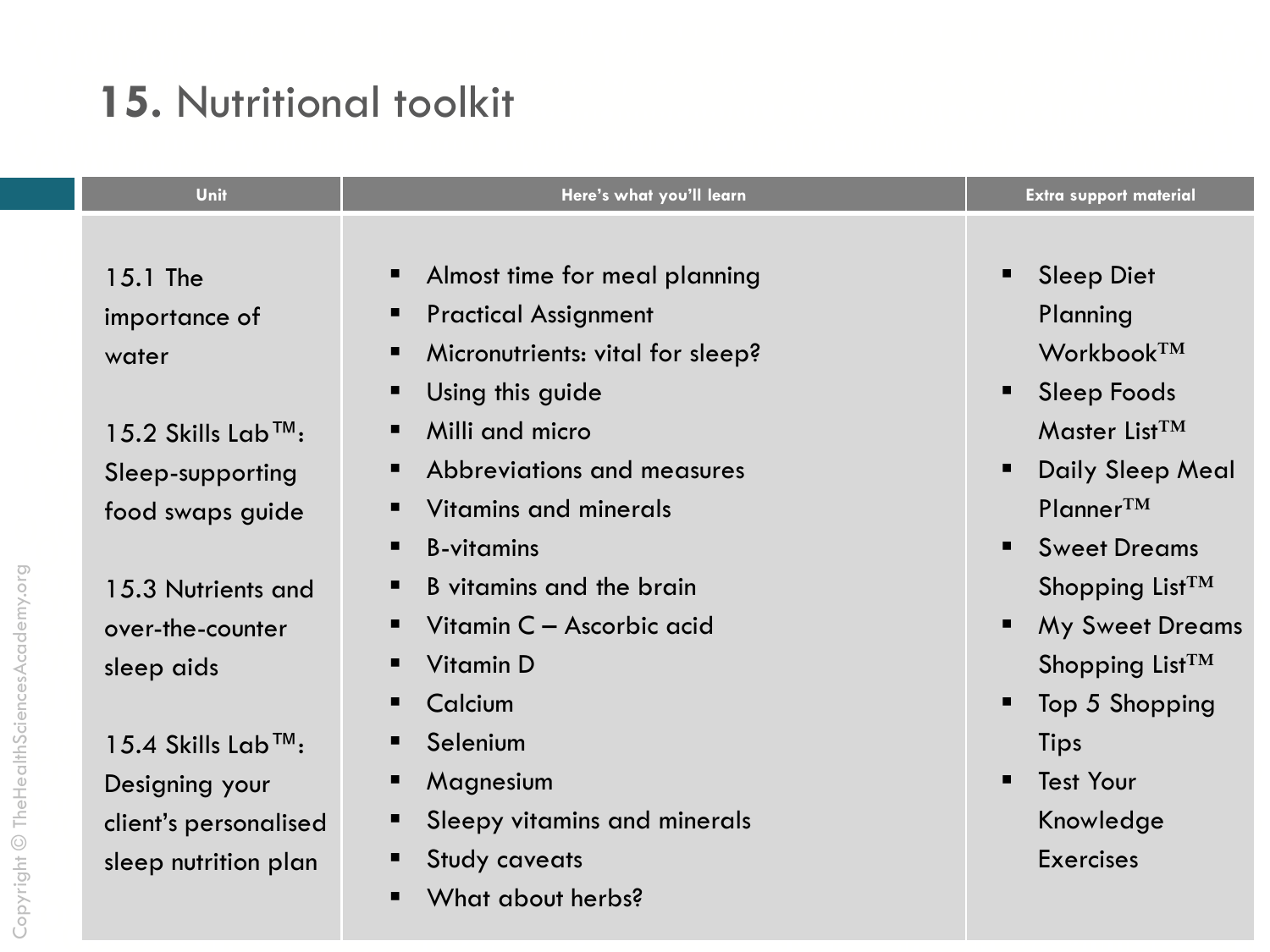# 15. Nutritional toolkit

| Unit                            | Here's what you'll learn               | <b>Extra support material</b> |
|---------------------------------|----------------------------------------|-------------------------------|
|                                 |                                        |                               |
| 15.1 The                        | Herbal study caveats<br>п              |                               |
| importance of                   | Chamomile<br>■                         |                               |
| water                           | <b>Valerian root</b><br>$\blacksquare$ |                               |
|                                 | Long-term usage?<br>п                  |                               |
| 15.2 Skills Lab <sup>TM</sup> : | When to use a sleep aid?<br>п          |                               |
| Sleep-supporting                | Melatonin<br>п                         |                               |
| food swaps guide                | Diphenhydramine<br>п                   |                               |
|                                 | Doxylamine succinate<br>п              |                               |
| 15.3 Nutrients and              | Creating a personalised plan<br>п      |                               |
| over-the-counter                | Sleep Diet Planning Workbook™<br>п     |                               |
| sleep aids                      | Reviewing and adjusting<br>п           |                               |
|                                 | <b>Practical Assignment</b><br>п       |                               |
| 15.4 Skills Lab <sup>™</sup> :  |                                        |                               |
| Designing your                  |                                        |                               |
| client's personalised           |                                        |                               |
| sleep nutrition plan            |                                        |                               |
|                                 |                                        |                               |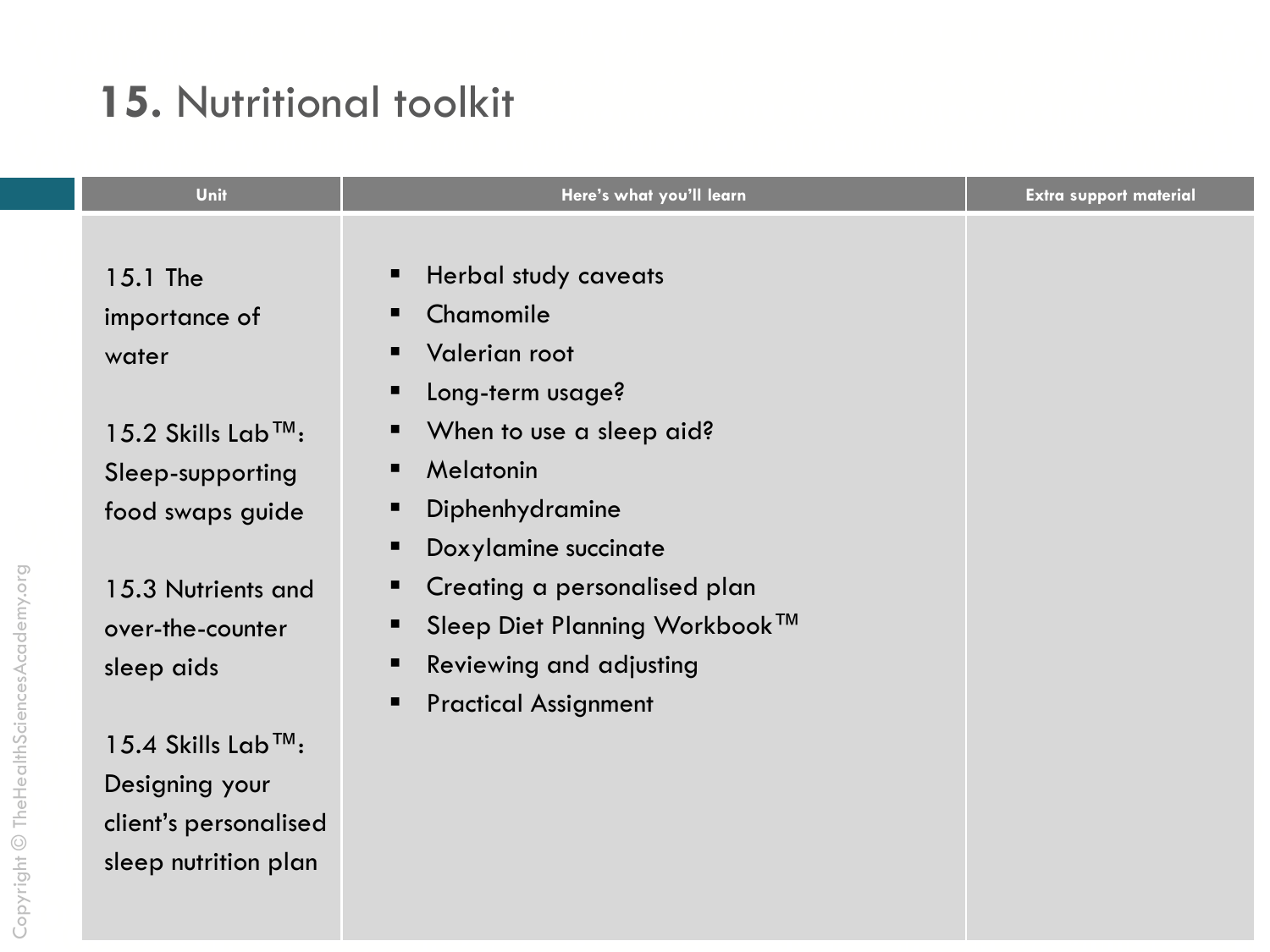# 16. Shifting sleep for shift workers

| Unit                                                 | Here's what you'll learn                                                                                                                                                                                                                                                                                                                                                                                                                                                                             | <b>Extra support material</b>                                                     |
|------------------------------------------------------|------------------------------------------------------------------------------------------------------------------------------------------------------------------------------------------------------------------------------------------------------------------------------------------------------------------------------------------------------------------------------------------------------------------------------------------------------------------------------------------------------|-----------------------------------------------------------------------------------|
| 16.1 How to<br>combat tiredness<br>during shift work | One size fits all?<br>After hours workforce<br>More than just a little sleepy<br>The knock-on effects of shift work<br>■<br>Different ways to cope?<br>п<br>When do they sleep?<br>5 shift-sleeping strategies<br>п<br>The optimum strategy?<br>Finding a balance<br>And the worst coping methods?<br>Sleep Map™<br>Let's see a real client example!<br>Sleep Map <sup>TM</sup> example<br>Analysing your client's map<br>My client's sleep strategy<br>Strategies outside sleep<br>Cat-napping<br>п | Sleep Map™<br><b>Test Your</b><br>$\blacksquare$<br>Knowledge<br><b>Exercises</b> |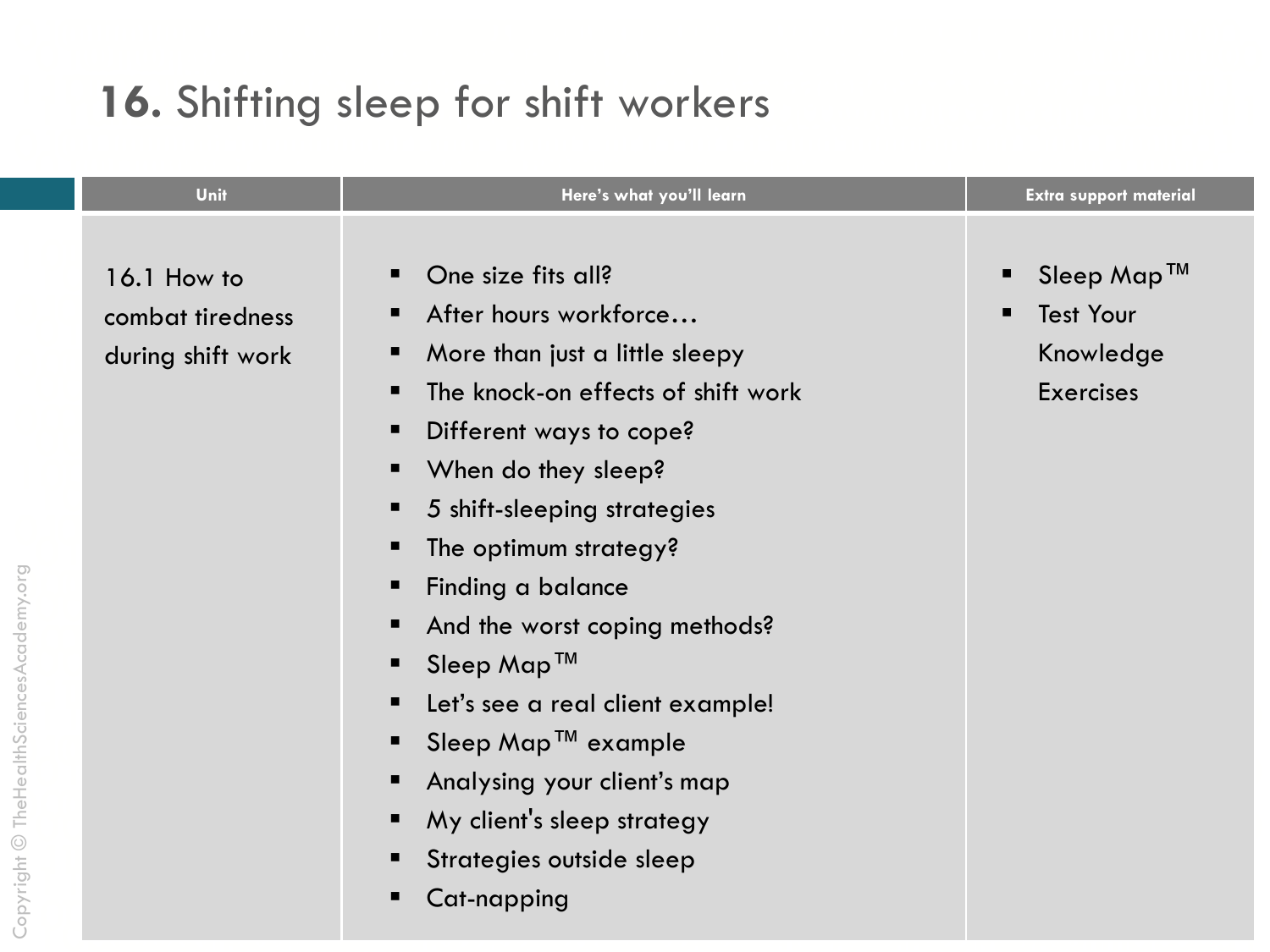# 16. Shifting sleep for shift workers

Copyright © TheHealthSciencesAcademy.org

| Unit<br>Here's what you'll learn<br><b>Extra support material</b>                                                                                                                                                                                                                                                                                                                                                                                                                                     |                                         |
|-------------------------------------------------------------------------------------------------------------------------------------------------------------------------------------------------------------------------------------------------------------------------------------------------------------------------------------------------------------------------------------------------------------------------------------------------------------------------------------------------------|-----------------------------------------|
| Swipe File:<br>Eating and drinking right<br>16.1 How to<br>п<br>ш<br><b>Skipping meals?</b><br>combat tiredness<br>ш<br>Suggestions for shift workers<br><b>Sugars</b><br>during shift work<br>ш<br>Checklist:<br><b>Getting support</b><br>$\blacksquare$<br>$\blacksquare$<br><b>Water Needs</b><br><b>Shifting behaviours</b><br>п<br>Per Age<br>Assessment $TM$<br><b>Test Your</b><br>Knowledge<br><b>Exercises</b><br>Your Key<br>$\blacksquare$<br><b>Takeaways</b><br>Video<br>$\blacksquare$ | Hidden Added<br><b>Food Environment</b> |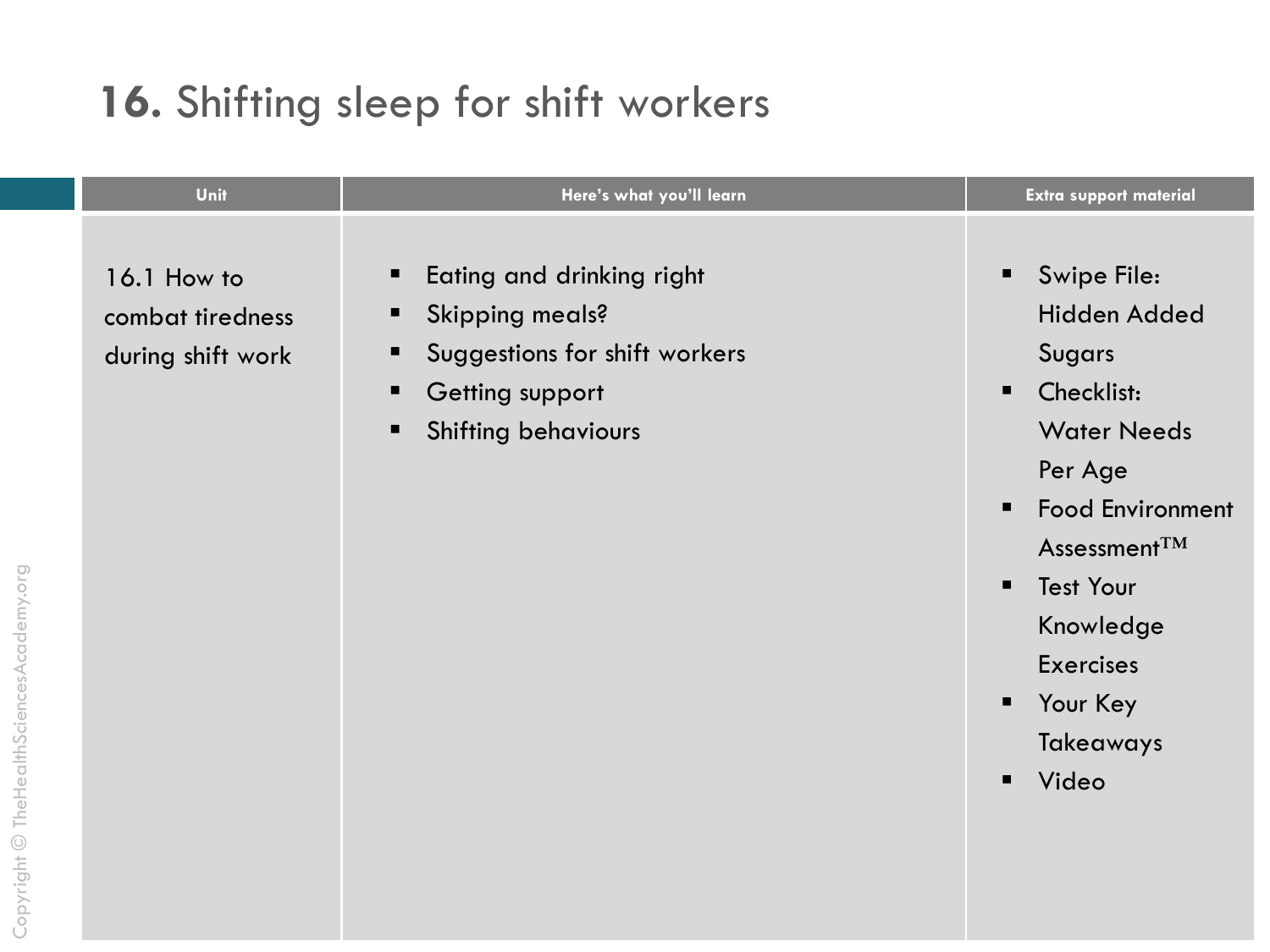BONUS MODULE

#### 17. A dream finish

| Unit                              | Here's what you'll learn        | <b>Extra support material</b>   |
|-----------------------------------|---------------------------------|---------------------------------|
|                                   |                                 |                                 |
| 17.1 Why do we                    | Why do we dream?                | Dream Diary <sup>TM</sup><br>п  |
| dream?                            | Freud's dream theory            | Dream Frequency<br>п            |
|                                   | Identical dreams?               | Recall <sup>TM</sup>            |
| $17.2$ Skills Lab <sup>TM</sup> : | <b>Staging dreams</b>           | Dream Record <sup>TM</sup><br>п |
| Your dream diary                  | Different stages of dreaming    | Drawing<br>п                    |
|                                   | The origins of dreams?          | $D$ reams <sup>TM</sup>         |
|                                   | Dopamine dreaming               | What does my<br>п               |
|                                   | "Dopaminergic" theory of dreams | dream mean to                   |
|                                   | Do you recall your dreams?      | me <sup>2</sup>                 |
|                                   | Bad dreams more common?         | Practical<br>п                  |
|                                   | Vitamins for dream recall?      | Assignment                      |
|                                   | 75% of dreams                   |                                 |
|                                   | Dreaming at home vs a lab       |                                 |
|                                   | Interpreting our dreams?        |                                 |
|                                   | <b>Recording dreams</b>         |                                 |
|                                   | To sleep, perchance to dream    |                                 |
|                                   | Not for all clients?            |                                 |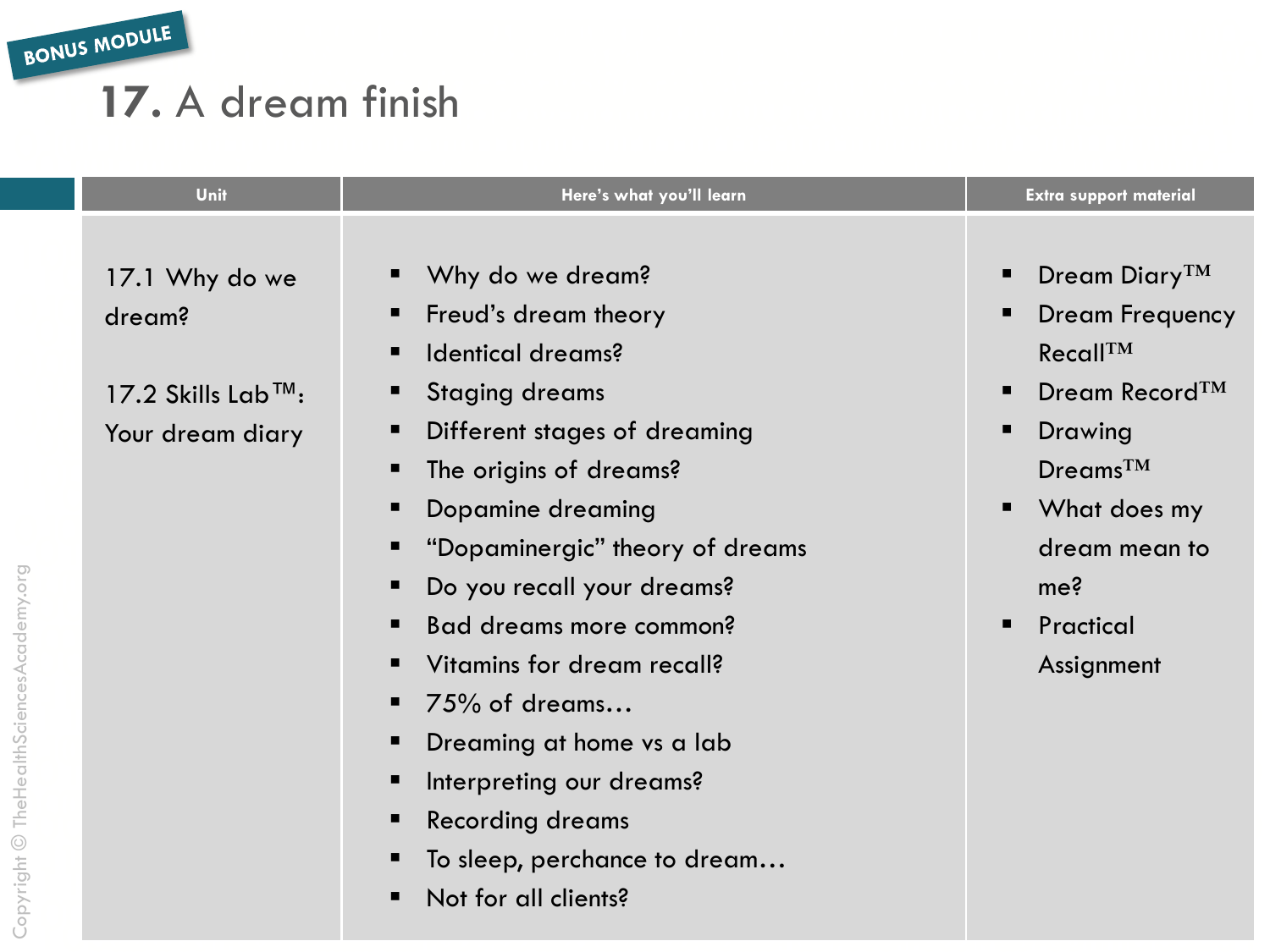BONUS MODULE

Copyright © TheHealthSciencesAcademy.org

#### 17. A dream finish

| Unit                                                              | Here's what you'll learn                                                                                   | Extra support material |
|-------------------------------------------------------------------|------------------------------------------------------------------------------------------------------------|------------------------|
| 17.1 Why do we<br>dream?<br>17.2 Skills Lab™:<br>Your dream diary | The Dream Diary™<br>Your client's diary<br>$\blacksquare$<br><b>Practical Assignment</b><br>$\blacksquare$ |                        |
|                                                                   |                                                                                                            |                        |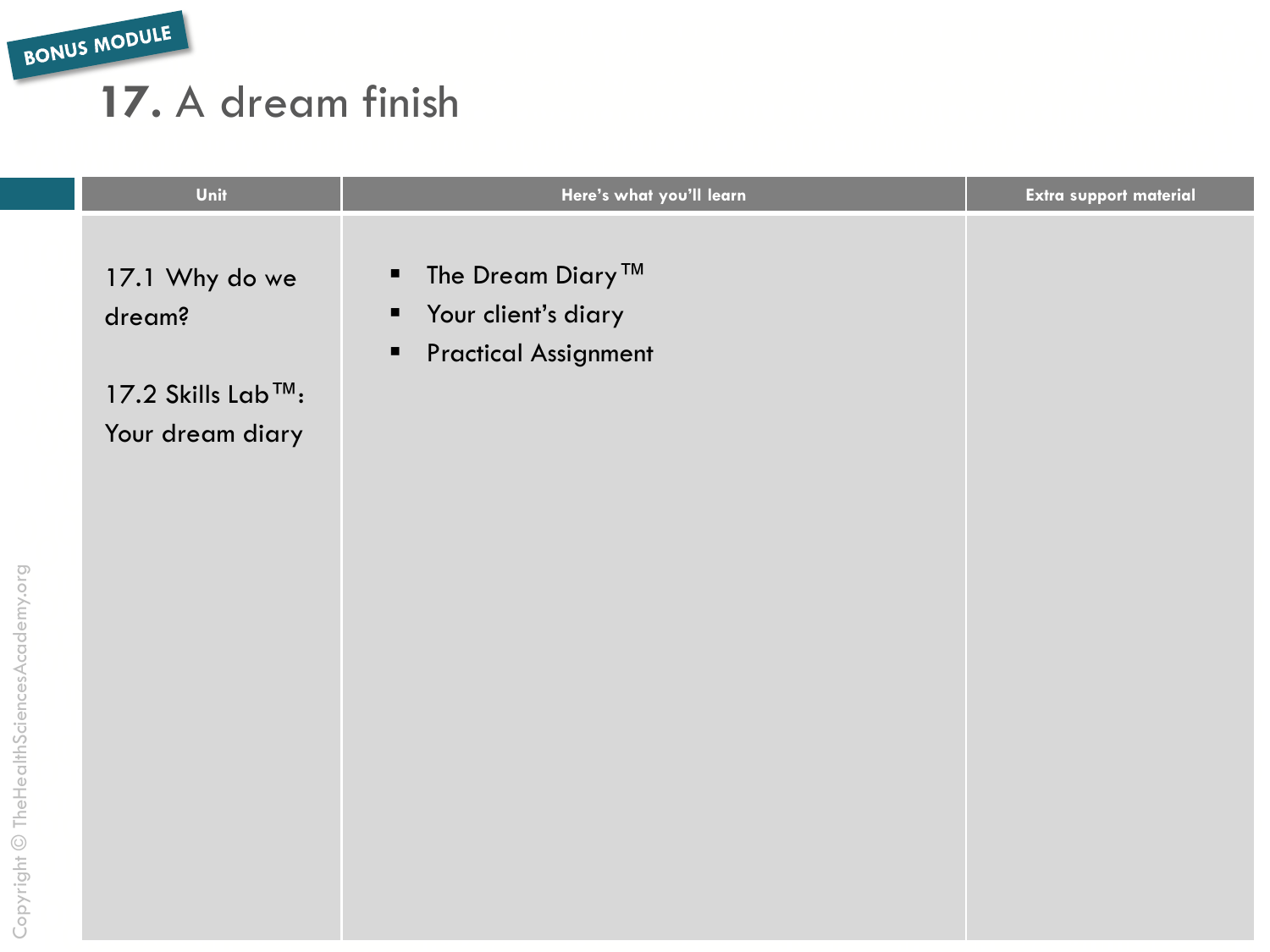#### 18. Your client's personalised program

| Unit<br>Here's what you'll learn<br><b>Extra support material</b>                                                                                                                                                                                                                                                                                                                                                                                                                          |  |
|--------------------------------------------------------------------------------------------------------------------------------------------------------------------------------------------------------------------------------------------------------------------------------------------------------------------------------------------------------------------------------------------------------------------------------------------------------------------------------------------|--|
| $\blacksquare$ 4 key areas to monitor<br><b>Weekly Sleep</b><br>18.1 Skills Lab™:<br>٠<br>Quality Check <sup>™</sup><br>• Watching for improvements<br>Tracking your<br><b>Weekly Sleep Quality Check™</b><br><b>Sleep Environment</b><br>$\blacksquare$<br>п<br>client's progress<br>$Check^{TM}$<br><b>Monitoring change</b><br>through their<br>Sleep Environment Check™<br>Practical<br>п<br>program<br>The big picture<br>Assignment<br><b>Practical Assignment</b><br>$\blacksquare$ |  |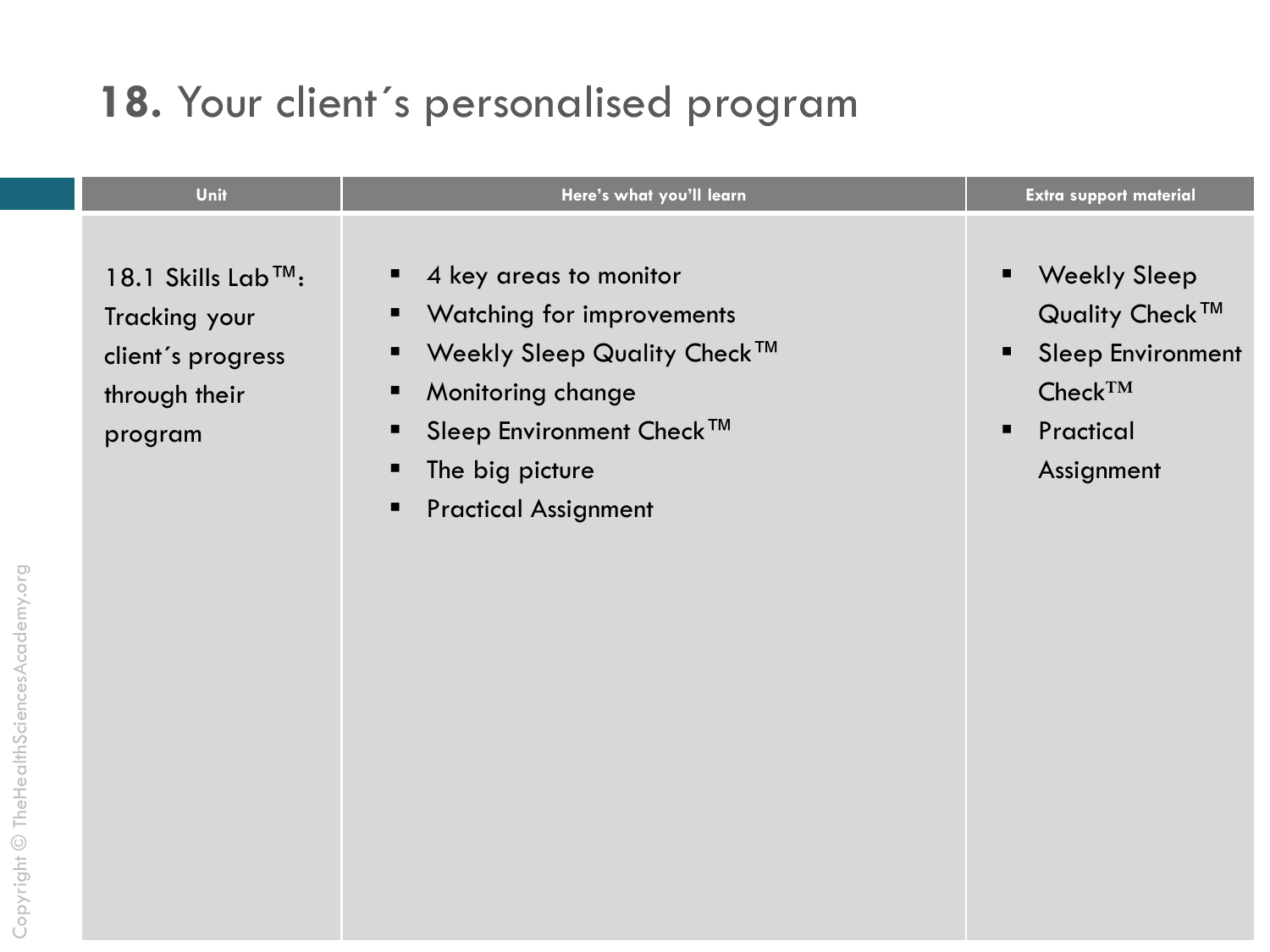# 19. Setting up your practice

| Unit                                                                                                      | Here's what you'll learn                                                                                                                                                                                                                                                                                                                                    | <b>Extra support material</b>                                                                                                                                            |
|-----------------------------------------------------------------------------------------------------------|-------------------------------------------------------------------------------------------------------------------------------------------------------------------------------------------------------------------------------------------------------------------------------------------------------------------------------------------------------------|--------------------------------------------------------------------------------------------------------------------------------------------------------------------------|
| 19.1 Dos, don'ts,<br>and must dos<br>19.2 Professional,<br>legal, insurance,<br>and tax<br>considerations | Acting responsibly and ethically with clients<br>ш<br>What you CAN and CANNOT do<br>п<br>What you MUST do<br>п<br>The importance of medical advice<br>п<br>Which products or brands?<br>п<br>Running a successful practice<br>п<br>Includes templates of legal documents<br>п<br>Setting up your practice<br>п<br>The 4 most important steps to follow<br>п | <b>Client Health</b><br>Check<br>Questionnaire<br><b>Medical Referral</b><br>Form<br><b>Client Informed</b><br>п<br><b>Consent Form</b><br><b>Test Your</b><br>Knowledge |
|                                                                                                           | Types of insurance cover you need<br>Registering as self-employed<br>п<br>Your initial client consultation<br>$\blacksquare$                                                                                                                                                                                                                                | <b>Exercises</b>                                                                                                                                                         |
|                                                                                                           | Observing client confidentiality and data<br>п<br>protection                                                                                                                                                                                                                                                                                                |                                                                                                                                                                          |